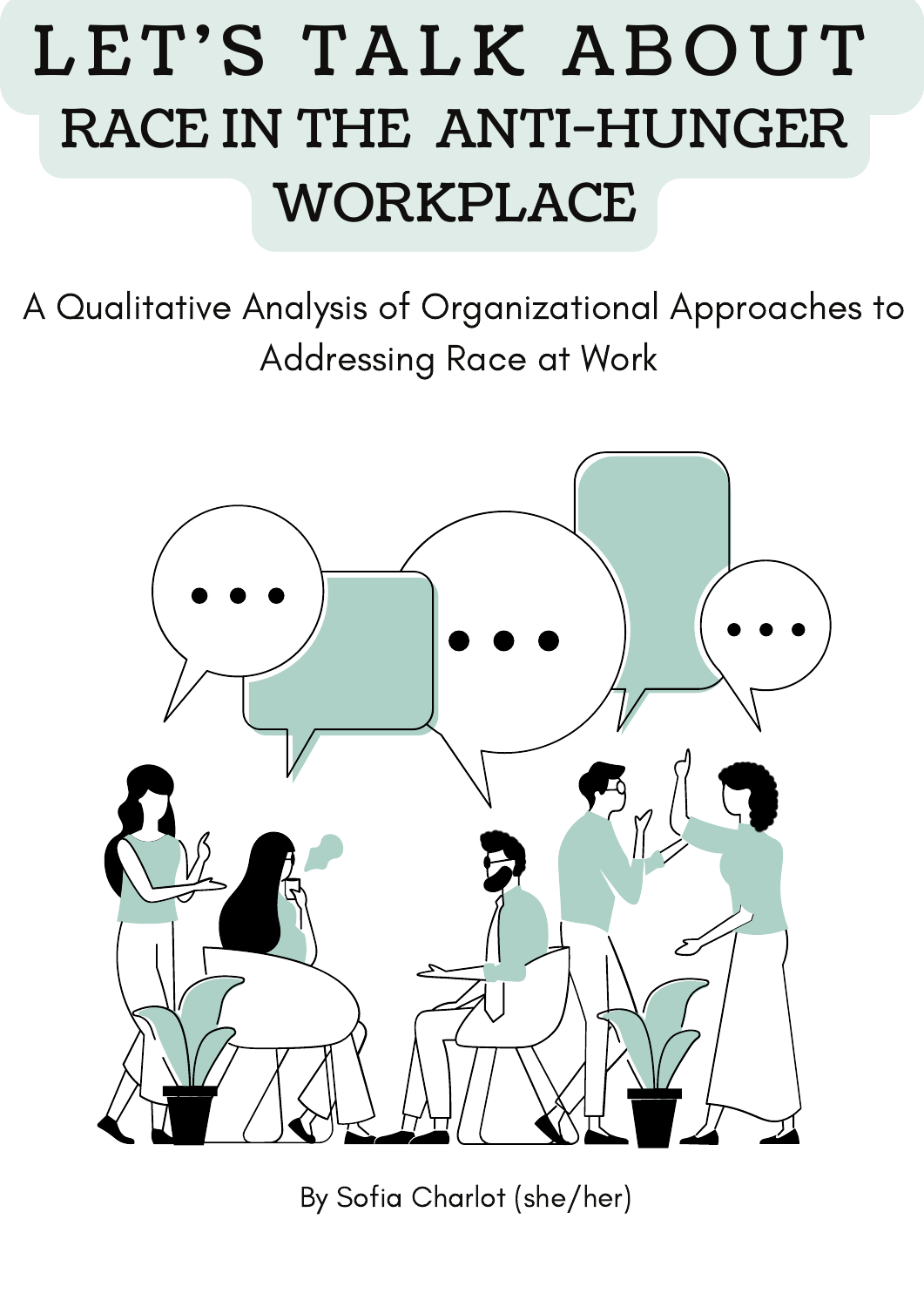# SETTING THE STAGE

### About the land

I lived in Baltimore City, Maryland while conducting this research. I got the opportunity to learn about the Piscataway people who stewarded this land. I offer an acknowledgement of the colonization of their land by English settlers who then continued to violate established treaties. I acknowledge the continuing efforts of the Piscataway Conoy tribe to work with policymakers to ensure that traditional hunting and fishing rights are recognized and honored. Honor and respect to the Piscataway people.

### About the author

[I](https://hungercenter.org/partners/maryland-hunger-solutions/) am a proud first-generation [Haitian-American](https://hungercenter.org/partners/maryland-hunger-solutions/) from Miami, Florida. During my undergraduate career, I studied Anthropology & Human Biology and African American Studies. Post graduation, I engaged in mutual-aid exchanges between Black farmers and Black youth seeking liberation by connecting with the land and each o[th](https://hungercenter.org/partners/maryland-hunger-solutions/)er on urban gardens and rural farms. There I developed my passion for research, food and racial justice, and public health. My community, and many others around me, were dying because of systemic social and economic barriers to food. To address these disparities and create better outcomes, I focused my personal and [professional](https://hungercenter.org/partners/maryland-hunger-solutions/) efforts on food chemistry, security, and production. As a research assistant, I supported childhood nutrition research at the University of Georgia. As an Emerson Hunger Fellow, I am conducting qualit[at](https://hungercenter.org/partners/maryland-hunger-solutions/)ive research at Maryland Hunger Solutions (MDHS) about racial equity in the anti-hunger space.

### About the organization

In the words of Director Michael J. Wilson, "at [Maryland](https://hungercenter.org/partners/maryland-hunger-solutions/) Hunger Solutions (MDHS), we don't touch food; but we do touch systems, policy, and people." MDHS pride themselves in doing work that goes far beyond providing a meal to the immediately hungry to end the experience of chronic hunger altogether. They connect Maryland residents with food resources by making the best use of federal and state nutrition programs like the Supplementary Nutrition Assistance Program (SNAP), the Special Supplemental Nutrition Program for Women, Infants, and Children (WIC), and the Child and Adult Care Food Program (CACFP). Their outreach includes youth experiencing hunger in school with their support of the School Breakfast Program (SBP), the National School Lunch Program (NSLP), Pandemic Electronic Benefit Transfer (P-EBT), Afterschool Meals, and Summer Meals.

### About the Research

This research was a strategic effort to look at the current state, successes, failures, and possible improvements to the movement to end hunger in the United States. Anti-hunger organizations reacted to parallel social justice movements with heightened energy, resources, and attention to the root causes of domestic hunger and racial equity. Research efforts uncovered whether organizational plans and policies could create transactional or transformational change. Using survey data collection and semi-structured interviews, this study interrogated the plans, policies, and strategies of organizational approaches to addressing race in the workplace. It also captured how anti-hunger staff and leadership fueled, experienced, and perceived those efforts. Organizations that employed traditional Diversity, Equity, and Inclusion (DEI) frameworks created surface-level changes that upheld racialized power dynamics in the workplace. Organizational approaches that explicitly centered anti-racism and/or prioritized naming and addressing racialized power dynamics within their operations—at all levels, with all members, and with the necessary resources—were working towards transformational change. The anti-hunger movement has a stated goal of ending systemic hunger by addressing its root causes. Racialized power dynamics in domestic food systems created and sustained widespread hunger and racially disparate outcomes in food security. Anti-hunger organizations must consider how their internal operations either uphold or oppose the racialized power dynamics of white supremacy and make substantial efforts towards transforming their institutions into vehicles that push society towards a racially equitable future.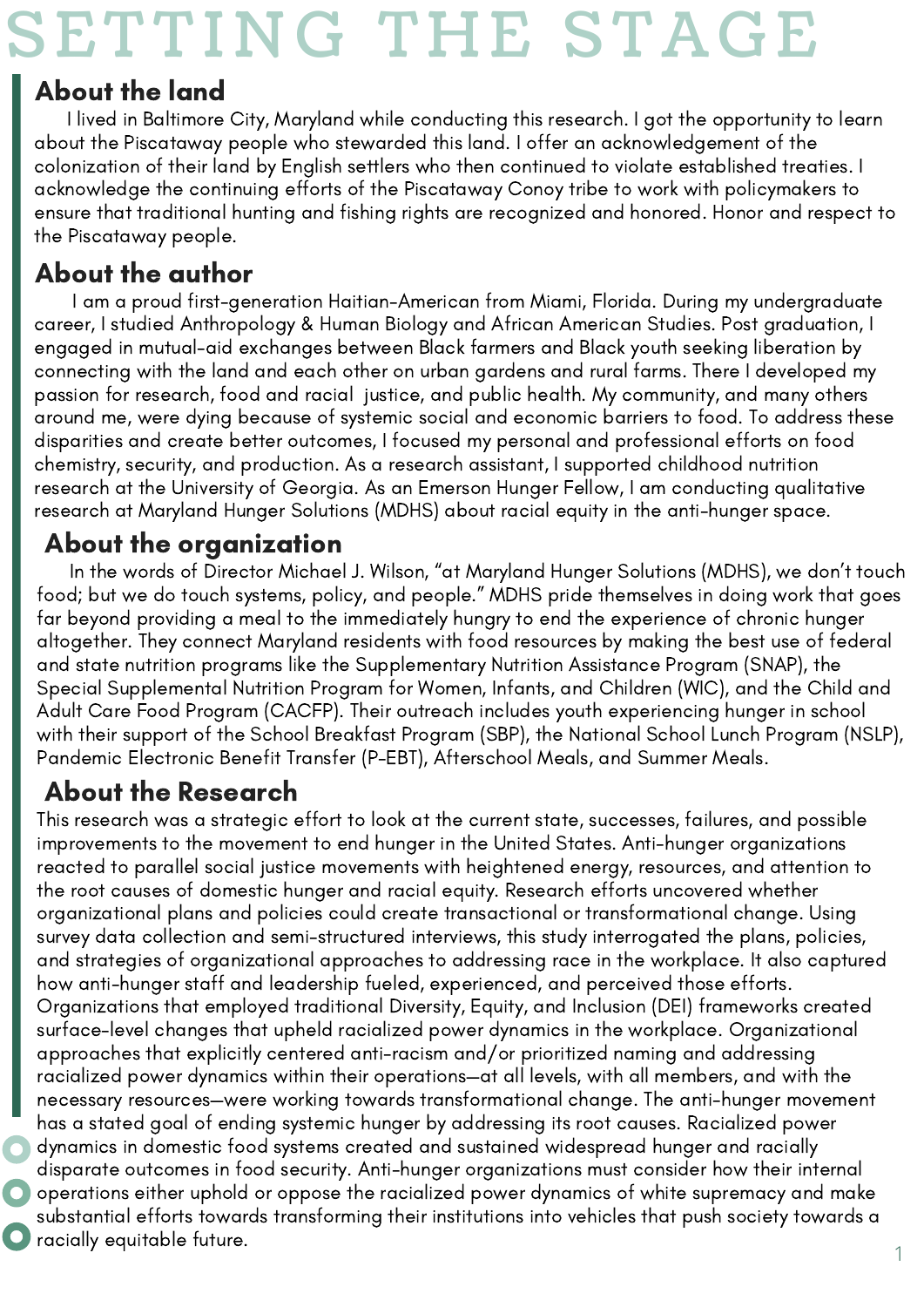# CONTENTS

- 000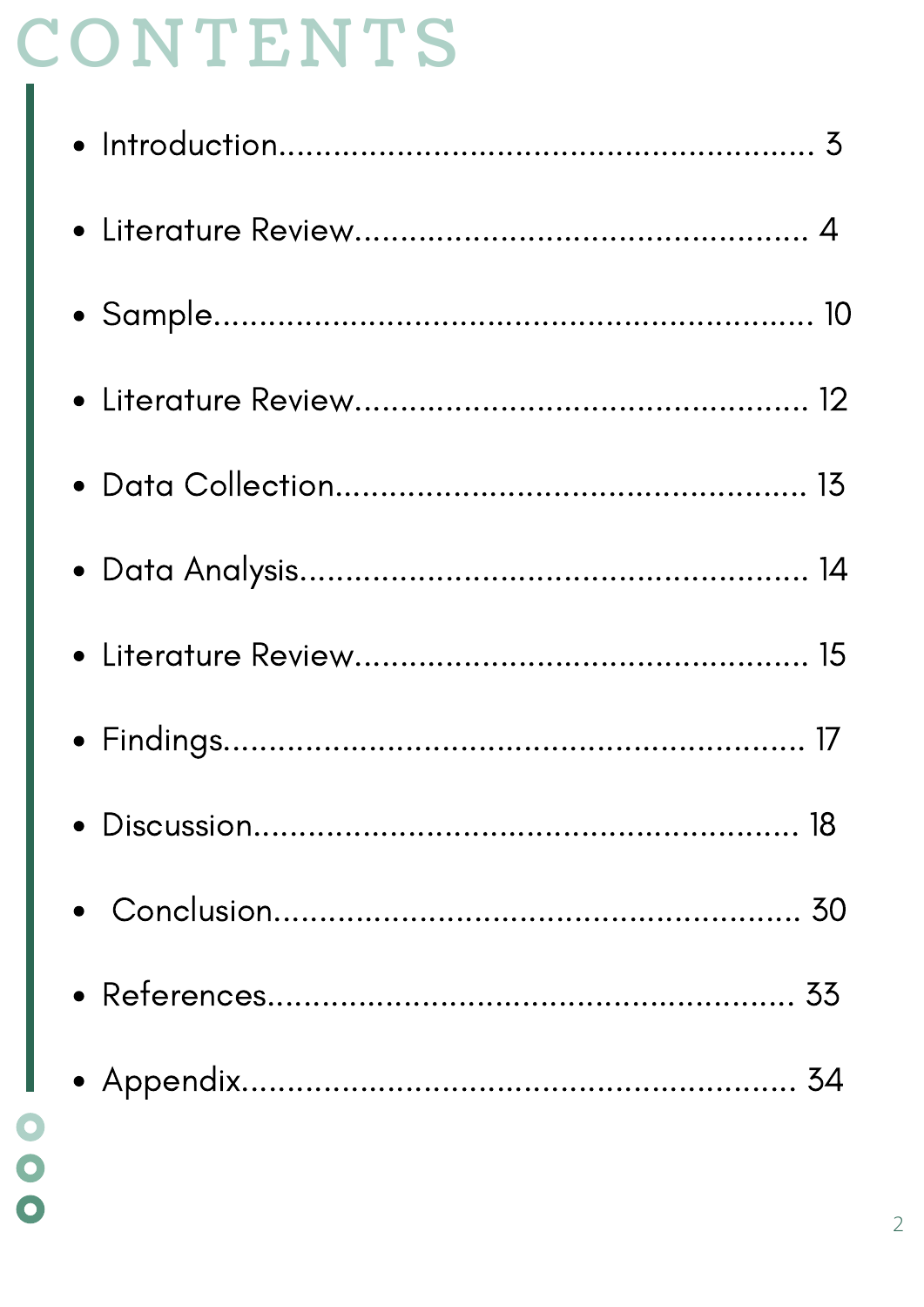# **INTRODUCTION**

On March 8th 2022, 66 years after the murder of Emmett Till, the United States Senate passed the Emmett Till Antilynching Act in hopes of making lynching a federal hate crime. Emmett Till was a 14 years old boy visiting relatives near Money, Mississippi when Roy Brant and J.W. Milam abducted, beat, and murdered him. They accused him, a young black boy, of whistling at a white woman who recently admitted that these claims were false (Pérez-Peña, 2017). The National Association for the Advancement of Colored People (NAACP) classified his murder a lynching and pursued justice in court. Both men were tried and acquitted by a jury of their peers--white men. They later confessed to murdering Emmett (The Apology, n.d.). Till's mother held an open-casket funeral to show the public just how much his body had been brutalized. George Floyd cried out for his mother while he was brutalized in broad daylight. His suffering was captured on video and spread across the world. Masses of people flooded to street to protest the latest instance of police brutality. Protesters were met with the same brutal force as teams of law enforcement suppressed their efforts to organize. While the rest of United Stated households sheltered at home during the COVID-19 global pandemic, their attention was trained on the latest symbolic lynching in real-time. The systemic realities of a white supremacy were on full display. They had been glaring before; however, this particular tragedy in this particular context resonated differently. To understand why, would require a much more robust analysis than the scope of my workplan. Instead I will explore how the ripples from that tragedy impacted the anti-hunger movement.

The events of summer 2020 surely was not the first time that anti-hunger organizations considered how their work intersected with issues concerning race. In fact, one of the interviewees recounted hosting a session on racial equity and hunger at a national anti-hunger conference in 2017. That session was filled to capacity, and still people stood at the back and outside of the room to listen in. This leads me to conclude that the ongoing issue of police brutality, the racial health disparities underscored by the COVID-19 pandemic, the increased visibility of anti-Asian racial discrimination, the trend of organizations stating their commitments to racial equity, and the increased funding made available to the non-profit sector to bolster emergency response created the perfect storm for racial inequity to take center stage.

This research is a qualitative analysis of organizational approaches to address race in the antihunger workplace. There is literature on racial equity in the anti-hunger space as it relates to advocacy, research, and direct services. There is also literature on the variety of approaches to organizational development. There is not an extensive body of knowledge where these topics intersect. Therefore, my project will document new and existing efforts towards addressing race in the anti-hunger workspace. This is a strategic effort to look at the current state, successes, failures, and possible improvements to the movement to end hunger in the United States. This analysis includes how anti-hunger staff experience, perceive, and contribute to these efforts in their workplaces. To this end, I connected with a cross-section of domestic national, state, regional, and local anti-hunger organizations. They distribute food, engage in legislative advocacy, offer community outreach, conduct research, give legal services, create coalitions and more. They either directly align with, or contribute to a growing anti-hunger movement.

Research findings will highlight work that exemplifies how organizations can work towards a racially equitable society with transformation within their internal operations around race. This paper explores the literature to establish definitions and a deeper understanding of organizational development. Next, it details the specifics of the research sample, methodology, and data analysis. Then I present the findings along with their thematic descriptions. Lastly, this paper discusses these themes, and wraps up with a conclusion. This research is not exhaustive; but it sparks an in-depth conversation about how organizations are actively creating plans to operationalize efforts to address race in food advocacy. I hope this research triggering individuals and organizations to consider the weight of the practices, words, and culture they establish while laying the foundation of this movement.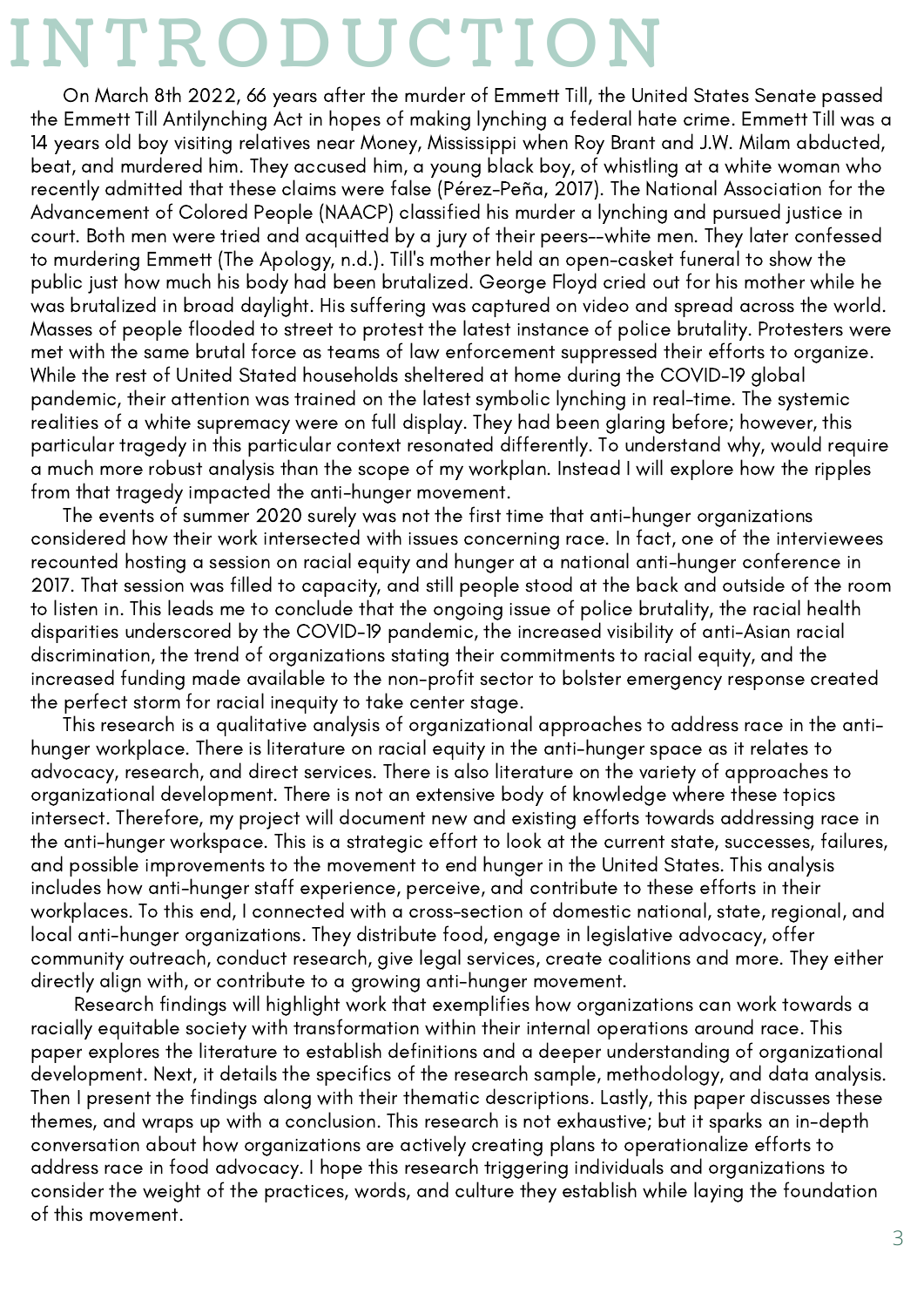# LITERATURE REVIEW

## *"Definition Creeps, " BRJA Racial Equity Practices*

My conversations with anti-hunger leaders and staff, as well as organizational development consultants illuminated what I needed to uncover via a literature review. They offered their own resources, pointed me in the direct of other resources, and served as resources themselves as they contributed to the direction of the research.

The first step was setting the foundation for the work by understanding the true definition of terms like racial equity, diversity, equity, inclusion, and anti-racism. After completing all informational interviews, undergoing race equity trainings, and sitting in on conversations about racial equity within anti-hunger organizations; I heard different uses and definitions for like racial equity, diversity, equity, inclusion, and anti-racism. I often heard them being used interchangeably. As I acquainted myself with the language generally and specifically as it pertained to anti-hunger work and organizational development, I started doing the same thing. Thankfully, I had the guidance of anti-racism experts to course correct and truly understand why precise language is necessary when discussing racial equity.

It seemed only right to look to a Baltimore organization to literally set the terms of the work that I was executing in Baltimore city. Baltimore Racial Justice Action's newsletter entitled Racial Equity Practices, emphasizes the importance of using precise language in the collective fight for racial justice.

- Baltimore Racial Justice Action

Specifically, they argue that the appropriation and misapplication of words and phrases like racial equity, diversity, equity, and inclusion causes them to lose value in their capacity to name and call out the issue of racial inequity. This keeps oppressive power structures intact as they co-op the language without putting forth any effort or action to embody the definitions behind the words (BRJA).

BRJA's 2021 definition of racial equity guides my research: "Racial Equity refers to the time when Black, Native American, and other non-Black communities of color confirm that systemic actions have repaired societal racialized, generational damages (BRJA)." The definition goes on to clarify that "Racial Equity is a societal debt and obligation; no one institution can practice 'racial equity,' nor can individual institutions offer 'reparations (BRJA).'" Institutions and organizations can strive to be racially inclusive. BRJA defines racial inclusion as "having in place structures, processes, and policies that remove racialized barriers, resulting in more inclusive participation in institutional and structural power building, sharing, and wielding for traditionally marginalized racial groups (BRJA)."

This precise language can help guide food advocacy organizations toward implementing concrete goals and internal processes that ultimately contribute to a racially equitable society. This source also highlights the importance of language. As I do this research, it cautions me to be thoughtful of the words I use so as not to contribute to their misuse.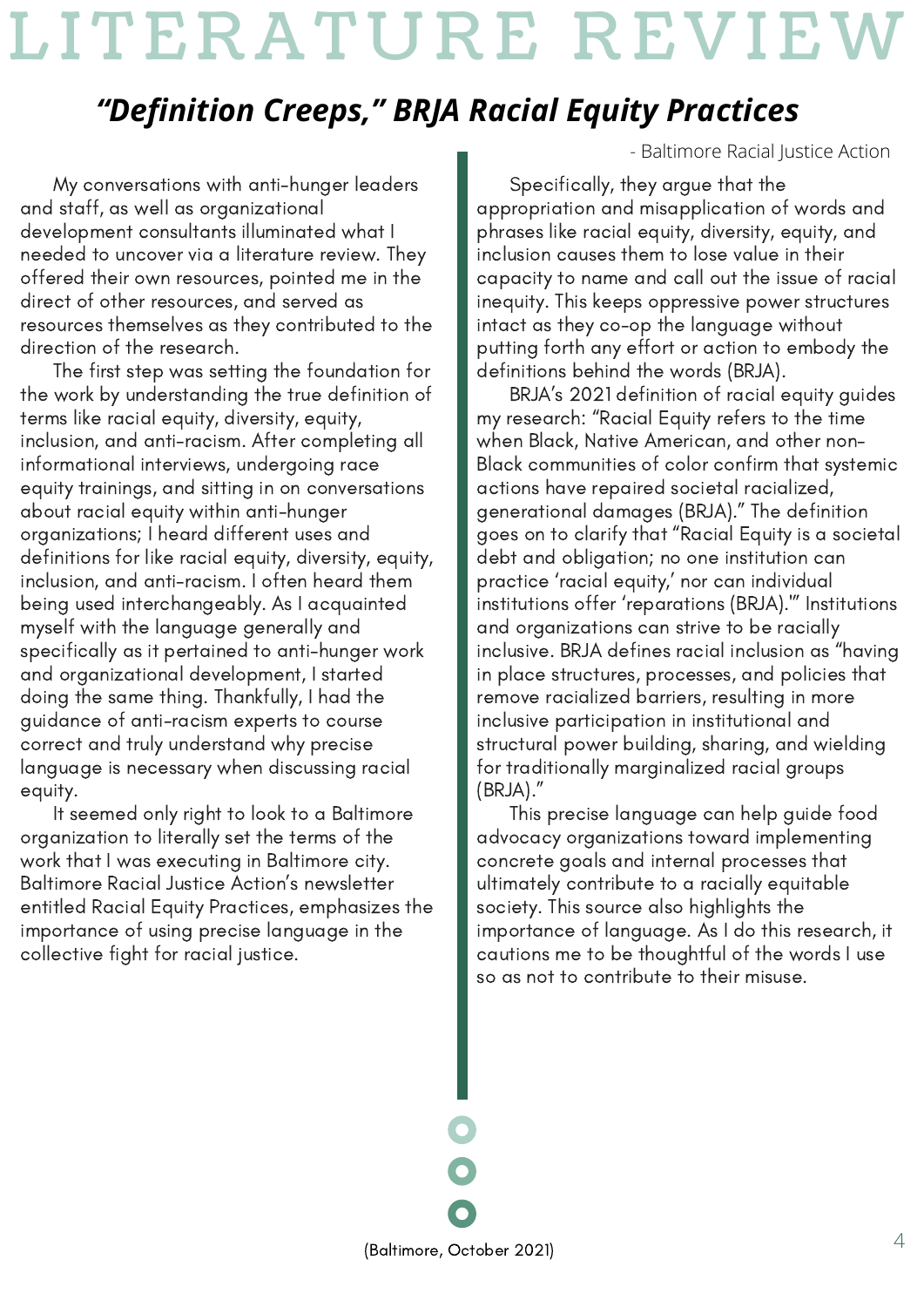## *"Racial Equity in the Workplace, " BRJA Racial Equity Practices*

- Baltimore Racial Justice Action

## *"Why Diversity & Inclusion Training IS NOT THE ANSWER to End Racial Discrimination, Bias, & Racism, "* - Marlysa Gamblin

I was also guided by race equity coach, Marlysa Gamblin's, YouTube videos in getting a better understanding of the accurate and precise uses and definitions of terms relevant to the research. The video demonstrates how imprecise definitions makes diversity and inclusions initiatives ineffective.

Gamblin argues that racial diversity means that the demographic makeup of an institution or organizations is no longer homogenous. Inclusion in its simplest form means to include individuals in processes, programs, and policies. She highlights that neither of these definitions address racism. That "you can have diversity, you can have inclusion, and you can still have racism." Racism is system of oppression that upholds white supremacy and harms other racialized groups according to their proximity to blackness. It is a system of advantage for groups racialized as white and oppression for groups racialized as non-white. That advantage and oppression creates disparities in all aspects of our socio-political and economic realities including social and institutional power, health outcomes, education, professional opportunities, access to food and resources, and much more. Systems, institutions, and individuals uphold and perpetuate racism in subtle, overt, intentional, and subconscious ways.

If organizations want to address the ways that institutions and organizations perpetuate the racialized inequities found in a larger societal context, then diversity and inclusion goals miss the mark.

If the societal goal of racial equity is on the agenda for institutions and anti-hunger organizations specifically, then they must specifically call out the origins and outcomes of racial inequity instead of its symptoms. When we directly name and work against the racialized power dynamics that make workplaces racially homogenous and exclusive, the resulting outcomes are workplaces that are racially representative in terms of diversity, and inclusive in terms of shared power.

Baltimore Racial Justice Action perfectly articulates my initials observations of organizational Diversity, Equity, and Inclusion initiatives. The Diversity, Equity, and Inclusion (DEI) industry was created, maintained, and defined by the institutions it was meant to challenge. Because of that, it took on the same functions and characteristics of these institutions. Ultimately, the institution created by the original institution, to rectify the original institution, has just become another part of the original institution and all together they still function to prioritize dominant culture, specifically white supremacy.

This prompted me to further investigate why diversity and inclusion efforts are not the answer. Audre Lorde, answers that question when she argues that "The Master's Tools Will Never Dismantle the Master's House." Lorde questions, "what does it mean when the tools of a racist patriarchy are used to examine the fruits of the same patriarchy? It means that only the most narrow parameters of change are possible and allowable." Baltimore Racial Justice Action applies this analysis to organizational approaches to change. Diversity, Equity, and Inclusion initiatives (DEI) only allow narrow parameters of change, because the decisionmakers decide the scope and conditions of institutional change.

There are expectations that racial inequity will be resolved with best-practice models and timelines and no significant changes to the core of these institutions. Diversity, Equity, and Inclusion (DEI) efforts will only go as far as dominant culture will allow it. When efforts make white people uncomfortable, their feelings, feedback, and comfort are prioritized. They conclude that DEI efforts will never dismantle racial inequity within institutions as long as they allow dominant white culture to dictate the parameters of change within policies, perspectives, and processes. This analysis prompted me to research the history, evolution, nature, and function of Diversity, Equality, and Inclusion (DEI).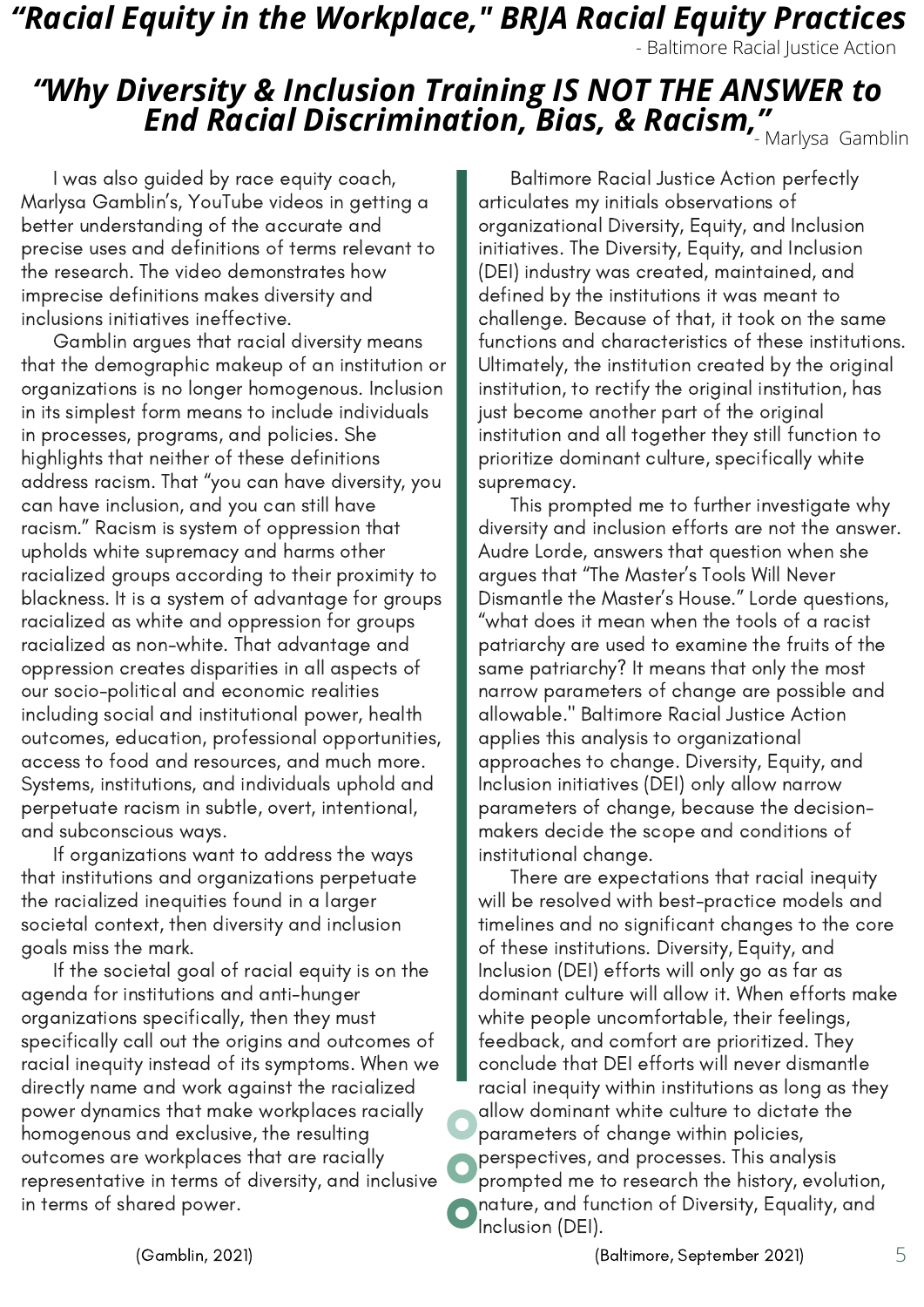### *"A Retrospective View of Corporate Diversity Training from 1964 to the Present."* - Rohini Anand &

# The Late 1960s - 1970s

As a result of the Civil Right Act of 1964, the predecessor to diversity training took form and companies created guidelines for legal and appropriate employee-employer conduct. Essentially, trainings in the late 1960s focused on compliance within internal operations, and compliance with the law. These early trainings were often short, one-time events with periods check-ins or refreshers. Employees were often required to confirm their receipt of the material and compliance upon completion of these trainings.

# The Late 1980s

In the late 1980s, William B. Johnston published "Workforce 2000," to describe what the workforce would look like in the new millennia. It posited that the workforce would see an increase in women and ethnic minorities, or non-white racialized groups. These predictions put the concept of workplace diversity on the corporate agenda and changed the focus of diversity training from compliance to the assimilation of the increasing number of women and non-white racialized groups into homogenous workplaces. An unwritten yet common theme of diversity efforts in the 1960s to the late 1980s was the expectation that people joining the workforce would assimilate to the dominant culture.

**The authors conceded that the Diversity and Inclusion business lacks the tools to measure what changed behavior and work culture looks like. They argue that efforts would benefit from a clear definition and understanding of the expected and desired outcomes of Diversity and Inclusion approaches.**

# The Early 1980s

Mary-Frances Winters

Anand and Winters, describe the early 1980s as an era of assimilation. The Civil Rights Act of 1964 increased workplace diversity considerably, but this growth stalled during the Reagan Era. President Reagan favored deregulation of corporate entities including matters involving discrimination. His appointed head of the EEOC had a similar approach and specifically rejected enforcing plans with specific deliverables about increasing workplace diversity. In response, companies pulled-back from diversity training for the sake of compliance; and shifted their focus to assimilating the increasing number of women and non-white racialized groups into the workforce.

# The 1990s

Roosevelt Thomas made the argument that organizational efforts need to go beyond compliance to "Managing Diversity." He posits that "affirmative action is an artificial, transitional intervention intended to give managers a chance to correct an imbalance, an injustice, a mistake. Once the numbers mistake has been corrected, I don't think affirmative action alone can cope with the remaining longterm task of creating a work setting geared to the upward mobility of all kinds of people."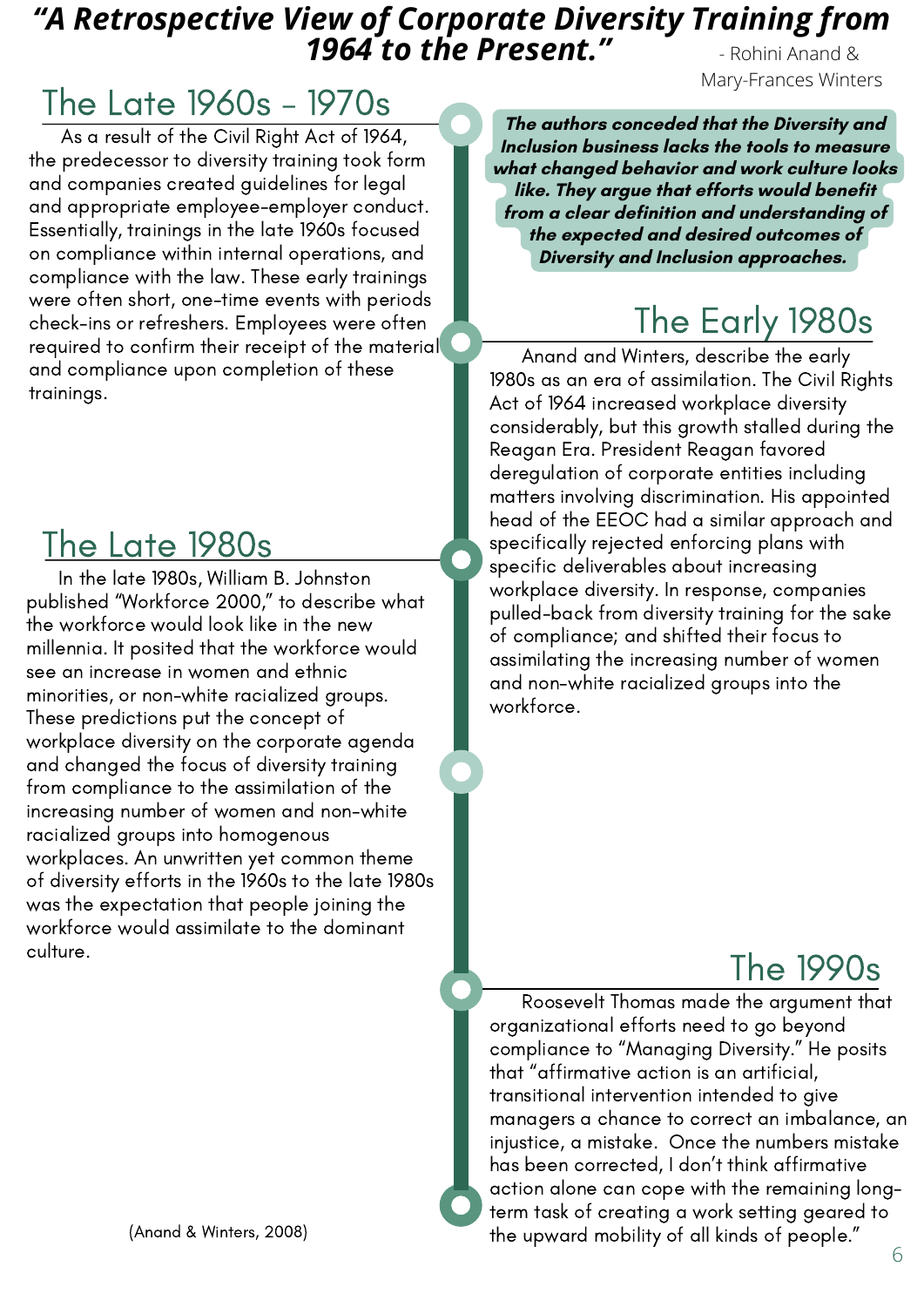**For the future of this industry, diversity and inclusion needs to be fully integrated into an organization's business strategies. This has been a stated goal for many companies, but there has not been a corresponding push to operationalize this work into business**

#### **practice.**

## The 1990s Cont.

Training included discussions about prominent social experiments like the Blue Eyes/ Brown Eyes experiment. They involved role play and case studies to engage trainees; and covered topics ranging from cultural awareness, understanding difference, diversity as good business practice, sensitivity, mixed in with the compliance and assimilatory trainings from the decades before.

Many large corporations sought third-party intervention from diversity firms; however, with limited budgeted resources, the trainings were short and surface level. Without the space, time, and resources to fully internalize this information; trainees often became confused and frustrated with the process and the idea of difference all together. Woman and groups racialized as nonwhite felt misunderstood, pressured to represent entire communities of people, and vulnerable to their co-workers' projected or internalized prejudice. These efforts to foster a general idea of sensitivity for better work relations and performance ultimately failed because they did not a result in workplace culture shifts. Diversity efforts prioritized skills building but did not work to reshape patterns of thinking or create opportunities for transformational change. Besides the lack of change, other factors contributed to this perceived failure. Training being evaluated by the number of people trained rather than the effectiveness of the content shared. Corporations prioritized cost-effective training which came along with a trade-off in the quality of training provided.

It was a means to an end, and now that the workplace has reached this end, it is time to pivot to something else so that these diverse populations can succeed in these spaces.

In the late 1980s to the late 1990s, focus shifted from assimilation to fostering sensitivity. Instead of focusing interventions on women and non-white racialized groups, organizations expended their efforts to include white men in their analysis of diversity with the rationale that everyone benefitted from increased sensitivity to difference. At times white men became the antagonists to workplace diversity. Staff complained that the broadening scope of diversity efforts no longer prioritized the unique and compounding experience of discrimination for women and groups racialized as non-white in the corporate setting.

# The 2000s

These lessons informed the next iteration of the Diversity business with stated priorities in both diversity and inclusion for sake of business success and growth. Inclusion was a direct response to an increasingly globalized workplace, with efforts to organizations workable for everyone. Both staff and leadership engaged cultural competency as an essential business skills like leadership or problem solving

Diversity and Inclusion trainings at the turn of the century positioned difference as something to be embrace and use to create better business practices. The work was considered continuous as opposed to the previous one-time trainings, so the training sessions were longer and more in depth. They did not focus on either white men or people racialized as non-white; this intervention involved increasing cultural competencies for all individuals.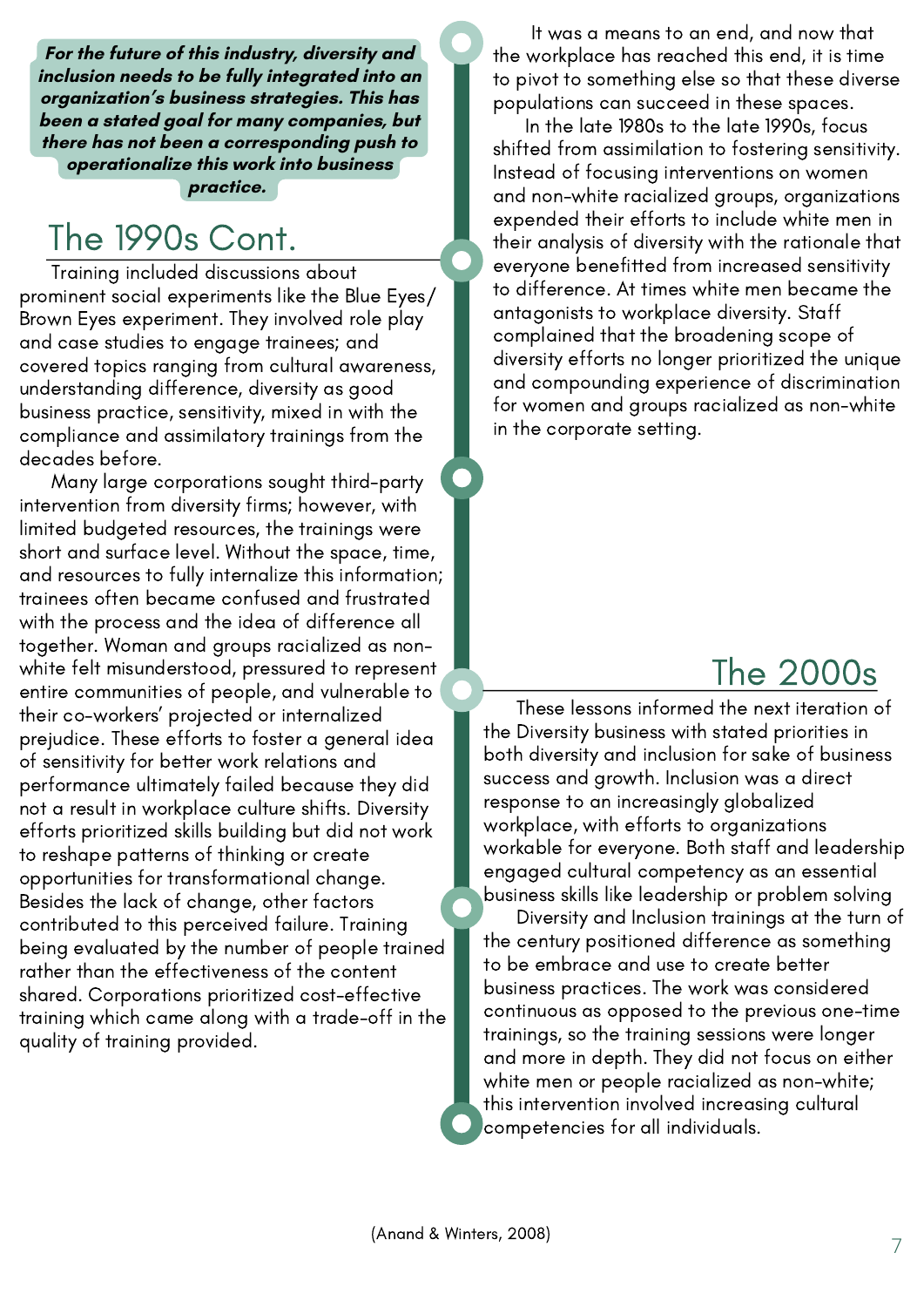## *"Anti-racism"*

- Alastair Bonnett

# Anti-racism is

those forms of thought and/or practice that seek to confront, eradicate and/or ameliorate racism. Anti-racism implies the ability to identify a phenomenon—racism and to do something about it.

## Anti-racism is

a phenomena with a variety of global uses and iterations.

# Anti-racism is

the everyday and informal oppositions to racism that people racialized as non-white use to navigate life.

the psychological process of

acknowledging racisms in collective and individual consciousness.

the opposition of racialized power dynamics in social, political, and economic systems.

# Anti-racism is

often reduced to extremes. This dismisses the historical and sociological groundings of antiracism, treating it as a "cause" rather than "a topic of social scientific, historical, and geographic inquiry."

**Bonnet provides a multiple dimensional view of anti-racism using a philosophical, historical, and international perspective. It challenged my initial understanding of the concept that was confined to a domestic point-of-view. I also allowed me to see the complexities of anti-racism. Specifically, that anti-racism and racism are not two extremes on a spectrum.**

(Bonnett, 1999)

# Anti-racism is not

adequately understood as the inverse of racism.

## Anti-racism is not

for the civilized, enlightened, or intelligent. Some western iterations of anti-racism create "the impression that western modernity is benign and emancipatory in nature." That liberation is for people who subscribe to modern and western thought, constructing racism as a destabilizing force to global order. National agencies use this same rationale to condemn anti-colonial or grassroots opposition as disruptive or racist themselves. This argument also positions racism as an intellectual error, and racist people as ignorant or outdated. It individualized and flattens the systemic and dynamic realties of racism.

# Anti-racism is not

only about resistance. In an exploitative or performative context, national powers use the rhetoric of antiracism to create, strengthen, and legitimize their efforts. Overstating a national standard of behavior works to assimilate diverse populations into specific political and economic agendas. The stated values also serves to vindicate political actors who boast about their efforts without making productive change.

## Anti-racism is not

the corporate Diversity, Equity, and Inclusion (DEI) agenda. The corporate sector aligns itself with anti-racism rhetoric if it facilitates profit though their public image or perceived social responsibility. Another driver is external pressure from government compliance laws and regulations.

## Anti-racism is not

strictly essentialist. It does not reinforce the idea that race is a fixed and natural category rather than a dynamic, socially constructed identity subject to the influence of history and geography. Strategic essentialism maintains this critique but preserves identities that represent resistance and solidarity.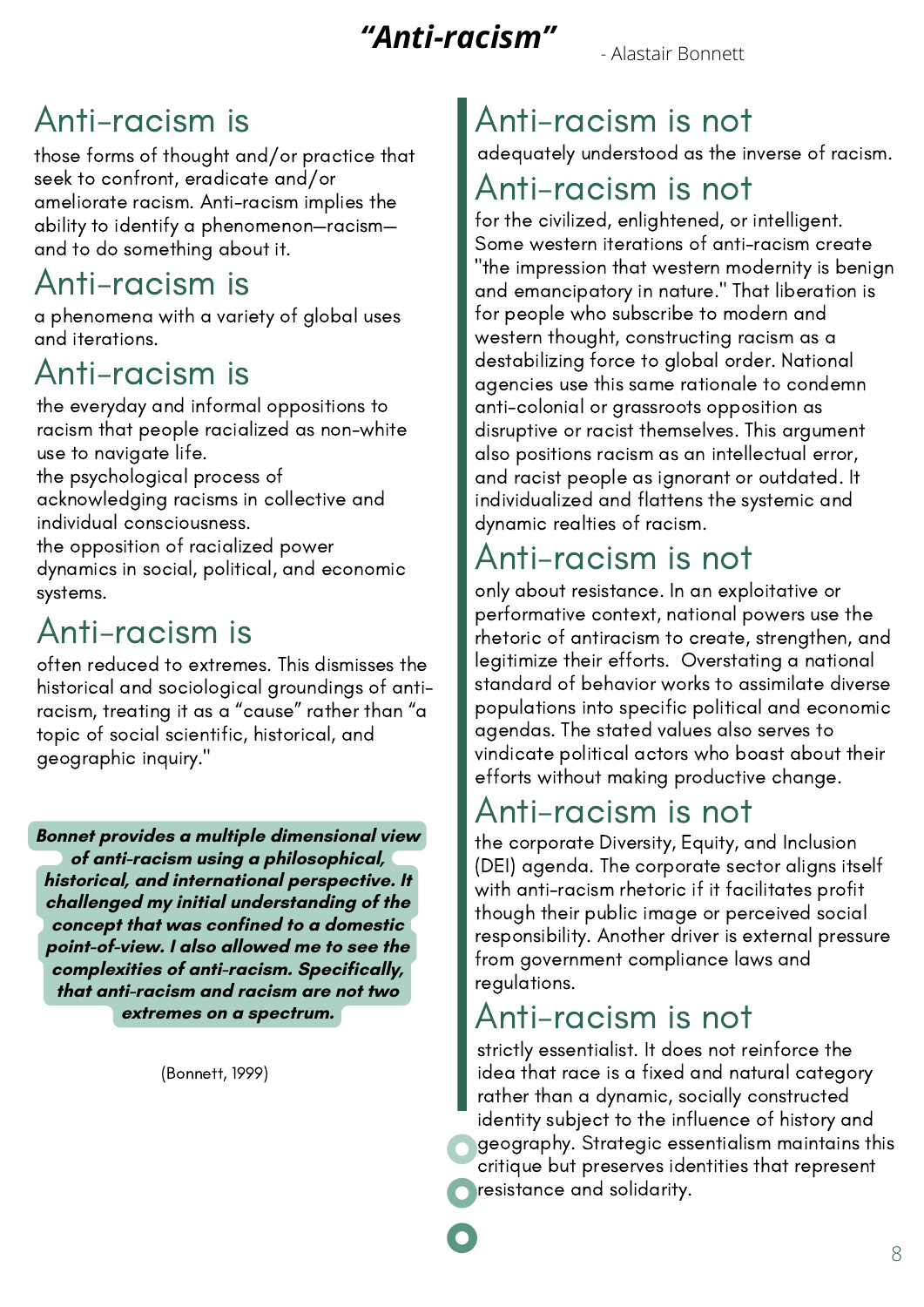## *"Dismantling the Scaffolding of institutional racism and institutionalizing anti-racism"* - [Nimisha](https://onlinelibrary.wiley.com/action/doSearch?ContribAuthorRaw=Patel%2C+Nimisha) Patel

Nimisha Patel, provides a look into the consultation process she employs with public, education, and human rights organizations. Although this is not a critique of traditional approaches to organizational consultancy, she argues that they are inadequate for addressing institutional racism. Patel uses anti-racism as a stance, approach, and praxis when consulting organizations. It is not in direct opposition to racism or concerned with the individual actions or ideologies. As a stance, it pushes up against whiteness and its consequences—racism—with a commitment to create change. As an approach, it centers the realities of whiteness and the mechanisms that sustain it as dominant culture. As a praxis, it requires critical analysis of racialized power dynamics. Specifically, the power of whiteness to establish normative dominance and how that shows up within organizations.

Disrupting whiteness is no small task. It first requires centering whiteness so that it is recognized in full view. In full view, members can interrogate exactly how it is produced, defended, and sustained within their workplace. This process utilizes counter storytelling, a direct opposition to whiteness, and an acknowledgement of racism as a violation of basic human rights to position the work. The preliminary consultation is often prompted by moments of crisis when tensions are high and the need for intervention is urgent. In that preliminary interaction, Patel prioritizes speaking to staff racialized as non-white at all levels of the organization because they are likely to be hyperaware of the issues and the proposed plan to find a solution. The consultant engages all staff to make clear the nature of organizational intervention, and reasons behind the need for it. Early discussions also serve to create a sense of safety and a shared language. It's a collective responsibility to establish the bounds of safety; however, the consultant can facilitate this by acknowledging the discomfort and potential offense that may come up. The goal of shared language is not to dictate what words or phrases are right or wrong, but to create opportunities to deeper understanding of their meanings and functions. Next, the consultant explores the internal systems and values and the external social-political context in which the organization operates. This positioning highlights the systems and perspectives that would help situate the process of disrupting whiteness and facilitating an anti-racist praxis. This process require the consultant to consider their own biases, as well as the potential push back they can/will receive as they interrogate organizational values and practices.

Patel details the 5-stage process she uses to explore whiteness. The process involves answering questions and engaging in grouped or paired discussions. People racialized as non-white can choose to pair up with each other.

**Stage 1** - In pairs, staff discuss the followings questions; "when did I first become aware of whiteness" and "how has whiteness been salient in my life, education, and work history." **Stage 2** - In small groups, participants talk about their experience talking about whiteness and racism.

**Stage 3** - Teams within the organization discuss the following questions: "What does whiteness look like in our work/team? What does that do and for whom? How is that responded to in the org? How could/do those responses maintain whiteness, and institutionalized racism?" These questions are meant to make staff aware of whiteness and the racialization process, make space for counterstorytelling, and make visible the ways in which whiteness is defended and upheld.

**Stage 4** - A second round of discussion guided by the same questions in stage 3. This time, with groups made up of a mix of staff from all levels within the organization.

Stage 5 - Discussion can lead to staff choosing to create and/or participate in racial affinity groups. These groups can initially emphasize and essentialize difference, but bringing them back together to continue discussion can deepened understanding of the complexity of whiteness.

**After this process, the consultant and the consulted embark on the ongoing process of developing an anti-racism praxis. This process is not limited to a specific timeline and creates purposeful spaces for staff to continue these discussions. Strict goals and outcomes are not the sole focus of intervention. Whatever progress achieved requires collective responsibility, including senior staff and leadership.**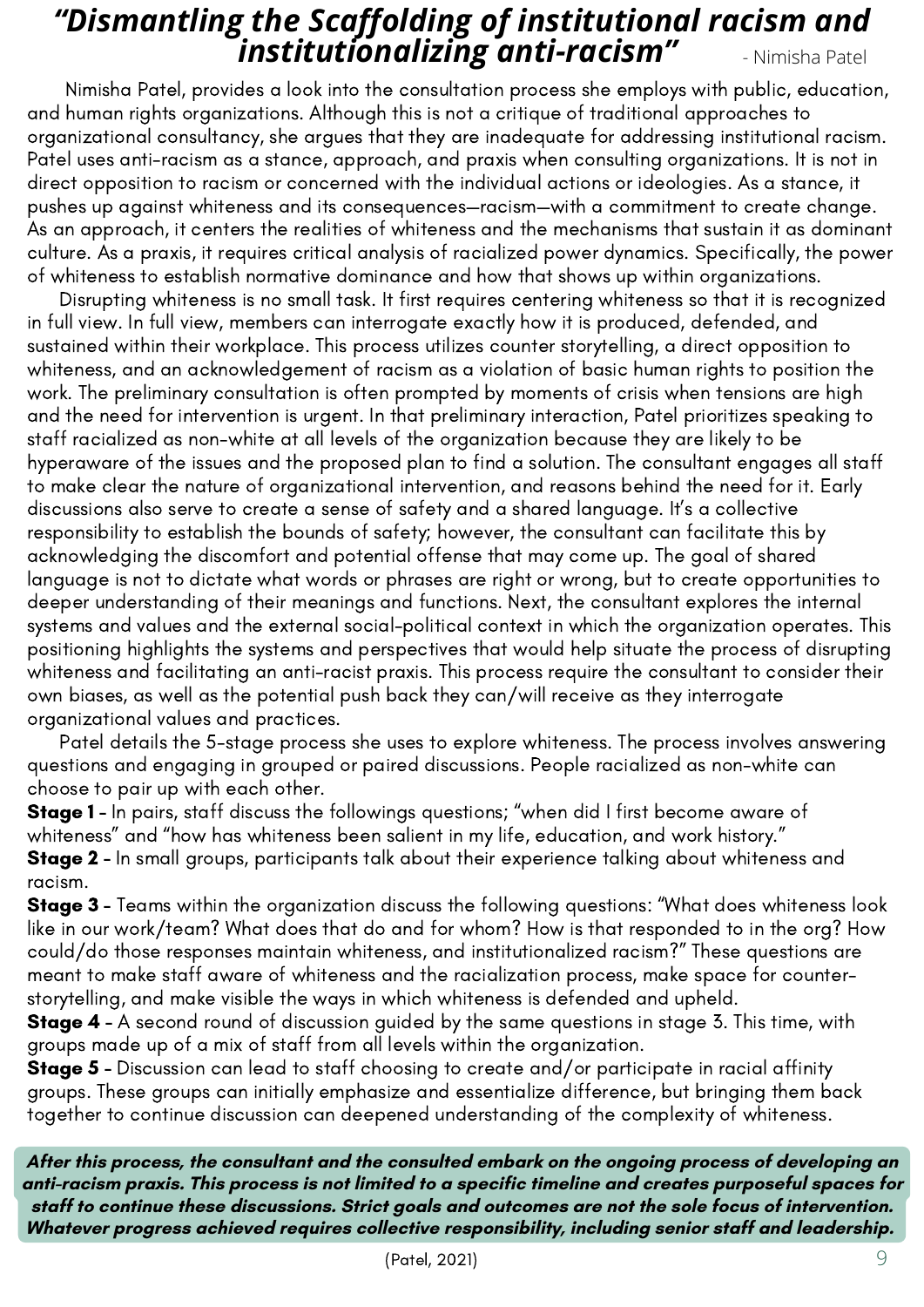# S AMP LE

# National & Federal

**Many of these organizations operate primarily with the category of national, state, regional, and local; however, their work crosses over into those lines as they partner with community-based organizations, support grassroots effort, or advocate for federal policy change.**

### Participant 1

does policy development, analysis, and regulations of Federal Nutrition Programs. They describe the work as "meeting the needs of hungry folk" throughout the entire lifespan by interrogating the policies in Federal Nutrition Programs like the Supplementary Nutrition Assistance Program (SNAP) and the National School Lunch Program (NSLP). They travel to conferences and meal sites to connect with program administers and regional officers.

### Participant 5

oversees programming and advocacy for a national nonprofit network of organizations involved in domestic and international food advocacy. Their job is to bring together organizations in agreement on advocacy priorities. They convene diverse institutions like national nonprofits, community-based organizations, international Non-Governmental Organizations (NGOs), corporations, Universities, and foundation to works towards the goal of ending hunger.

## **State**

### Participant 3

is the Diversity, Equity, and Inclusion (DEI) officer within the outreach department of a state organization. They are responsible for connecting state residents with the Supplementary Nutrition Assistance Program (SNAP), and the Expanded Food and Nutrition Education Program (EFNEP). They provide access to educational opportunities for research, and access to the resources that come out of that research. They support community and economic development with small business consulting for women, veterans, and minorities; small grants for local businesses; and technical assistance for local farmers. As part of the leadership team, Participant 3 ensures that the university meets their civil rights responsibilities and their institutional responsibilities.

### Participant 7

is focused on advancing nutritional equity via advocacy and coalition work at a state Health and Welfare organization. They work to improve systems of care but bringing equity to the social safety net. They advocate with state agencies and legislature. Their organization provides an umbrella of human services, coordinates a variety of nonprofit organizations, and provides direct services to low income communities in their region. Their major focus areas are access to health care, economic resilience/stability, and nutritional equity.

### Participant 10

leads government relations for a network of food banks. They are building the advocacy and public policy pieces along with the food distribution to go beyond providing emergency food. In this role, they manage community relations with their network of partner food banks, food pantries, meal programs, and housing shelters. They engage in outreach for the Supplementary Nutrition Assistance Program (SNAP) and anti-hunger public policy advocacy for their state.

### Participant 12

is a policy analyst for a state law reform institution. The organization focuses on several areas of the law, but my conversational partner concentrates on food security specifically. They identify substantive law, policy, and regulations issues that requires systemic advocacy; and interact with the Supplementary Nutrition Assistance Program's (SNAP) state agency, the state government and legislature, the media, and federal agencies like the United States Department of Agriculture (USDA).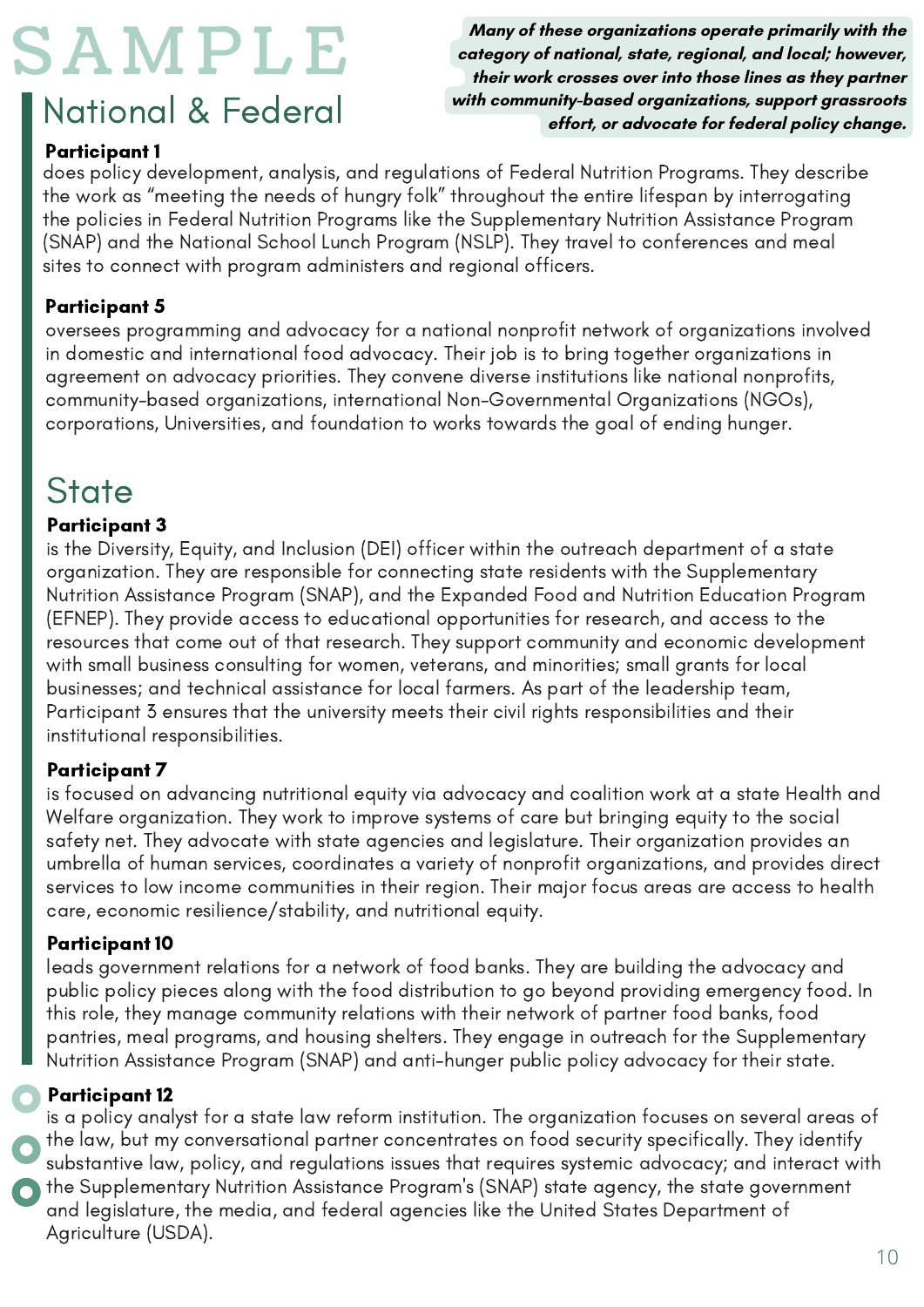# State & Local

#### Participant 9

is the director of a state non-profit anti-hunger and anti-poverty organization. Their role is fundraising; leading the policy and outreach work; hiring, supervising, and teaching staff; and communicating with partners, press, and policy makers on behalf of organization. The organization engages in advocacy around legislation, policy, and implementation of policy; specifically concerning a wide range of federal nutrition programs. They provide direct services to state residents through the Supplementary Nutrition Assistance Program (SNAP) outreach. They link, support, and incubate anti-hunger work across the state.

#### Participant 8

directs projects at a nonprofit Public Health institution. The institution brings together cross sector partnerships to improve public health by creating system and policy change, and by incubating model programs. They have community health workers placed in clinics, community-based organizations, and COVID response.

#### Participant 11

trailblazed their way to Director of Equity and Inclusion of a food justice organization. Their job is to keep the organizations equity efforts moving and front of mind. They do this by facilitating continuous learning and conversations around the topic, and by creating and using equity tools. Their organization distributes food to hundreds of food bank partners within the state. They interact with the state governor's office, the department of Health, other food justice organizations, and grassroots organizations.

#### Participant 13

is the CEO of an nonprofit anti-hunger organization that engages in direct service and advocacy. They help people access Federal Nutrition Programs like the Special Supplemental Nutrition Program for Women, Infants, and Children (WIC) and Summer Meals. They started with work in their city, then branch out to provide national services as they grew. They publish research, engage in community work, and build relationships with elected official. They build coalitions with local pantries and kitchens, food banks, community organizing groups, poverty groups, unions, housing groups, academic institutions other advocacy groups at the state and federal level.

# Regional & Local

### Participant 6

is a part of the executive leadership team of a regional food bank. They lead community outreach which involves Supplementary Nutrition Assistance Program (SNAP) outreach and nutrition education. They particularly focus on connecting with the communities in the region to gauge the impact of services provided.

### Participant 2

is a community and partner connecter for a regional food bank. They engage in Supplementary Nutrition Assistance Program (SNAP) outreach, community education, relationship building with local organizations, and referrals to a variety of social and civil services. They provide technical assistance, quality assurance, and funding scholarships to their network of partners.

### Participant 4

works on health equity at a local and regional level nonprofit think tank. The work is across the spectrum of health and human services and involves research at the core. That research informs their advocacy efforts as they testify and lobby at state legislature. The research also contributes to taskforces, direct service organizations, research papers, reports, and blogs.

See appendix 1 for specific details on the racial and gender identities of the sample.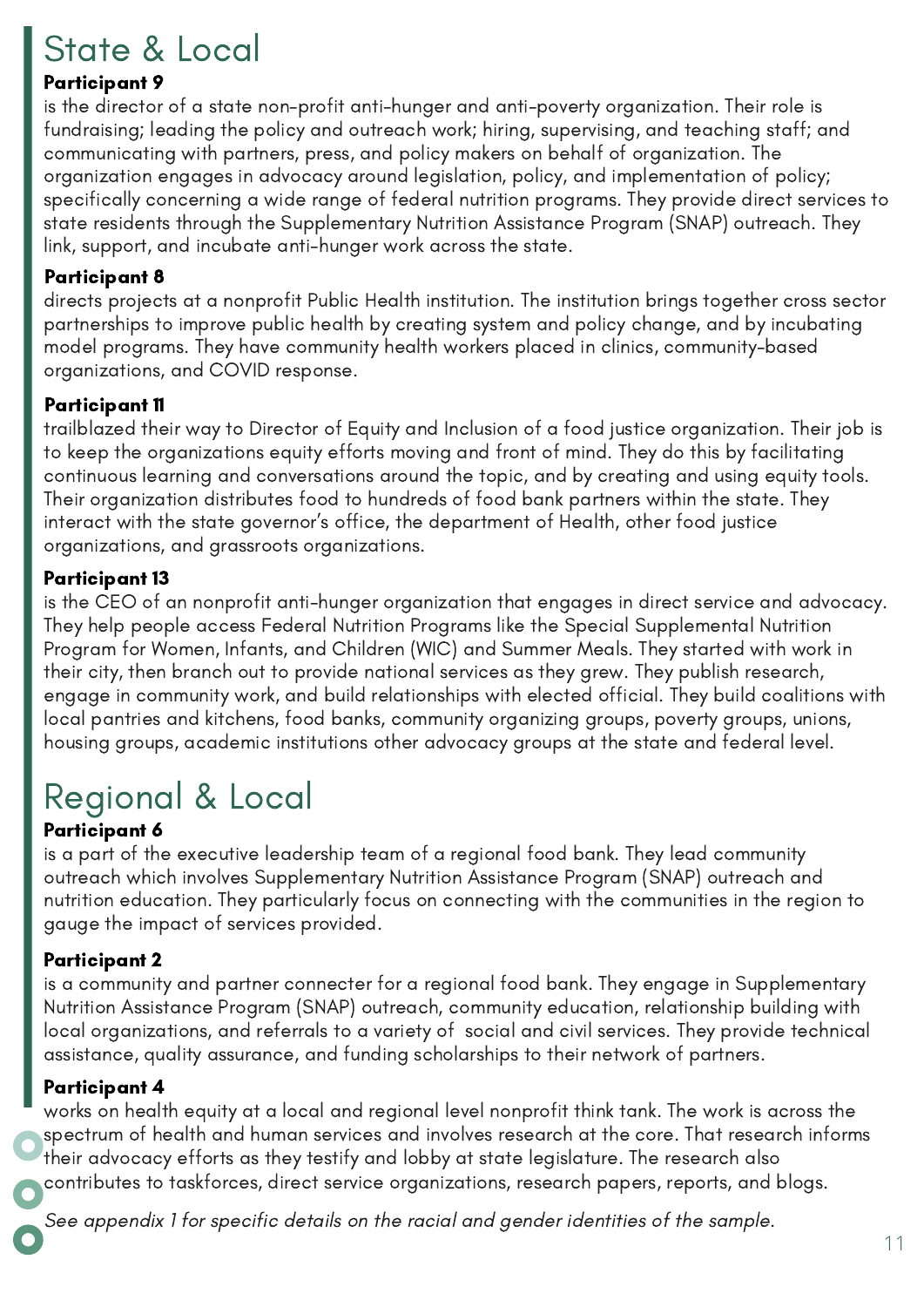# LITERATURE REVIE'

### *"Disrupting the Discourse: Framing at the Intersection of Racism and Opportunity"* - Makani Themba







Locate unfairness and identify practical solutions.



Avoid sensationalizing individual stories and experiences over the patterns and structures they point to.



Center those most affected instead of becoming preoccupied with convincing and critiquing those with power. Funnel those efforts and resources to building power with those most affected.



Watch your language to ensure that it aligns with what the people being served want.



Look out for the "hidden transcript," or the ways in which people communicate to evade dominant structures. Listen twice as hard to understand the script and catch the double and/ or hidden meanings.

**I used these guidelines to navigate data collection and analysis because this research relies heavily on the narratives participants shared with me. They highlight techniques that illuminate the racialized power dynamics participants describe when they talk about the culture of their organization, or anti-hunger and non-profit work generally. They also center the perspectives of people who experience or acknowledge the worst of racialized power in the anti-hunger workplace; creating opportunities for their words to disrupt those dynamics.**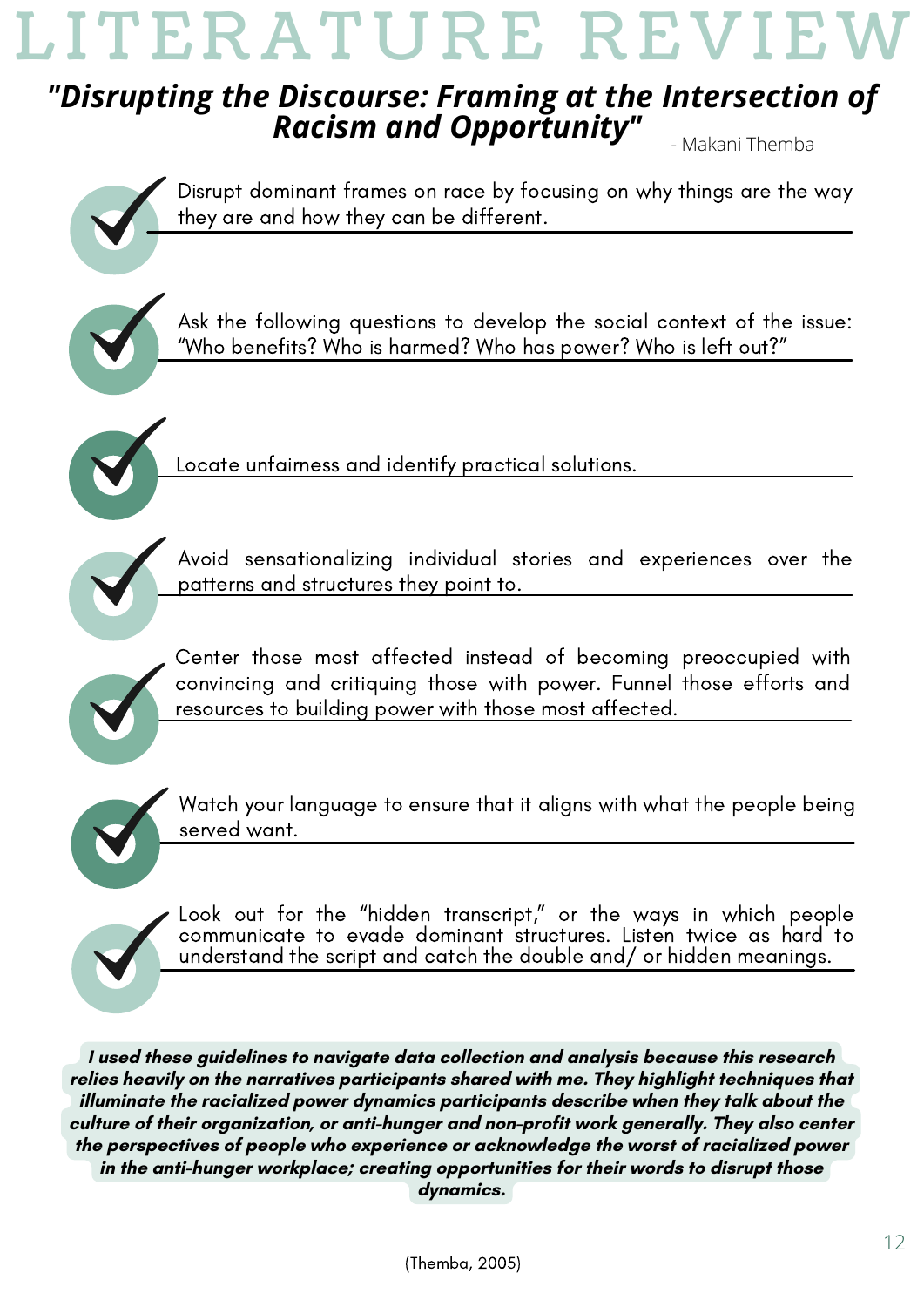# DATA COLLECTION

## Informational Interviews

I met with leaders of anti-hunger organizations, food and racial justice researchers, and organizational development consultants. The purpose of these conversations were to orient me to the anti-hunger space. They also provided insider insight on racial equity in the anti-hunger movement. Conversational partners shared details about their current work description and their career journeys. We talked about what racial equity in the anti-hunger space looked like generally and in their organization specifically. I asked my conversational partners questions to discern what concerns, compliments, or comments they had about efforts to address race at work in the anti-hunger space. My intentions were to collect information that could inform the next steps of data collection, the literature review. (see appendix 2).

## Literature Review

My initial conversations revealed that I had a lot to learn about racial equity. I dedicated the literature review to clearly defining racial equity, and then exploring exactly what it looks like in terms of organizational development broadly. Using books, articles, essays, videos, newsletters, and informational interviews; I expanded my understanding of racial equity, Diversity, Equity, and Inclusion (DEI), anti-racism, organizational development, and institutional change. I utilized informational interviews with an organizational development professional who uses an anti-racism/anti-oppression framework as a resource on both anti-racism and organizational development.

# Race Equity Training

While reviewing the literature, I engaged with the material first-hand. I participated in antiracism/anti-oppression organizational development, race equity coaching, and a variety of training and informational sessions concerning racial equity or Diversity, Equity, and Inclusion (DEI). I attended webinars, conversations, workshops, trainings, and informational sessions to observe how anti-hunger organizations addressed race; and to scan the resources and information distributed at these gatherings. Virtual Survey

I used the information gathered from informational interviews, the literature review, and training to inform a survey as the first round of data collection. That first round included questions about the plans, programs, and policies that anti-hunger organizations had in place to address race at work. The survey helped me identify potential conversational partners, collect food advocates' feelings about their organization's polices, and produce a general scan of organizational approaches to race at work. I distributed the survey to a list of participants who had previously registered for a session on racial equity at a prominent anti-hunger national conference. I used this sample in hopes to find interviewees who would be willing and able to contribute to a conversation about racial equity in the anti-hunger space (see appendix 3).

## Semi-Structured Responsive Interviews

All of the previously mentioned methods of data collection informed the interview guides for the semistructured responsive interviews. Interviews started off with questions about their organizations and specific job descriptions. The bulk of the interview questions uncovered the frameworks organizations use to address race at work; including the programs, policies, strategic planning, third-party consulting, and trainings involved. I asked individuals about the impact these efforts had on their organization, what they think brought about these efforts, and how they personally experienced or perceived them. Interviewees consented to having our conversation recorded. Because interviews were semi-structured and responsive in nature; I encouraged respondents to speak freely, share stories, provide examples, challenge questions, and ask their own questions. I completed 13 formal interviews in total. Any identifiable information was excluded from this report out of respect for our candid exchange, and precaution for potential repercussion from oppressive power dynamics that seek to silence any challenge to it. I asked the Interviewees to expound on their responses from the online survey with more probing and pointed questions *(see appendix 4)*.  $13$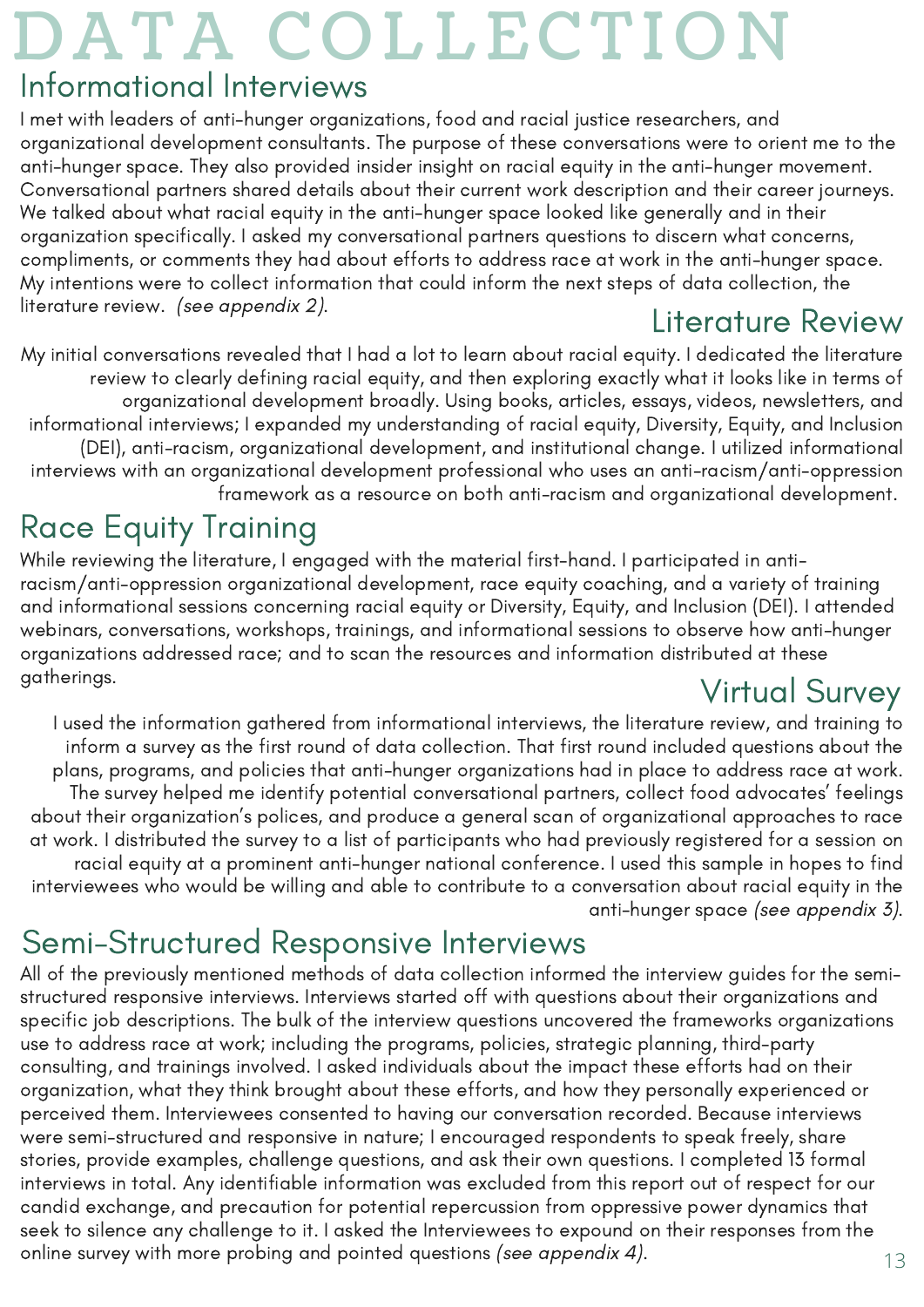# DATA ANALYSIS

I analyzed the notes from informational interviews to find common themes and topics to inform the virtual survey questions. The primary purpose of the survey was to pinpoint potential interviewees who were knowledgeable about their organization's policies to address race, and were willing to contribute to a conversation about racial equity. The survey included a free response question that encouraged individuals to share any thoughts, concerns, questions, or hopes about race at work and racial equity. Their responses alerted me to potential topics and questions that I could use in the formal interviews.

The semi-structured responsive interviews required the bulk of data analysis. Using an automated transcription service, I created transcript drafts of each formal interview. I went through each interview transcript a second time to ensure accuracy by manually transcribing the final draft of transcripts. After transcribing interviews, I engaged in inductive coding using a mixture of in vivo, descriptive, simultaneous, and values coding. The first round of coding produced the following terms and phrases: work description, organizational description, disparities, lived experience, advocacy, organizational efforts, perceptions of efforts, third-party consulting, strategic planning, training, social context, transformational change, talking about race, paternalism/ white savior complex, representation, leadership/funders, and institutional and systemic power dynamics,.

After the first round of coding, I created an interview coding guide where I refined the initial codes. I combined some, expanded others, and then grouped them into themes. The themes were as follows: The Work, Normalize, Organize, Operationalize, The Experience, and What's at Stake. Once I located themes, I completed a second round of coding where I grouped all the relevant interview quotes together by their corresponding themes. From there, I saw the patterns, commonalities, and inconsistencies within the information provided for each code and theme. This led me seamlessly into the next step, which was thematic analysis. This is where I engaged and then arranged the interview quotes by code, and then by theme, to uncover a narrative about organizational approaches to addressing race at work.

To organize that narrative and categorize the range of activity reported in interviews, I used the Six-part Strategic Approach to Institutional Change created by the Government Alliance on Race & Equity (GARE). I adapted it to anti-hunger organizations, because it describes how they can acknowledge and then change the internal policies and practices that upholds racial inequity. I was faced with a vast amount of data describing a wide range of activities, programs, and plans; and it helped me understand the process by which organizations are trying to institutionalize race at work. It was particularly useful where participants could not specifically name their organization's efforts. For example, some used equity when talking about racial equity. When I prompted them to talk about racial equity specifically, they rebutted that their organization's use of the term equity is meant to include racial equity. Additionally, when asked what specific framework their organization used to address race at work, amongst the options of Diversity, Equity, and Inclusion, anti-racism/anti-oppression, Human Resource trainings and so on, some participants chose all options. Their justification being that these efforts were not formalize in their policies. In other instances, participants would use both Diversity, Equity, and Inclusion (DEI), racial equity, and anti-racism interchangeably even though they all have distinct definitions and operations. This made it difficult to strictly codify these efforts into discreet groups; however the Six-part Strategic Approach to Institutional Change helped me organize their approaches without having to solely reply on what organizations chose to name them.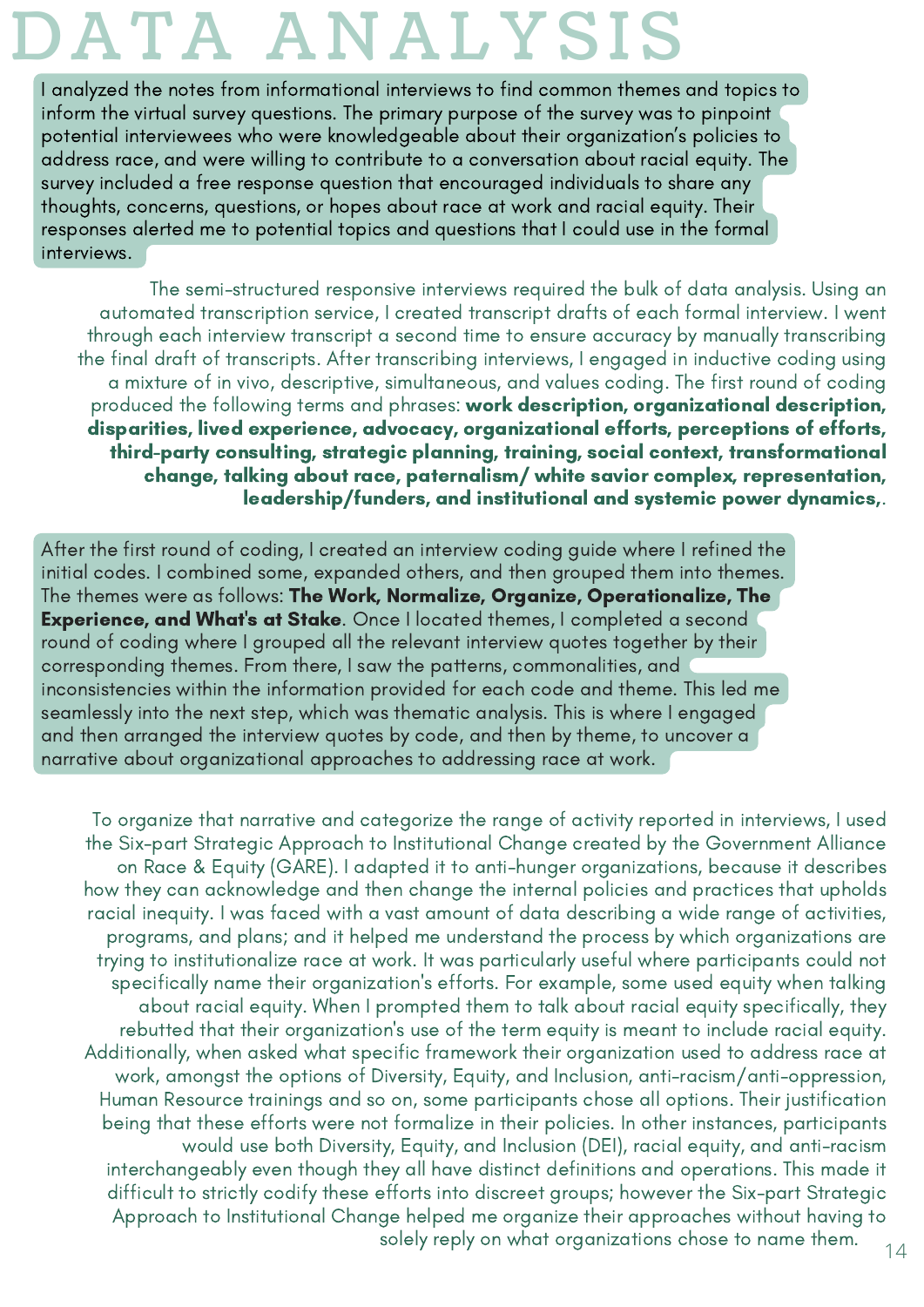# LITERATURE REVIEW

## *"Racial Equity: Getting to Results"*

# Normalize

## Use a shared racial equity framework

to name the history and current realities of racialized dominance.

to imagine a new role in disrupting those racialized power dynamics.

to make clear the specific meaning and distinctions between racial equity and racial inequity; individual, institutional, and structural racism; and implicit and explicit bias.

<u>GARE's Six-part</u> **Strategic Approach to** Institutional Change

# Normalize

## Operate with urgency and accountability

by making transformational change a lived priority rather than a stated priority.

by creating formalized measures that keep organizations accountable to making racial equity a lived-priority.

to encourage public and political will to follow

# Organize

## **Build organizational capacity**

by fully commuting to the scope of the work required for transformational change.

using training to increase understanding about institutional and structural racism and to build skills and strategies that promote racial equity

with leaders bring intentional about creating the organizational infrastructure needed to sustain race equity work.

with a wide range of stakeholders. Individuals and singular departments cannot singularly push the work forward.

- Erika Bernabei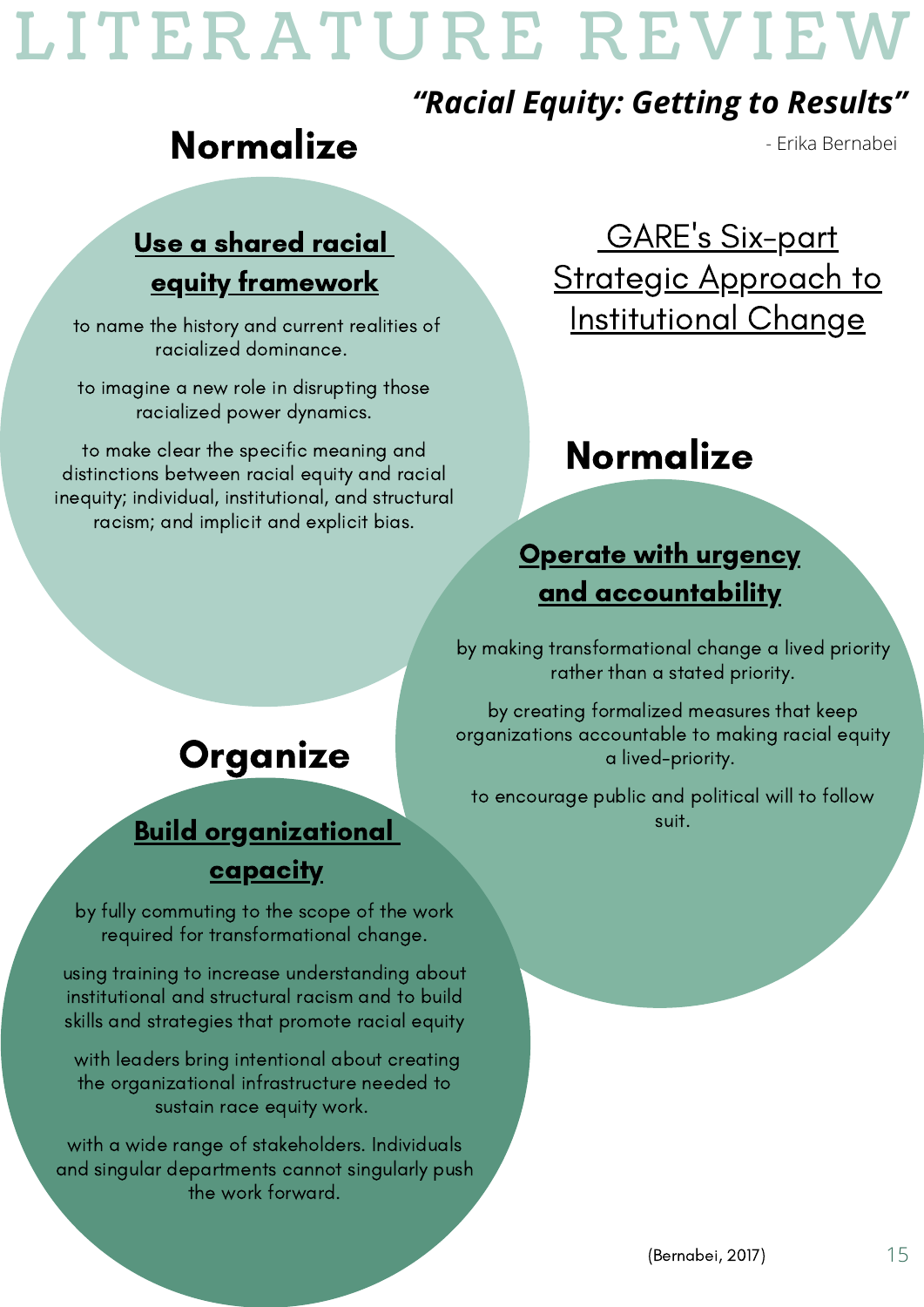**The Government Alliance on Race and Equity (GARE) details a six-part strategic approach to institutional change. My analysis adapts their approach to demonstrate how anti-hunger organizational can institutionalize work that contributes to a societal goal of racial equity.**

# **Operationalize**

## Implement racial equity tools

to mechanize the consideration of racial impact in the creation and implementation of policy.

to help organizations identify specific goals, measurable outcomes, and implementation strategies.

with consistent monitoring, assessment, and technical support.

with the following elements: Inclusion and engagement, data, accountability, program and policy strategies, structural change, and education about racial equity

# Organize

## Partner with other institutions and communities

to make a collective impact towards a societal goal of racial equity.

to uplift the voices of people with livedexperiences of hunger in any efforts that seek to benefit them.

with shared decision making, directional, and designing power.

by using external expertise when needed and being responsive to the external pressure from community actors.

# **Operationalize**

### Be data-driven

and not only in tracking racial disparities. Use data to measure how strategies, investments, and policy changes contribute to closing those gaps.

to measure implicit bias. It can be made explicit using data that tracks how patterns of biased behavior lead to unequal outcomes amongst racialized groups.

and accountable to the results. Results should be determined by the outcomes of the conditions within the community that intervention is meant to address.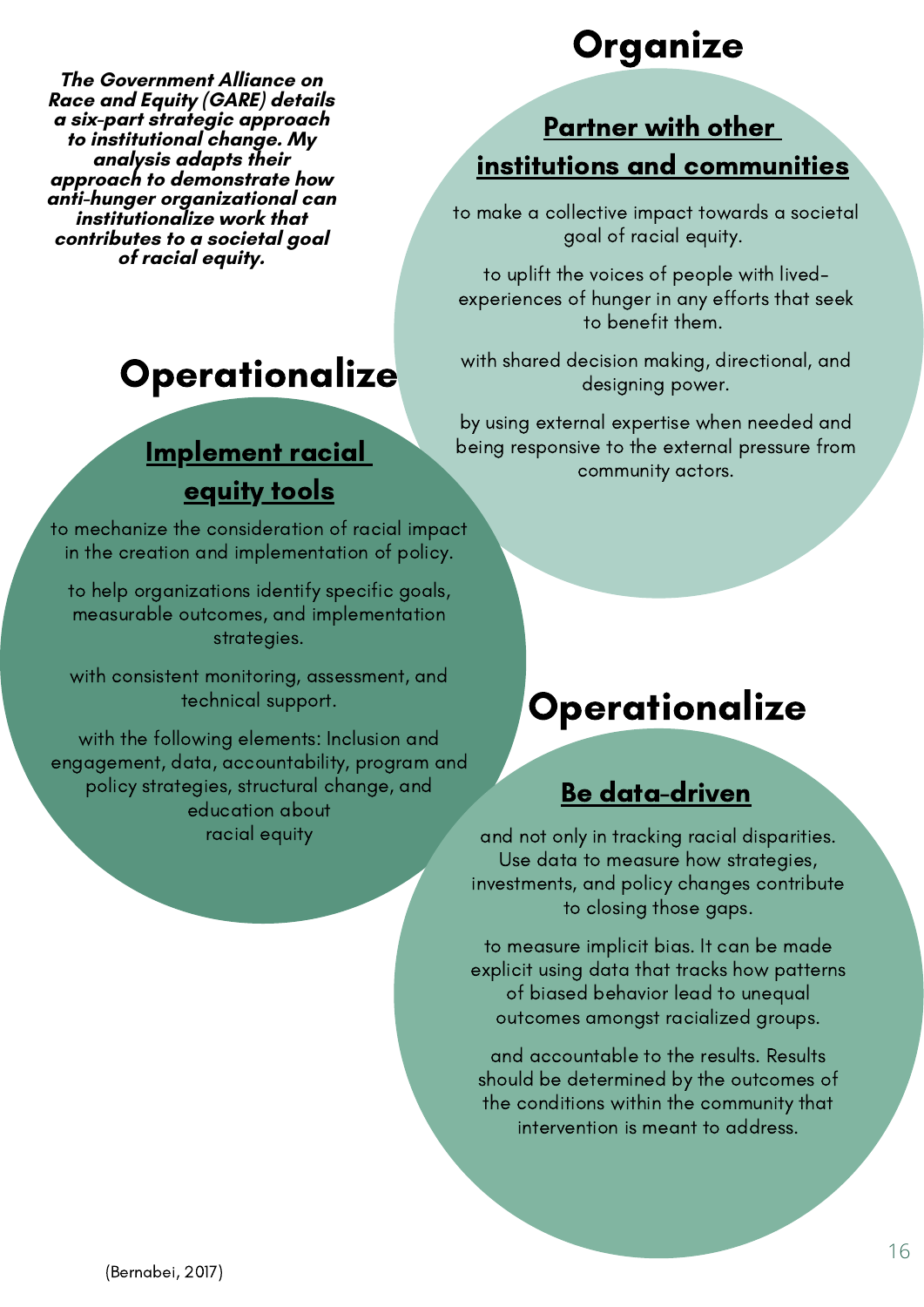# FI N DI N GS

**Thematic analysis of interview data uncovered the following topics.**

### $\textsf{The Work}$  – describes the nature of the work being done and the context in which it is done.

Work description - information detailing the specific job description of the participant interviewed **Organization description** - the organizational context of the work being done including organizational values, priorities, structures, and services provided.

Representation - the demographic make up of the organizations represented. It involves the feelings, thoughts, and perceived impacts of representation on the work.

Lived experience & The personal - the personal thoughts and experiences expressed by participants as it relates to the anti-hunger work.

Social context - this code captures the socio-political context of the work. Specifically how social movements inform the work.

### ${\sf Normalize}$  – describes efforts used to normalize these efforts and topics at the workplace.

**Training** – training topics, formats, and details provided and/or mandated by organizations. **Systemic and institutional power dynamics** - efforts to build knowledge around racialized power dynamics in the systems and structures of society. Its involves information sharing about racialized historical trauma, root causes of hunger and poverty, and the ways that current polices and practices uphold racialized power dynamics.

### $\bigcirc$ rganiz ${\bf e}$  – describes how organizations build capacity to engage in the topic of race at work.

Leadership and funders - was initially about leadership efforts and involvement in addressing race at work. After the first round of coding, I included funders as I realized their role in influencing organizational priorities.

**Strategic planning** – recent, ongoing, or planned efforts to engage in organizational development via strategic planning including where and how racial equity was or was not included in the plan. **Third party consulting** – the nature, scope, and function of the support organizations used in their efforts to normalize efforts and conversations addressing race at work.

### $\bigcirc$ perationalize – describes the tools, knowledge, and capacity organizations are building.

Advocacy and outreach – participants locate their advocacy work as the ideal context to operationalize race equity.

**Racialized disparities** – participants talk about the racialized disparities they witness in hunger and express their commitments or intentions to address the root causes of racialized disparities.

### $\textcolor{black}{\mathsf{The}}$   $\textcolor{black}{\mathsf{experience}}$  – describes how individuals experience and internalize these efforts.

**Perception** – captures how participants perceive efforts to address race at work including the feeling that come up, the impression they have about it, and their overall efficacy.

Talking about race at work - the nature and function of conversations, the topics and feelings that come up during conversations, and the language used in conversations.

### $\mathsf{W} \mathsf{hat}'\mathsf{s}$  at  $\mathsf{stack} \in \mathsf{back}$  - describes what's at stake if race equity work is not operationalized.

Trust and credibility - participants expressed concern about the trust within their organization and externally within the communities they serve

Paternalism & White saviorism - the realities of paternalism and white saviorism in anti-hunger work.

**Transformational change** – the goal of addressing race at work is to create transformational change within the workplace. Participants describe what that change would look like, if they see it happening within their organization, if they see the potential for change, and the possible barriers to change. 17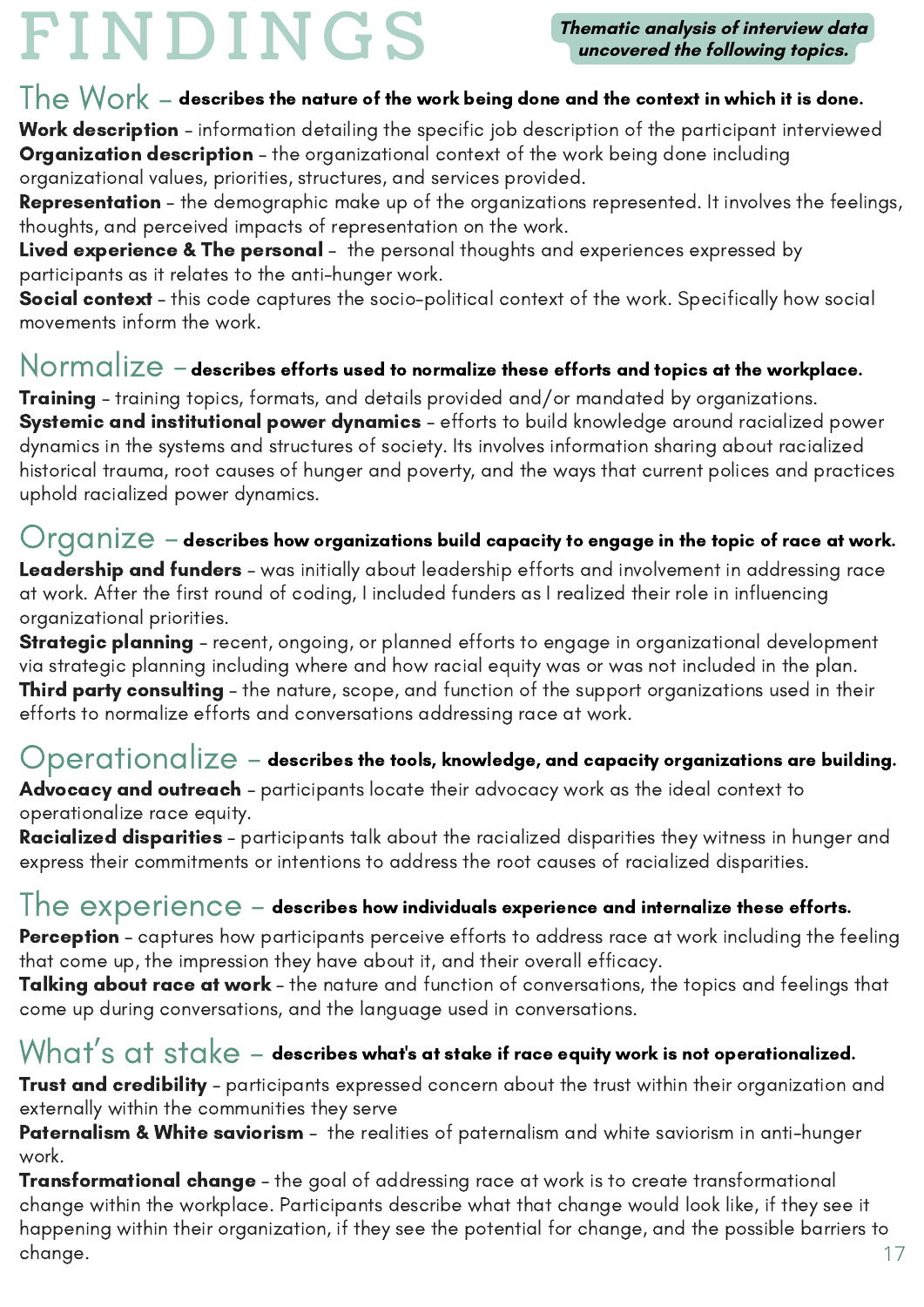# DISC U SSIO N

The murder of George Floyd at the hands of Minneapolis police shook the very foundations of society. The events of summer 2020, made the racialized power dynamics that uphold and reproduce systemic racism as clear as day for many Americans. Protesters throughout the country took to the streets to demand justice for George and due process for his murderer, police officer Derek Chauvin. Many anti-hunger organizations created statements to communicate their support. They either shifted their stated priorities or doubled down on their current efforts to address racial inequity within their communities. The external social movements and internal pressure from staff required that organizations look at their policies, practices, and priorities to start, or recommit, to the process of transformational change. Some members of these organizations were already talking about race at work; however, these events brought topics of race and racism to the forefront of anti-hunger workplaces in both formal and informal settings.

### "There was a turning point because those events were so in your face, and everyone was talking about it. We couldn't do what we usually do, which is ignore stuff (Participant 8,<br>personal communication, January 27, 2022)."

## The Work

Some participants were excited about the responsiveness of anti-hunger organizations, others felt like this was long overdue, some critiqued this response as simply performative, and others felt like their work already spoke to their commitments. Anti-hunger advocates considered how they could channel this social momentum into their work specifically. With the urgency of an ongoing global pandemic and the glaring truth of racially disparate food insecurity; they saw exactly why anti-hunger work needed to consider racial dynamics. Participants detailed the challenge to move that work forward while they respond to an ongoing health crisis.

Still, they made efforts. Food banks and distribution sites considered what could they do beyond providing food. Food advocates aimed to make participation in federal nutrition programs less traumatic. Staff of anti-hunger organizations started to contextualize the socio-political climate that effected their work. How the majority white, sometimes explicit white supremacist, highly segregated, partisan, bipartisan, and polarized places where they lived and worked shaped or inhibited their efforts. Popular discourse around race equity and anti-hunger work is buzzing with energy, excitement, exasperation, and expectation. Participants characterized this industry as highly siloed and describe witnessing a push past the traditional parameters of anti-hunger work to address the dynamics of race and racism in the workplace. Zooming in from an organizational level, the individuals I interviewed located their personal experiences in our conversations. When asked what brought them to this work, they describe how their lived experiences with hunger and poverty inspired them. It also equipped them with the passion needed for the work since they see it as personal and not just professional. Participants also acknowledged their personal privilege and express gratitude for the fact that they are learning the tools and language needed to better engage the topic of race at work and in their lives generally.

They all agreed that when anti-hunger workplaces are racially representative of the communities they serve, they do better work and feel better at work. When asked if their organizations were racially representative of the people they serve, interviewees mostly responded with a quick and simple "absolutely not," then continued to describe how that is typical of non profit and anti-hunger spaces. The few that responded affirmatively, described the specific and intentional efforts their organizations took to achieve a racially representative staff demographic. Others reported a specific pattern of diversity: the staff in administrative and direct service work were racially representative of the communities they served; while the racial demographic of the leadership team and board remained homogenous and mostly white.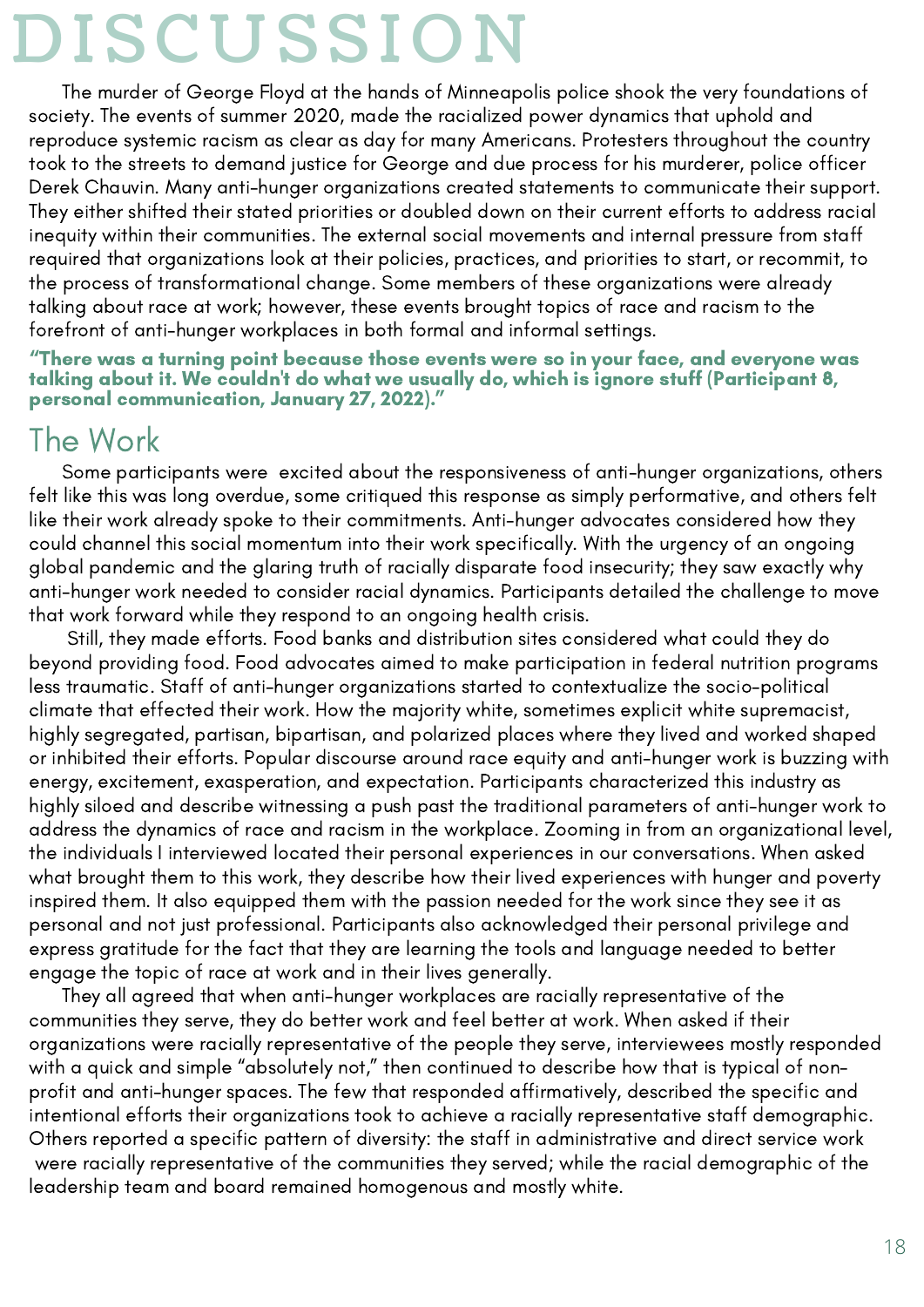#### "I think the folks that do direct service are really a mix, and are representative of the communities they serve. Our management structure is predominantly white, and that's an issue (Participant 7, personal communication, January 27, 2022)."

Racially diverse staff makeup does not equate to workplaces that advance society towards racial equity. Instead, workplaces become racially representative when the racialized power dynamics within their organizations are disrupted. Racialized power dynamics that reproduce whiteness as dominant culture, are the problem; homogenous workplaces are the symptoms of that problem. We cannot address the symptoms alone, without treating what caused it. Increasing the number of non-white staff addresses the symptom, not the root issue. This strategy brings about transactional change and does not transform the culture or practices that created the representation imbalance in the first place. This is the Diversity, Equity, and Inclusion framework for change (Anonymous informant, personal communications, January 11, 2022). To achieve transformation, organization must move past what is easily understood, measured, and communicated and get to the part that is uncomfortable, undiscovered, and unexpected. Some participants recounted the ongoing processes at their workplaces. Others described approaches that only allowed for a narrow parameter of change. Many detailed being somewhere between transaction and transformation: using transactional language, tools, and approaches in hopes of making transformational change. Some were forced to use sanitized language to mask their efforts out of the fear of losing their jobs. All participants verbalized some degree of support for transformational change within their organizations, and outlined that change making process during our interviews.

### Normalize

The Government Alliance on Race and Equity (GARE) advises that organizations use a racial equity framework to name the history of racialized dominance within broader society and within organizations specifically. It also details that they use a racial equity framework to imagine a new role in disrupting racialized power dynamics that uphold whiteness as a norm (Nelson, 2015).

The anti-hunger organizations I connected with are engaged primarily in activities they hope will normalize race equity work. Some organizations collapsed racial equity within their general equity efforts. Others advertised a general goal of equity but lead with race to set the parameters of change for issues concerning gender, age, or ability. Their strategy is as follows: "we are explicit about leading with race because we believe that being able to have deep conversations around race allow us to have more impactful and fuller conversations around all other types of oppression (Participant 11, personal communication, January 31, 2022)." Some organizations have not located a specific approach or framework and instead communicate an intention or commitment to racial equity. Intentionality and commitment are necessary, but so is specificity. Some organizations are specifically normalizing racial equity. Participant 5 shared, "we basically educated ourselves as an organization on the importance of racial equity. Racial equity is when your race no longer predetermines certain outcomes, like higher rates of food security… it is making sure that all of the communities that you serve, have equal outcomes (personal communication, January 26, 2022)." That normalization process is necessary, as one participant expressed that after working in the non-profit sector for over 10 years, they noticed that, "there was this euphemism when talking about any social issues. Nobody would ever say anything about race, they would talk about like poverty, or classism, or economic inequality. (Participant 7, personal communication, January 27, 2022)." Another participant said that at this part of their organization's journey, "conversations around institutional racism is part of the language discussion so people get comfortable understanding that there are systemic issues that we need to talk about (Participant 10, personal communication, January 28, 2022)." Participant 11 described how they facilitated the normalize process within their organization; "a big focus of my work for a couple of years in socializing, naming personal, cultural, institutional levels of racism, and just getting us in that headspace as an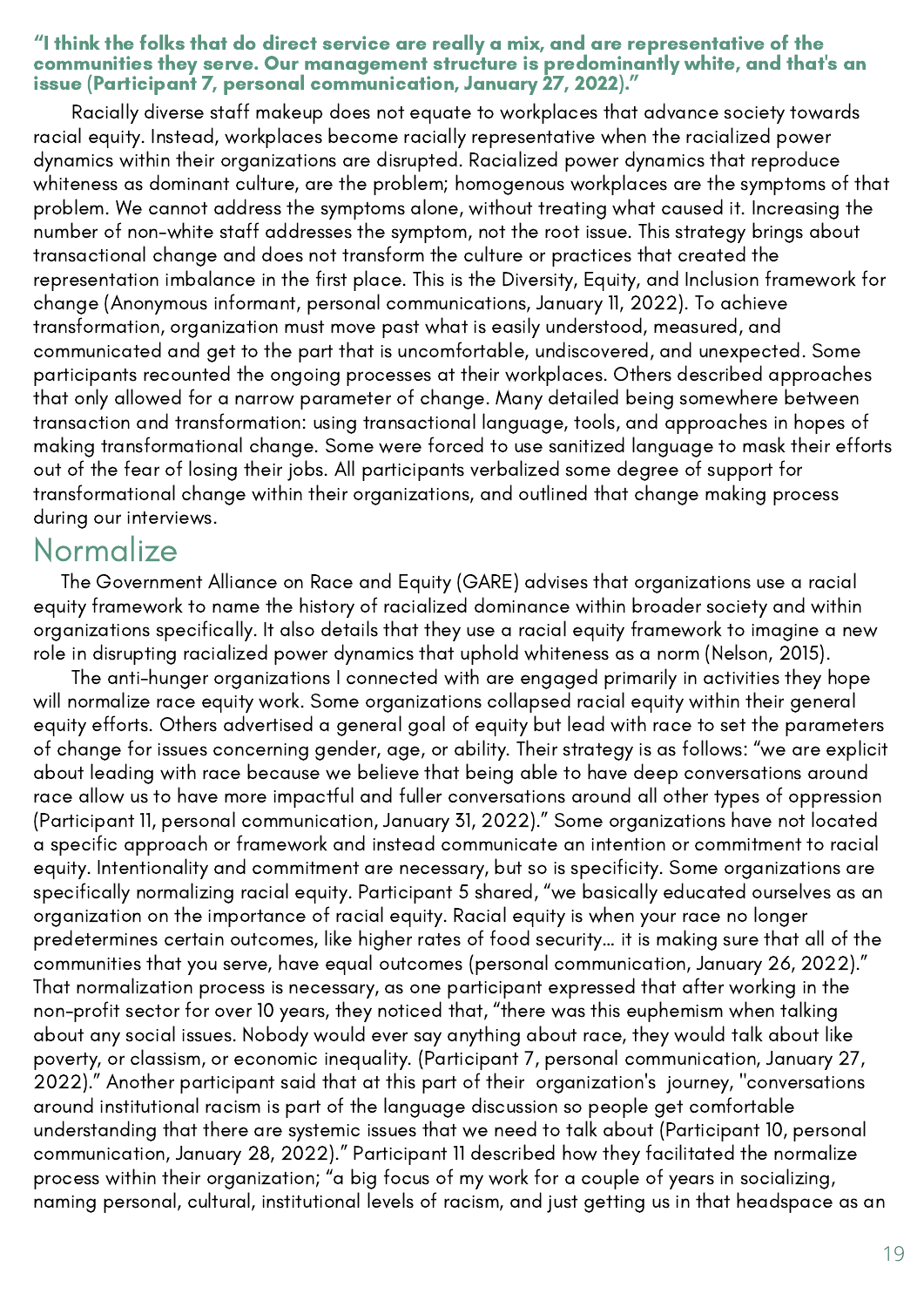organization (personal communication, January 31, 2022)."

Almost all of the organizations represented in the sample use training in the process of normalization. A couple of participants report that though there are not any ongoing sessions, they see the need for it within their organizations. For those that do, training was prompted as a direct response to staff requests for tools and resources to assist their personal and professional interactions with race and racism. Some organizations sought training in reaction to racially charged incidents and/or conflicts amongst staff, leadership, and the communities they serve. Organizations predominantly named the parallel social movements as the drivers of their training efforts. The social unrest that erupted after the murder of George Floyd, pushed many anti-hunger organizations to questions what should be their first steps in addressing race at work. Training to build shared knowledge around racial equity, anti-racism, or Diversity, Equity, or Inclusion (DEI) was their initial response. Some trainings focused on individual experiences and interpersonal interactions with topics like unconscious bias, racial and cultural awareness, stereotyping, and civil rights compliance. Others highlighted the historic and ongoing systemic and institutional realities of racism, power, and privilege. Those training sessions covered topics like reframing racism, racial equity in anti-hunger work, racialized disparities, whiteness, and white supremacy. There has to be knowledge building and normalization around the systems and structures that uphold racism. Individual and interpersonal interventions have their place; however, any intervention that fails to address the racialized power dynamics in systems, structures, and legacies is incomplete at best, and in direct opposition to progress at worst. Training that centers and prioritizes individualist interventions, flattens and misrepresents the dynamic reality of systemic and institutional racism. It perpetuates a false sense of progress as individuals work on internalized and interpersonal issues and leave the structures, policies, and practices that perpetuate racialized power dynamics untouched (Anonymous informant, personal communications, January 11, 2022).

The normalization process requires that organizations communicate with urgency and accountability when it comes to racial equity. That looks like formalized measures to keep organizations accountable, and building the public will to collectively work towards racial equity in an urgent manner (Nelson, 2015). In response to the general urgency around diversifying staff in hopes of practicing race equity work, participant 5 advised organizations with predominantly white staff and leadership to "start doing racial equity work. That is probably the quickest thing to diversify those groups. Once you started doing that racial equity work, the community will force you to confront yourself (personal communication, January 26, 2022)." This advice aims to focus efforts on the societal goal of racial equity, rather than the transactional goal of increasing the numbers of staff racialized as non-white. One anti-hunger organization's equity department is responsible for keeping the organization accountable to their stated equity work, and each internal department accountable to their own equity work. Although not officially codified in their process, this organization leads with race first because "that's the one we'll quickly push off to the side (Participant 11, personal communication, January 31, 2022)." Because they witnessed their efforts being undermined by the organization's inconsistency, Participant 11 recognized the need for urgency in matters concerning race at work. Accountability is particularly important in organizations with individuals resistant to change. One participant described how adopting policies that prioritized racial equity created accountability for those who had not bought into the work. They continued, "At that point, it's a part of their jobs (Participant 5, personal communication, January 26, 2022). Participant 11 said that their race equity work shifted their organization's culture so much so that staff members resistant to change left the organization (Participant 11, personal communication, January 31, 2022).

The challenges one participant faced demonstrated that urgency is stifled without accountability. They reported that most of the people in their organization were committed to anti-racism as a stance, and as a way to approach the work. They faced direct opposition from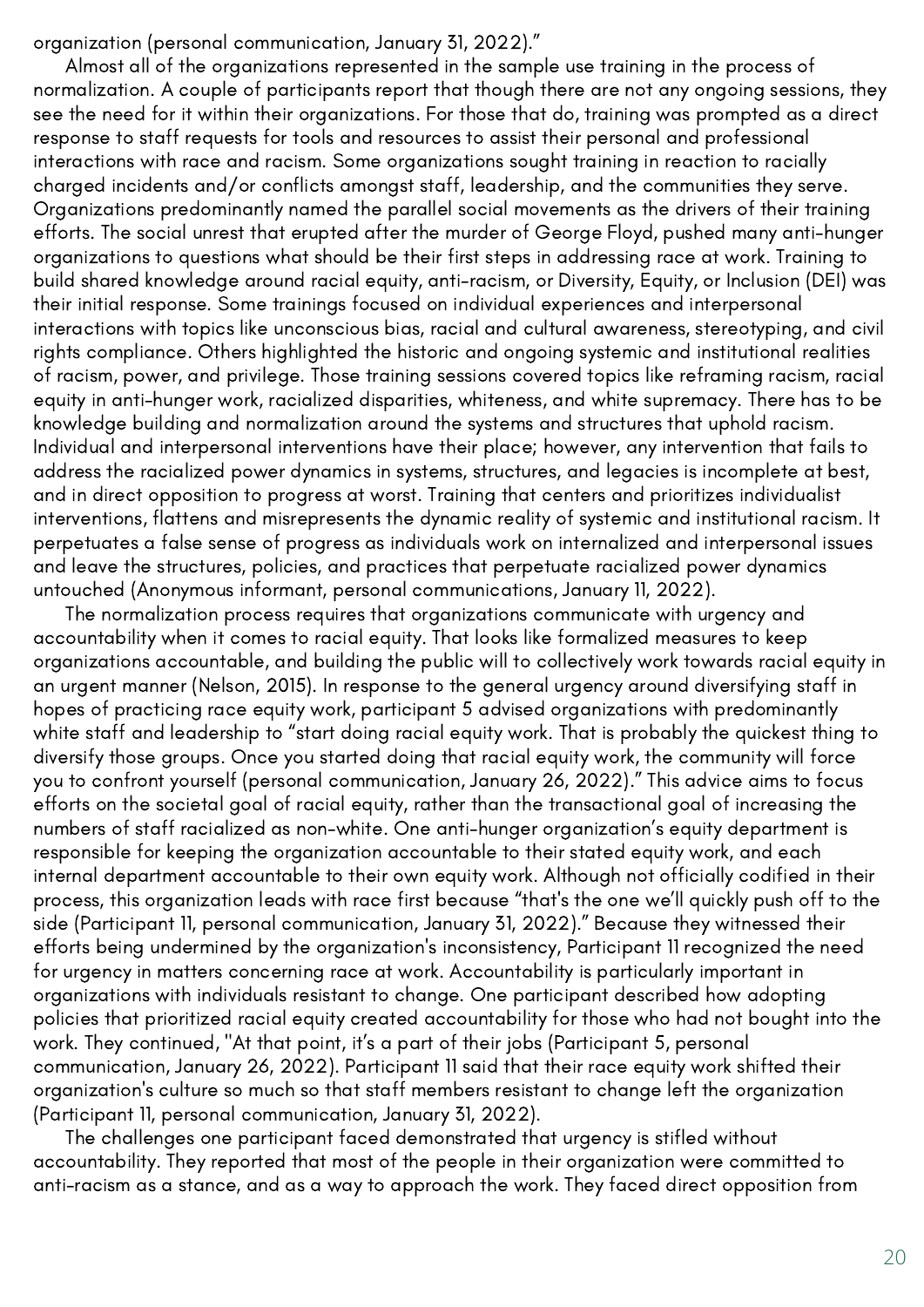one individual who holds a disproportionate amount of power. That same person's influence restricted official lines of communication around racial equity at work (Participant 7, personal communication, January 27, 2022). Additionally, Participant 7 described the area they live and works in as incredibly racist, white supremacist, and regressive. They, along with their coworkers, saw glaring systemic issues and the need to address that directly with advocacy work; however, that one person blocking change was not held accountable to the priorities of the rest of the staff (personal communication, January 27, 2022). Another interviewee shared that with efforts to address race at work, "you have to have the board and senior leadership moving that forward, because staff can come to you and have great ideas, but if they don't feel empowered to push it forward; it doesn't go anywhere (Participant 10, personal communication, January 28, 2022)." Leadership plays a large role in setting the tone of urgency. Their influence either advances or inhibits the normalization process in the anti-hunger movement.

## **Organize**

Institutionalizing race equity work in the anti-hunger movement requires organization. That organization process creates the infrastructure necessary to sustain the work. This is particularly important because participants express frustration with the fact that efforts to address race at work are not sustainable. They see their organization's immediate and reactionary response to external ques around social justice as performative without accompanying structural or cultural change. Building organizational capacity entails an organization-wide commitment to the full scope and depth of transformational change, along with formalized structures and processes that sustain that change. The individuals I connected with describe a variety of ways that their workplaces are organizing structures that can withstand the push and pull of social currents. Leaders and funders are responsible for ensuring that there is adequate resources and personnel to maintain that organizational capacity.

Anti-hunger groups are organizing via strategic planning. Their planning efforts build organizational capacity when they create permanent positions and departments to advance their efforts. One participant delineated the creation and growth of the equity department in their organization. As the department grew, the organization's race-first focus expanded to consider the root causes of racialized disparities in hunger (Participant 11, personal communication, January 31, 2022). Several participants noted that strategic planning led to the creation of staff committees, staff and board committees, staff working groups, and special committees for the members of the communities they serve. Some planning efforts explicitly name racial equity as priority, but most of them use the language of Diversity, Equity, and Inclusion (DEI). A few are intentionally undergoing strategic planning using a race equity lens. One participant decided to engage in strategic planning using an anti-racism/anti-oppression framework "not because racial equity is more important than strategic planning or that strategic planning is more important than racial equity. We can't do strategic planning in the absence of understanding how race plays a role in the work, and has historically played a role in the work (Participant 9, personal communication, January 28, 2022)." Several of the organizations represented in the sample have racial equity, equity, or Diversity, Equity, and Inclusion (DEI) as a pillar within their general plans for organizational development. As they detailed that dynamic, they almost always conceded that their efforts could not happen in a silo. That the values, plans, and goals for their specific approaches to address race at work should extend throughout the entire plan.

#### "We are building our next 3-5 year strategies… and weaving our equity commitments to our social commitments and thinking about justice and liberation and not just charity (Participant 11, personal communication, January 31, 2022)."

Some participants took on anti-racism work in addition to their specific roles even when their organizations did not have codified plans or policies to formalize it. Others knew that they wanted to engage their anti-hunger efforts with anti-racism; but had not defined what that looks like for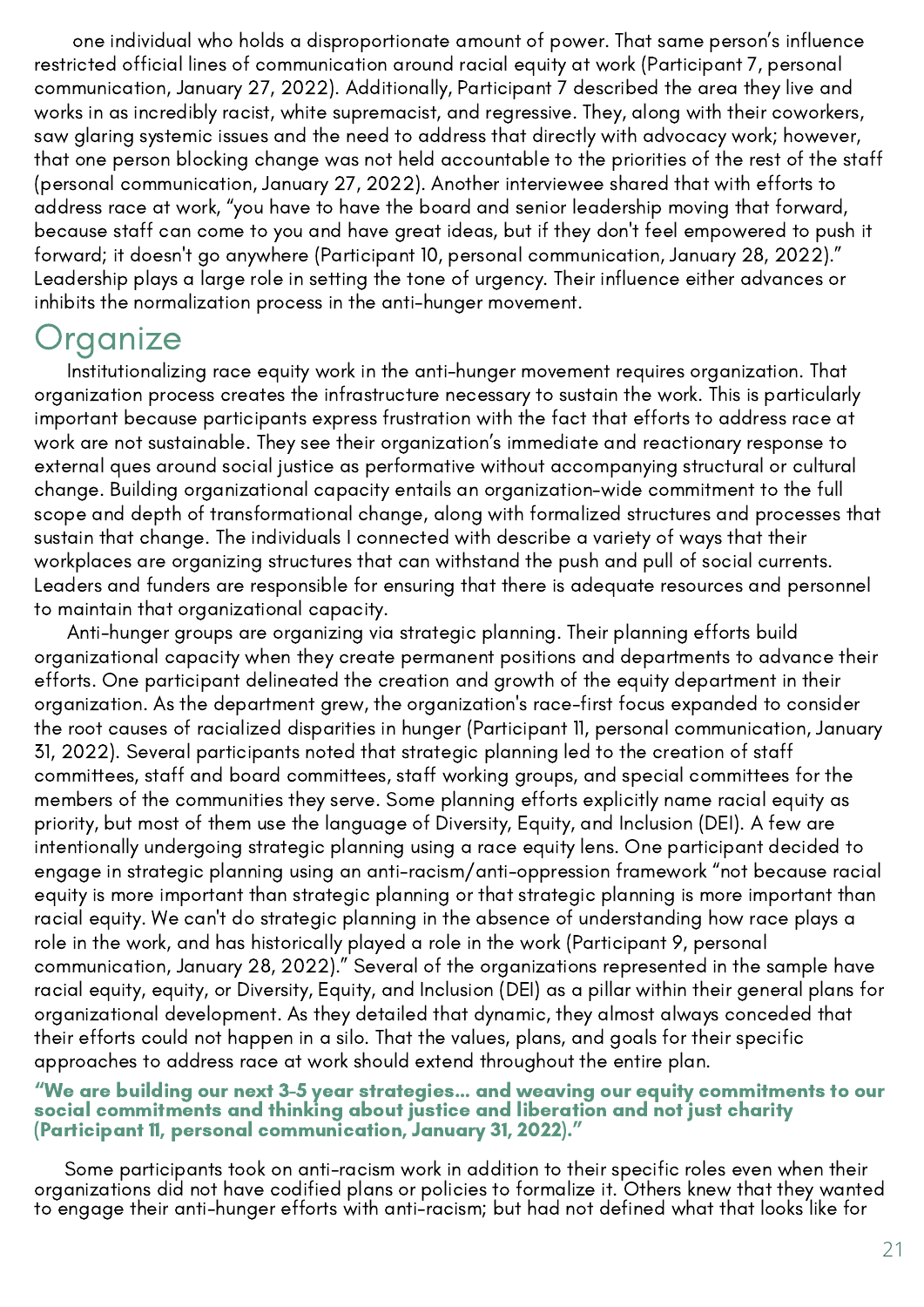their organization in particular. The leader of an anti-hunger organization described their excitement for the recruitment process of a new internal position. Their specific role will be building the organization's infrastructure to address race at work as part of strategic planning efforts (Participant 13, personal communication, January 28, 2022). Some organizations strategized transactional change in hopes that it would translate to transformational change. They reported plans to change their hiring practices to increase the number of people racialized as non-white. Creating workplaces that are no longer homogenous is a respectable goal; however, effort to do so will be transactional in nature unless organizations address the racialized power dynamics that created the representation issue in the first place. Overall, organizations are at a variety of stages of strategic planning. Some are in the data collection and analysis phase and using the information they gathered from staff surveys. They hope to use this information to inform an action plan moving forward. Others were on the second or third iteration of strategic planning; COVID-19 required that some redirect attention and resources to emergency food response.

To build capacity, organizations cannot rely solely on voluntary efforts to address race that staff create and lead. These efforts are often outside of their job descriptions and involve unpaid labor. The burden of this work falls disproportionality on Black staff and other individuals racialized as non-white. They often volunteer to lead the work because it resonates with their personal experiences and passions. That passion and urgency should not be the only driving force of approaches to address race within anti-hunger organizations. Infrastructure in the form of paid professionals, formalized lines of feedback, resources, and budgets should accompany staff initiatives that have upheld efforts thus far. One participant led a monthly virtual meetup where staff discussed books, media, and other content about race, identity, and society. Their executive director supported these effort by allowing staff to consume the content during their workday, and by reimbursing staff for the materials needed to participate (Participant 4, personal communication, January 25, 2022). Regarding their organization's Diversity, Equity, and Inclusion (DEI) committee; Participant 4 shares, "I thought that as a co-chair, I could take some ownership, [but] it seems that it's still in the hands of my executive director. When things get busy, optional things that don't help the organization run or raise money [are] one of the first things to go by the wayside (personal communication, January 25, 2022)." Leadership can use staff efforts to inspire the creation of internal mechanism that bring about transformational change. Their support, or lack thereof, demonstrates their commitment to building organizational capacity to address race at work.

### "I think the hardest part for me is overseeing all the priorities that we are building… I make sure they have all the tools they need, but I'm one person. So as an organization, I think that is something that we all need to look at (Participant 6, personal communication, January 26,<br>2022)."

Organizational leaders and funders play a huge role in building organizational capacity to address race at work. Some leaders are facilitating the work themselves, while others are convinced to buy-in via their staff efforts. Some staff even face direct opposition from leadership who use the lack of funding and relevance to justify inaction. Generally, participants report that their leadership teams were open to the concerns and asks of the staff. That they were at least willing to engage with the most immediate issues or seek external expertise to pinpoint opportunities for growth. Participant 11 attributed the transformation within their leadership team and board to years of internal equity work that leads with race. Their CEO was committed to addressing the root causes of hunger, and believed that the best people to lead that work were those with lived experience of hunger, poverty, and racialized oppression (personal communication, January 31, 2022). Even so, organizational leaders have to answer to funders. Several participants are leaders themselves, and they described the tension between wanting to build organizational capacity, meeting requirements to maintain current funding, and getting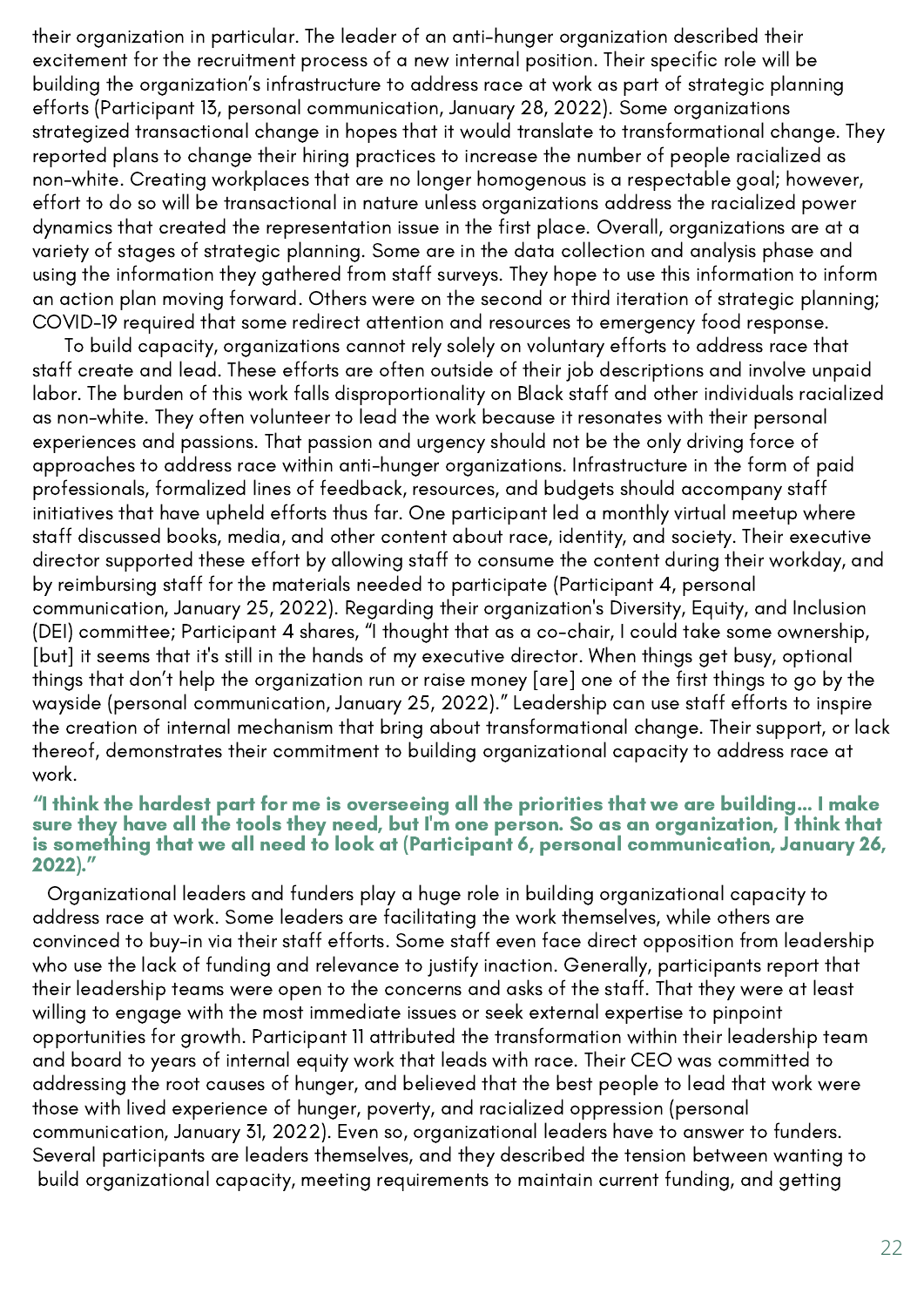funders to prioritize their internal approaches to address race. Participant 12 shared that "because of external funding in our work, there's never an acknowledge of the importance of doing Diversity, Equity, and Inclusion (DEI) related internal work. So it's an add on. I think that's probably one of the biggest flaws that I see (Participant 12, personal communication, January 31, 2022)."

Third-party consulting is another tool anti-hunger organizations use to build their capacity to address race at work. The consultant's reach varied throughout the sample of organizations I connected with. Most of them had consultants interact with just the leadership team, or with the leadership team first. At a few organizations, the consultant worked with all levels of staff. The goals, formats, and topics covered by the consultant differed according to each organization. Participant 1 reported that their organization's goals for third-party intervention was to create a more respectful workplace, provide a safe space for discussions on racial bias, and help staff gain skill in incorporating Diversity, Equity, and Inclusion (DEI) into their personal and professional lives (personal communication, January 13, 2022). One organization was undergoing strategic planning and organizational development using an anti-racism/anti-oppression framework (Participant 9, personal communication, January 28, 2022). Participant 11 detailed how a consulting firm helped build their organization's capacity and knowledge by working with their internal equity team. In tandem, they created structures to sustain the work after consultation; and developed tools that helped them see the racial impact of their work (personal communication, January 31, 2022).

As demonstrated by third-party consultation, cooperative partnerships with communities and institutions can be a fruitful organizing strategy. Participant 2 stated that their organization was making intentional efforts to highlight and share resources with communities of color and businesses owned by people of color (personal communication, January 20, 2022). Another participant described a network of working groups made up of anti-hunger professionals from different organizations; all seeking and imagining ways to operationalize race equity in their antihunger work. Diverse anti-hunger organizations working within coalitions present a great opportunity to organize approaches to address race at work. One collaborative effort made tools, trainings, technical assistance, and consultation available to their members in to support of their racial equity commitments (Participant 5, personal communication, January 26, 2022).

### **Operationalize**

Many of the organizations and individuals represented in the sample engage in food advocacy work, and have considered how to prioritize racial equity within that context. Some specifically located disparities in hunger and poverty in white communities versus Black, Indigenous, Latinx, and other communities of color as priorities in their advocacy agendas. They saw their efforts to address race at work as a launching point to address the dynamics of racialized identities and hunger. The Government Alliance on Race and Equity (GARE) describes how organizations can operationalize race equity in their work using tools, data, and metrics. Racial equity tools create formalized ways to consider the racial impact of plans, policies, and practices. Their consistent use can push organizations towards incremental change that can add up to large scale changes (Nelson, 2015). Anti-hunger organizations can use racial equity tools to to create new polices and reconstruct old ones that perpetuate systemic racism.

#### "Once we started doing these trainings, people were like 'ok so now what? We can understand this intellectually but what does this mean for us as anti-hunger organizations' (Participant 5, personal communication, January 26, 2022)?"

A few participants are using racial equity tools to engage their anti-hunger work. One described a tool that helped individuals doing anti-hunger work get a deeper understanding of the role that policy plays in creating and maintaining racialized disparities. They created and distributed another tool that allowed organizations to assess their own consideration of racial impact in their work. Since the assessment is self guided, this tool can benefit anti-hunger organizations that do not have budget priorities for third-party consultation (Participant 5, personal communication, January 26, 2022). Another tool enlisted in advancing race equity work was simple,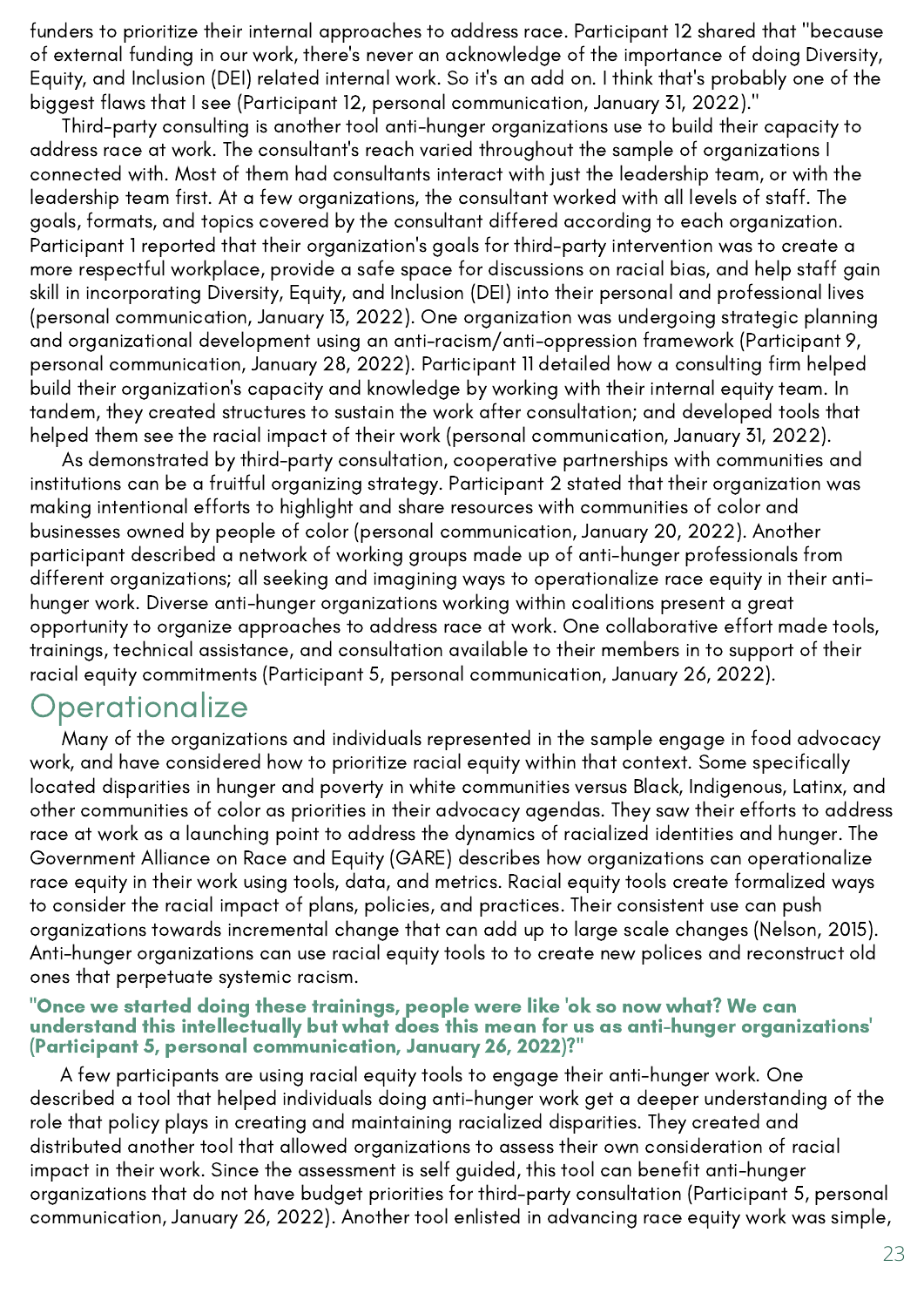but it made a complex impact. It was a series of questions they considered before any major decision. Anyone in the organization could use the tool at any point of a program, plan, or decision; so it allowed for communication and accountability "across power differentials (Participant 11, personal communication, January 31, 2022)." The questions brought the following considerations to the forefront of any process: what equitable outcomes were achieved from this, what stakeholders were being intentionally and meaningfully included in the process, did it have the potential to harm people with lived experience of oppression generally and hunger specifically, would it advantage people or groups that traditionally benefit from privilege and risk upholding whiteness as dominant culture (Participant 11, personal communication, January 31, 2022)? Using tools is necessary; however, I caution that transformational change is unique to each organization's culture. In general, organizations should use tools to standardize their analysis of racial impact without using them as cut-and-paste formulas for change.

All of the participants at least alluded to the existence and relevancy of racial disparities when talking about their anti-hunger work, especially in advocacy. Data that locates a problem is imperative to its solution; however, racial equity is not about locating disparities. Racial equity is the goal of efforts to address and rectify racial inequities (Gamblin, 2022). It is action oriented, and accountable to observable changes in racially disparate outcomes. In the context of organizational development, participants located racial disparities in their workplaces, the anti-hunger movement, and the non-profit sector. To them, the most glaring issue is the racial leadership gap. Specially, that domestic hunger is disproportionately represented in Black, Indigenous, Latinx, and other communities of color; yet anti-hunger leadership is disproportionately white. Their observations lead me to conclude that this problematic dynamic is widely known within the anti-hunger movement. What remains generally, granted not entirely, unsaid are the actions that can rectify this misappropriation of power. Where is the data related to the outcome that anti-hunger advocates want to see? That outcome being leadership that is racially representative of the communities that organizations serve. Additionally, Participant 4 highlighted a possibly deterrent of data driven progress when they asserted, "the survey wasn't a problem, I think the problem will be in presenting it and seeing how we need to assess the issue (personal communication, January 25, 2022). Leadership, funders, staff, and other stakeholders should hold themselves and each other accountable to the timely, appropriate, and productive use of tools and data within their approaches to address race at work if they hope to operationalize it in the fight to end of hunger.

### The Experience

A crucial part of organizational approaches to addressing race at work is the way that people experience and perceive these efforts. Capturing those narratives are equally as important as documenting organizational strategies. Participant 1 is Black, and they appreciated when efforts were timely. When organizations did "not ignore the civil rights movement we have now been living within for the last like couple of years (personal communication, January 13, 2022). They shared similar sentiments with a few other participants who appreciated having dedicated spaces and contexts to critically analyze race, the workplace, power, privilege, inequality, and their intersections. They were comforted when witnessing their colleagues disrupt and challenge their own thoughts and socialization around racialized identities. Participant 1 sees capacity for compassion when "hearing people describe their desire to be better friends and workers" and found that particularly important in anti-hunger work "because our job involved dealing with a lot of people who aren't like us in any way (personal communication, January 13, 2022)." Another participant shared, "I'm a white woman from a small town" … "I think everything that pushes you forward is good. There's a real value to pushing yourself and learning (Participant 10, personal communication, January 28, 2022). Several respondents gave a tepid affirmative response when asked about their perception of efforts to address race at work. Their caution stemmed from either ambivalence, skepticism, or hesitation to make judgements early on their their organization's process. A majority of participants share the sentiment that

"It's about time!"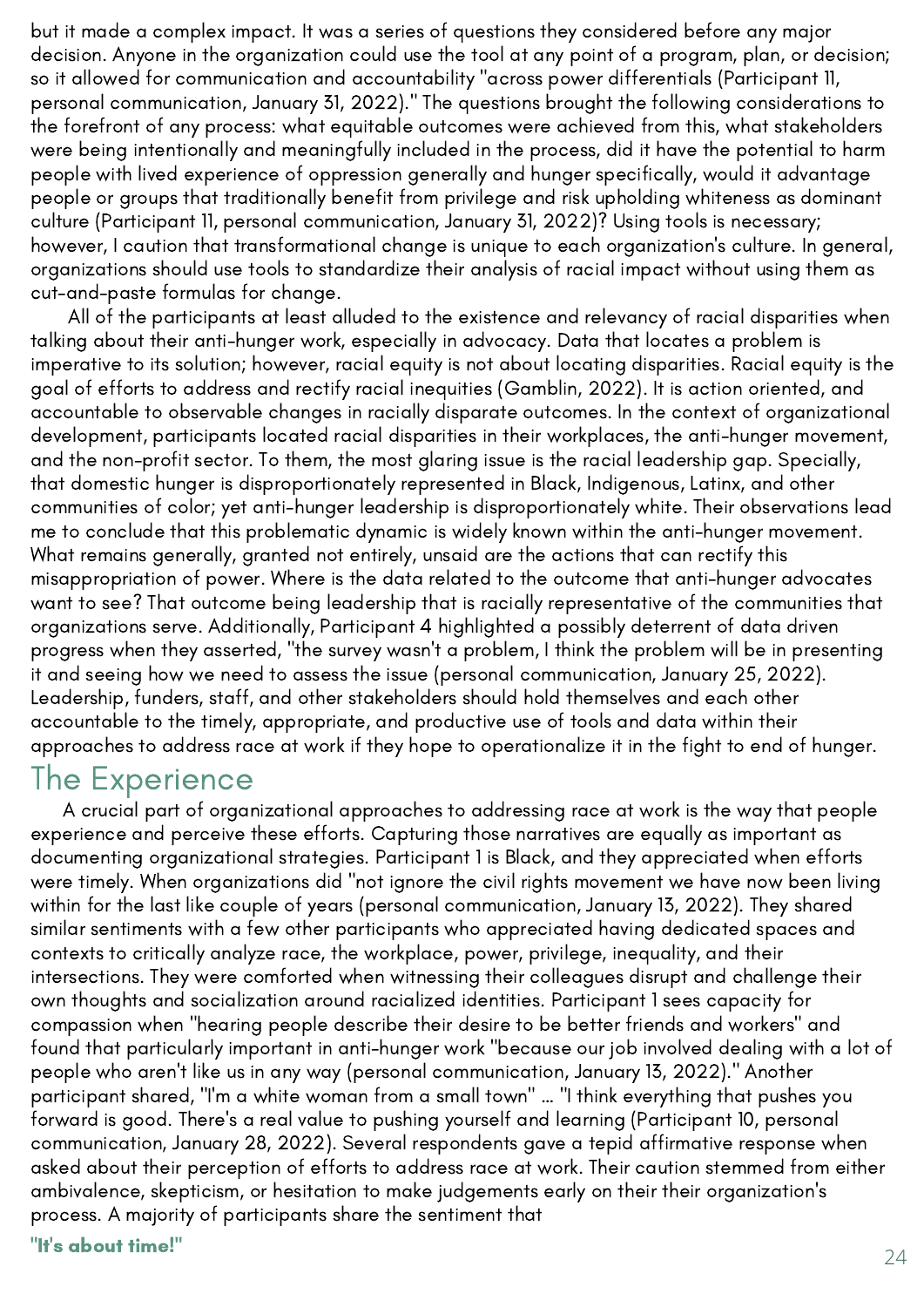Participant 2 asserted that Diversity, Equity, and Inclusion (DEI) efforts "never work because it's more about legalities and business than it is about people"..."Everyone's just checking boxes. That's easy to do (personal communication, January 20, 2022)." Participant 7 also offered a critical analysis of the ways that individuals interact with organizational approaches to address race at work. They argued that "well meaning white people are still committing harms" in these contexts when they do not fully acknowledge their privilege. They continued, "I think that speaks to white blinders on the issue of racism and racial inequity that I see in nonprofits. There is this skirting of real realities because of white privilege (personal communication, January 27, 2022)." I would contribute to that observation that efforts are often overconcerned with white comfort as well.

However, there is hope! Several participants are hopeful because of the efforts they see thus far. Participant 6 exclaimed, "I see it coming. I see it coming. I feel it coming. The staff is getting excited about it too. it's almost like starting over (personal communication, January 26, 2022)." Hope brings about excitement. Participant 8 hoped that their organization would keep the current momentum in implementing efforts to institutionalize anti-racism in policies, services, research, and operations. Along with the support of a committee, they lead these efforts; but expressed hope that "its a role that everyone has to play, and that we all take up our own banner, or do our part to make sure that this work continues for years to come (personal communication, January 27, 2022)." Most participants have a mix of hope and skepticism. This quote from participant 13 demonstrated just that, "what depresses me about history, is that there are no permanent victories. but the flip side is that there is no permanent setbacks. Our job is to keep fighting for the victories (personal communication, January 28, 2022)." Some questioned whether efforts to address race at work were genuine and sustainable.

#### "I have sort of a weird mix of like, defeatism and unfettered hope right now. We have a good chance. I can't say for sure that it's going to happen, but I feel that we have a good shot (Participant 7, personal communication, January 27, 2022)."

Many respondents felt that efforts to address race at work were uncomfortable. Participant 6 found it difficult to oversee all of the Diversity, Equity, and Inclusion (DEI) priorities their organization was building (personal communication, January 26, 2022). Participant 8's organization was in the internal analysis stage of organizational development using an anti-racism approach. They shared the following observations, "It's not easy, and it's not short-term work. Undoing racism is very painful work. I think we've seen the push backs and the blowbacks already (personal communication, January 27, 2022). Another participant saw discomfort as necessary to their personal process as a white person engaging in these organizational efforts. They advised that "if it makes me uncomfortable, I think that is okay because I've lived my entire life where I haven't felt bad. The world is not set up in a fair and appropriate way. I should be embarrassed about that (Participant 10, personal communication, January 28, 2022).

Participant 11 reported their struggle against anti-blackness within their equity efforts. The organization's CEO, along with it's race-first approach to equity, transformed the demographic make up of their organization to better represent the demographic of people disproportionality experiencing hunger, poverty, and racialized oppression. Their efforts directly addressed a racialized power imbalance and created a more equitable outcome; however, that transformation was met with anti-blackness (personal communication, January 31, 2022). Black staff secured employment and achieved promotions that matched their qualifications in a workplace that acknowledged and corrected for implicit bias and racially discriminatory recruitment, hiring, and promotion practices. In this specific instance, the increased representation of Black staff in leadership prompted a series of complaints and challenges, from people whom this participant perceives did not feel the need to explain themselves to Black authority. They also highlighted anti blackness whenever they made efforts to prioritize issues that concerned Black experiences, and those conversations shifted to the concerns of all people of color, or all people experiencing hunger and poverty (Participant 11, personal communication, January 31, 2022). Systems that thrive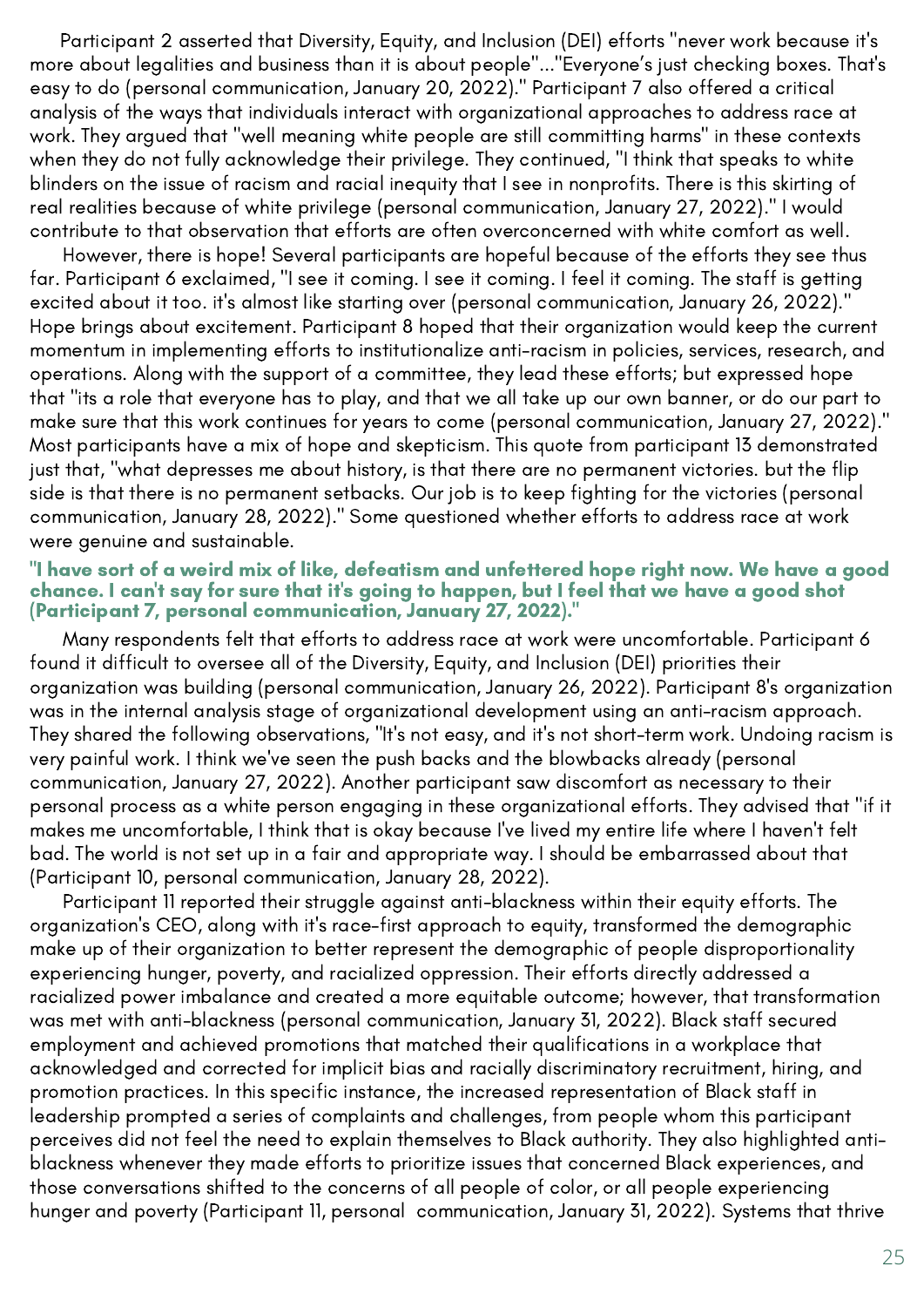on anti-blackness are not optimal for anyone. When we subvert that reality for unactionable generalities, no one benefits. The goal of racial equity requires equal and then optimal results for all racialized group.

The current global pandemic, and resulting hybrid or remote work environment, made this process difficult for some participants. One organization disbanded their equity committee because it was hard to build real relationships virtually, and during an ongoing crisis. They had "new people coming into the organization that really weren't as invested in how deep and self reflective this work [was] (Participant 11, personal communication, January 31, 2022). Participant 12 shared, "Zoom and the pandemic made it really hard to get together with people in ways that build trust. [It's different] when you don't feel like you're in a fish bowl, to bear your soul or have any really hard discussions (personal communication, January 31, 2022)."

#### "There are people that have come on board that I have never met other than a picture in a Zoom meeting. I think that undermines some of the harder or in depth discussions (Participant 12, personal communication, January 31, 2022)."

Most participants questioned the sustainability of efforts to address race at work. After their organization created a permanent staff position to address Diversity, Equity, Inclusion, and Access; Participant 2 witnessed "a false sense of security that conversations [were] taking care of. Placing someone who is African American in that position doesn't mean you are taking care of diversity. I like to see action steps being taken. (personal communication, January 20, 2022). Participant 4 shared a similar perspective about their organization's Diversity, Equity, and Inclusion (DEI) committee. They commented, "it just seems like a show unfortunately. So in practice it sounds well, but there has been no formal [structure] (personal communication, January 25, 2022)." Participant 9 questioned "whether [anti-hunger organizations] are thoughtful about the shift, and whether the shift is meaningful or cosmetic. Whether it's the flavor of the year or whether we can make fundamental change (personal communication, January 28, 2022)." They also made the observation that Diversity, Equity, Inclusion (DEI) efforts within their organization, and in general, are "more window dressings than substantive (personal communication, January 28, 2022)."

This wide range of emotions, experiences, and perspectives often manifest through communication: verbal, nonverbal, written, spoken, implied, marketed, formal, informal, and otherwise. When asked who was most visible and vocal in these exchanges, the interviewees described similar dynamics. They reported that in their organizations' staff age range, younger individuals are more likely to engage in conversation about race at work. In fact, they cited age as a better indicator than their racialized identities, on whether an individual would contribute to a conversation or bring up an issue. That observation pushed back against my own expectations that people racialized as non-white would be most vocal in these conversations. It reminded me to consider how my personal bias could manifest in assumptions in the research. Additionally, staff level and seniority effected the dynamic of conversations about race in the workplace. Participant responses pointed to the pattern where administrative, entry level, and internal operations staff were most vocal in the sense that they would report issues, raise concerns, and contribute to conversations about race in workplace. Managerial level staff were often on the receiving end of complaints and concerns; however, they contributed their own voices when they advocated for their staff and themselves to senior leadership. In the other direction, leadership and management were more vocal when implementing and mandating measures to address race at work. Organizational leaders also made the external facing statements about their organization's consideration of race in anti-hunger work.

Leaders influenced the ways in which their organizations talked about race in the workplace. One participant shared that in their small organization, "people that have a lot of power talk about racial equity, but I don't think they're very well informed about it (Participant 7, personal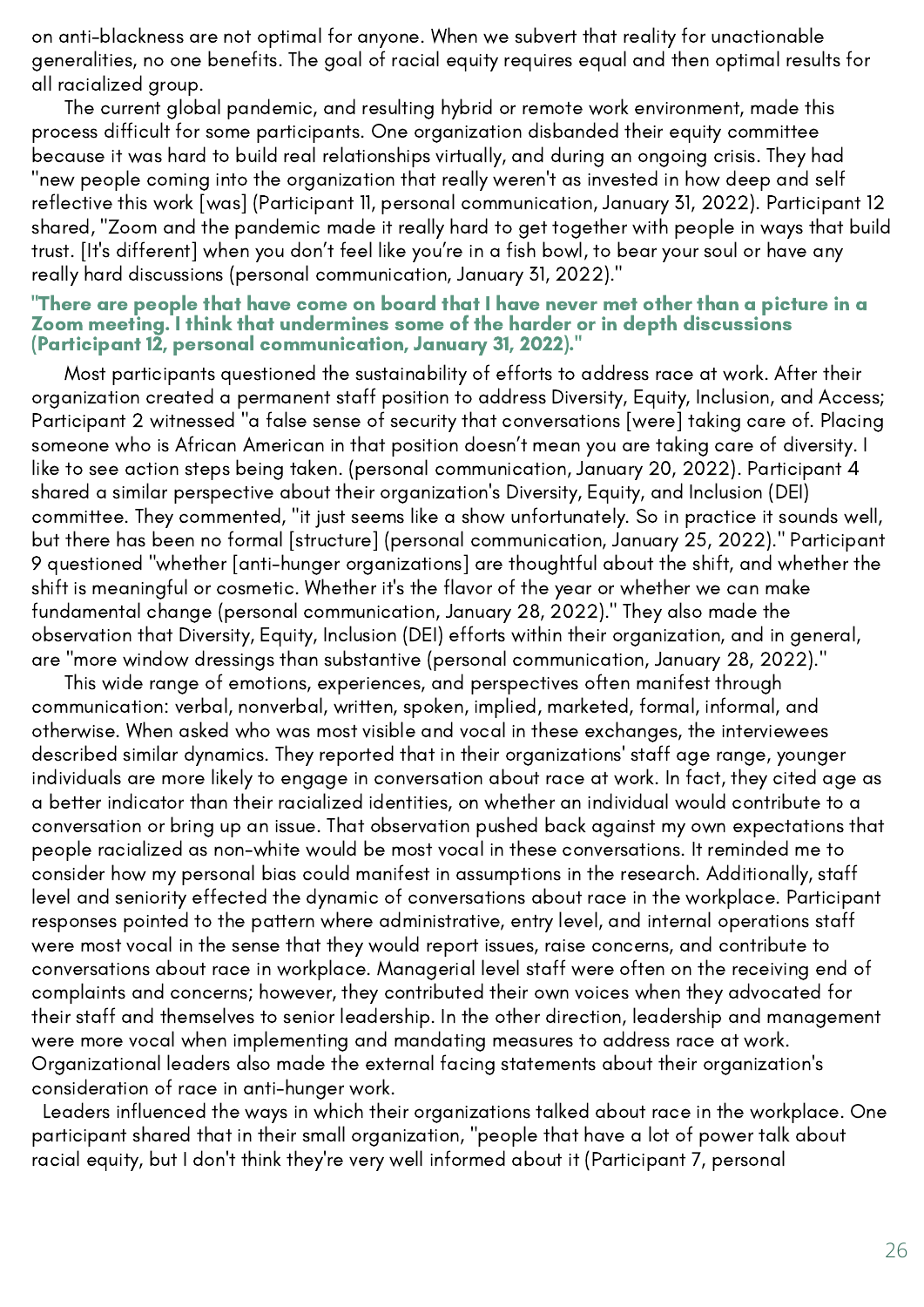i That exchange was crucial in participant 10's understanding and awareness of how power communication, January 27, 2022)." One person "has a disproportionate amount of control that influences official channels of communication like our staff meetings. None of us are saying a word, because we know it's not worth it (Participant 7, personal communication, January 27, 2022)." Participant 10 is an leader within their state's network of food banks. They detailed a time when they tried to assure their staff that they had a safe space to speak freely; "I had staff one time tell me… 'there is no safe space for us' (Participant 10, personal communication, January 28, 2022)." dynamics can effect their efforts to address race at work. Participant 9 is a leader of an antihunger organization who acknowledged the privilege inherent to both their position and seniority. It "gives me some job protection that others don't have. My age and experience gives me a platform that everyone doesn't have. I am going to be who I am, and do what I do pretty much regardless; so I think having these conversations with people like me is overall good for the organization (personal communication, January 28, 2022)." They are intentionally using their privilege to disrupt dominant discourses, and that can prove useful in conversations that directly challenge long-standing structures like white supremacy.

Several participants said that it's the champions of race equity work who keep the conversation going when organizational efforts ebb and flow. The champions are people whose anti-hunger work occupy the personal and professional spaces of their life. People with lived-experiences of hunger, poverty, and/or racialized oppression. Black, Indigenous, Latinx, and other people of color; and especially Black women. White allies who refuse to standby or be complicit with inaction. The champions are people who see anti-hunger as a systemic issue with a achievable solution, rather than a promising or fulfilling industry to work in. Those who hope to work themselves out of job.

#### "As a woman and then a woman of color, I had some instances where some of what we say doesn't go over too well with white men, and you can feel it. So it's very different if one of my white colleagues is able to step up and say, 'I agree and we should do this,' so that everyone is hearing it from different people, versus just the people of color speaking (Participant 6, personal communication, January 26, 2022)."

 These conversations occurred in different contexts, but played similar roles in normalizing and organizing race equity in anti-hunger work. Some organizations did not address race within their ranks unless as a corrective measure to a racially charged issue or incident. Others respond to parallel social movements and crisis with words of support and solidarity directed towards their non-white staff. In one organization, the staff's racialized demographic make up is mostly Black and white. The participant shared that conversations looked like Black staff revealing their experiences and white staff being utterly surprised at the realities of racialized oppression. While Black staff get to a chance to "relish in their shared experience," they are still faced with the expectation of bearing the burden of expertise (Participant 4, personal communication, January 25, 2022). Participant 4 shared "sometimes I feel like they come to me not because they're really interested in my thoughts, but [because] they're interested in my Black thoughts (personal communication, January 25, 2022). In a different context, Participant 8 described these efforts as relationship management (personal communication, January 27, 2022).

Participants described ways that these conversations could better serve the purpose of operationalizing race equity work. One observed that "there is not enough spaces of intersection," or chances to challenge the status quo in conversations that take place in racially homogenous workplaces (Participant 2, personal communication, January 20, 2022). Participant 9 tried to use humor when talking about race at work because "humor is much easier for people to accept." On other occasions "it's more pointed." They make a point to read the room and use the appropriate language but cautions against taking "the path of least resistance. To do the easiest thing and have the most nonthreatening way of having that conversation (personal communication, January 28, 2022)". Participant 8 recounted their experience leading the conversations in their organization's anti-racism efforts, "in some cases, it almost ends up being a therapy session because you do have a lot that does come out. We are unable to spend as much as time as we'd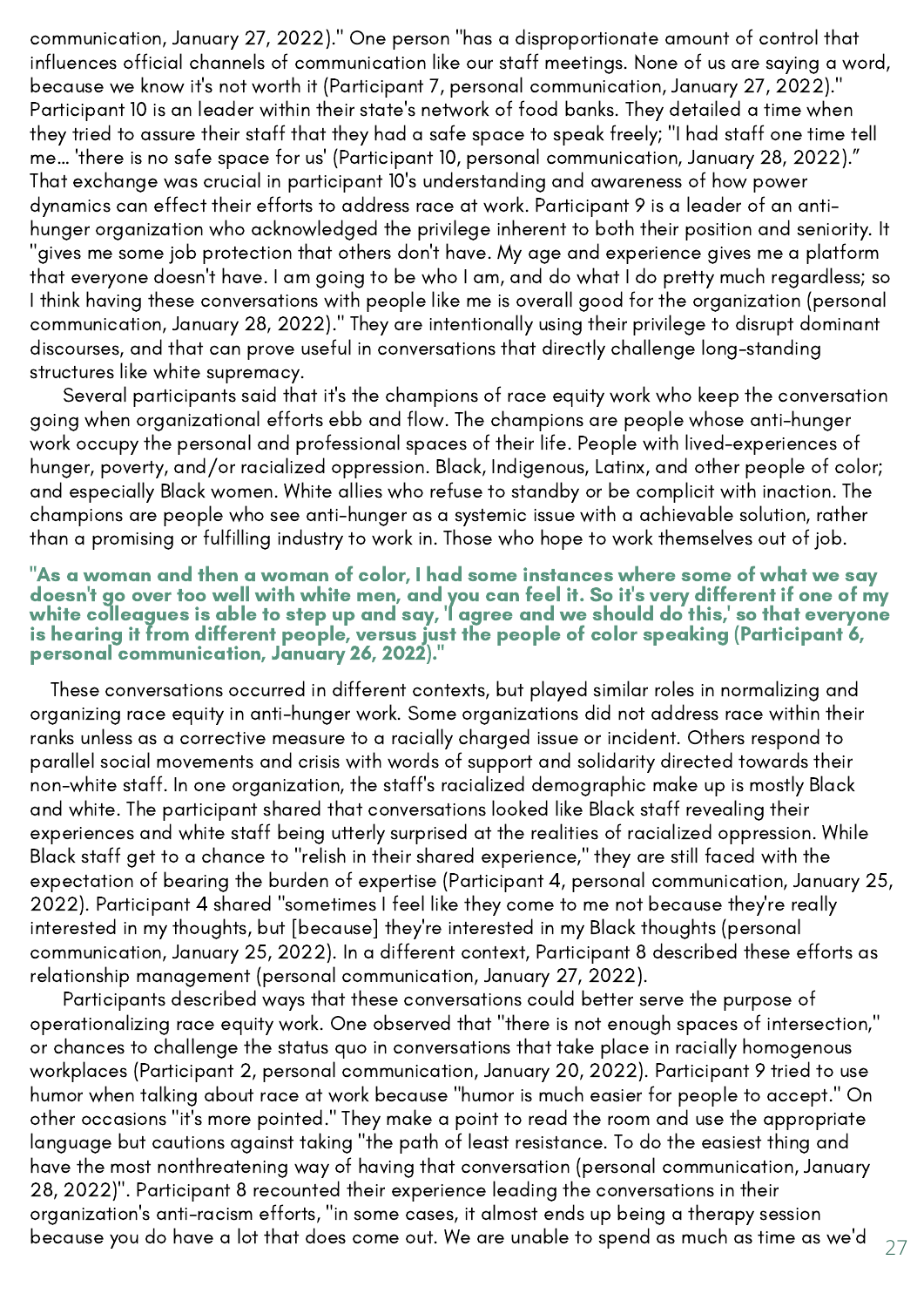like processing that, [but] we allow folks to share because we feel it's important as part of that learning, particularly for those who have not faced or don't feel microaggressions (Participant 8, personal communication, January 27, 2022)." This leads me to question, how are staff supported when their traumatic experiences with racial oppression become the curriculum for everyone else? What happens with the guilt and shame of having a privileged racial identity? Organizational approaches to addressing race at work should build organizational capacity to deal with the human resources of care, compassion, trauma, grief, shame, and guilt that staff members are i pouring into these efforts.

## What' s at Stake

I asked participants what is at stake if their organization does not prioritize racial equity in their approaches to address race at work? The majority of respondents cited distrust from the communities they aim to serve, as well as their organization's credibility. Both of those concerns deal with their organization's ability to continue doing anti-hunger work. If the communities antihunger organizations hope to serve do not trust them enough to use their services then that essentially renders them useless. Additionally, if anti-hunger organizations lose their credibility, their funding, partnerships, and public support might soon follow. Internally, organizations risk staff turnover if they do not create the infrastructure to operationalize race equity at work.

# "There is absolutely no reason for trust amongst any of those 'non-traditional groups'<br>because at best we've ignored them, and at worst we have actively harmed them. So the onus is on us to put ourselves in <sup>a</sup> complete and total position of service (Participant 3, personal communication, January 24, 2022)."

Also at stake is the maintenance of oppressive norms in the anti-hunger space, specifically white saviorism and paternalism. Participant 1 observed, "paternalism is ingrained in the fact that we are telling people 'when feeding children, this is what you need to do' (personal communication, January 13, 2022)." They described how federal anti-hunger senior leadership and their immediate ranks have been male; while the participants of the services they influence are predominantly female (personal communication, January 13, 2022)." In reference to paternalism, another participant asserted that "a lot of things in public health are just fact. They don't change with the times (Participant 4, personal communication, January 25, 2022)." Participant 6 observed that people working in food banks and distribution sites often make assumptions that they know what foods are the best for others, or that they are serving everyone in a community. They note that "we're quick to pat ourselves on the back because we served 20 million meals, but who cares? We're going to continue serving 20 million meals (personal communication, January 26, 2022)." They questioned how to address the root causes and systemic realities of hunger so that people are not beholden to food banks, non-profits, and charities for food. Participant 2 echoed those sentiments because to them, "the idea is to work themselves out of a job (personal communication, January 20, 2022)." Work that prioritizes racial equity, pushes up against white saviorism and paternalism. Participant 5 used racial equity technical assistance to help organizations uproot white saviorism practices in their anti-hunger work. They challenged organizations to consider "did you come out of nowhere saying 'we know what's right for you,' or are you working with communities to co-create solutions and to empower community members to be part of that solution? (personal communication, January 26, 2022)" Participant 13 contributed, "having people utilize their voice is very different than being their voice. We don't need to put a face on hunger. They already have faces (personal communication, January 28, 2022)."

What is mostly at stake is the possibility for transformational change. A few participants felt that their organization's current efforts would not lead to transformational change. Participant 1 appreciated their organization's Diversity, Equity, and Inclusion (DEI) efforts because of the resources, information, and skills they gained; however, they did not see these efforts transforming their organization (personal communication, January 13, 2022). Another conceded that "at this point what we're doing is probably as good as were going to get because its not on anyone's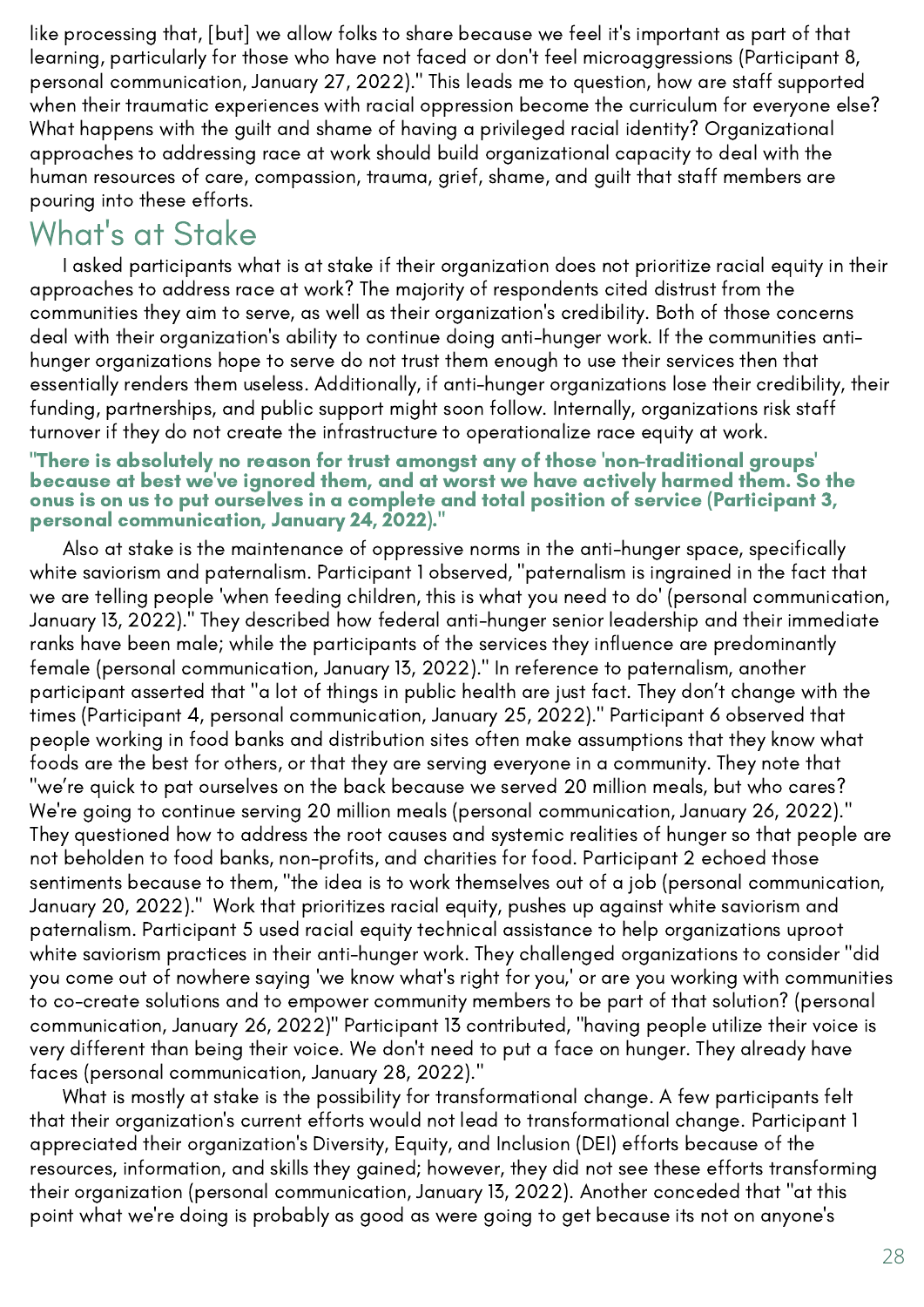radar to do the real work (Participant 2, personal communication, January 20, 2022)" in regards to their organization's Diversity, Equity, Inclusion, and Access efforts. Although they note that the process of transformational change is ongoing, a couple of participants were enthusiastic about the changes they already see. Participant 5 reported, "our mission was to make [racial equity] a mainstream conversation in the sector. It's now a mainstream conversation. The question then is what are groups doing about it? There's a lot of talk. There are lots of new money around it. I think there are a lot of new initiatives, but the work itself is very recent (personal communication, January<br>26 2022) '' 26, 2022)."

Several responses were somewhere in between. "I do see that it can happen. The material piece I think is where we are having difficulties. Everybody is struggling with their finances" commented participant 3. With the appropriate resources, they hoped to "initiated a full culture shift (Participant 3, personal communication, January 24, 2022)." Another participant was excited to see their organization seizing the opportunity to operationalize anti-racism within their work. They shared, "I hope that we can keep that momentum, because this is long term work; and I think we've seen the push backs and the blowbacks already (Participant 8, personal communication, January 27, 2022)." Participant 9 thought that there was potential for transformational change with their organization's current efforts but had reservations because "transformational change is so hard, and it happens so rarely (personal communication, January 28, 2022)." Participant 11 saw evidence of transformation within their organization already, but understood that process to be ongoing (personal communication, January 31, 2022).

Participant 12 made an important point about the conditions needed for transformational change, "I don't think there are too many resources or that we necessarily have enough at all. Another factor is the time that staff is given to be able to participate and reflect while juggling the demands of their work and their funders"..."So one question is whether or not we can transform some of the expectations of the organizations that fund us (personal communication, January 31, 2022)." Participant 13 echoed a similar concern. Transformational change is possible "if we get the resources to truly build a national movement. To be truly transformational, you need a social movement that this is going to force it to happen, because it won't happen on its own (personal communication, January 28, 2022). Participant 9 considered all aspects involved in creating transformation when they stated "it happens because of sustained leadership engagement and involvement, with multi-level efforts; whether its legislative, political, communities, communication, all of those things (personal communication, January 28, 2022)."

### "We'll just keep with the same status quo. We will keep working at the surface level, but we won't do anything to make sure that systemic changes are made," notes (Participant 8, personal communication, January 27, 2022)."

Most participants expressed concern about the barriers to transformational change and considered what's at stake if anti-hunger organizations do not prioritize transformation. Participant 3 is a diversity professional working in a state that prohibits any mandated Diversity, Equity, and Inclusion (DEI) efforts. They are a team of one, yet they are still determined to transform the culture around diversity and inclusion in their organization (personal communication, January 24, 2022). Another participant lives in a state where "every time there's progress on a broader scale, [the state] pushes against it (Participant 7, personal communication, January 27, 2022)." That dynamics effected how the organizations formally considered racial equity in their anti-hunger work. Organizational capacity was an issue for participant 13 who stated, "we had no one whose job it was to do this stuff so we've added it on to other things, but it's really hard when we are struggling to make rent on a yearly basis (personal communication, January 28, 2022)." Another hoped that transformational change could push back against the U.S. "history of going forward and then backwards, of making progress and then having a reaction (Participant 9, personal communication, January 28, 2022). Anti-hunger organizations cannot transform society themselves; however, they can transform their operations in a way that contributes to the societal goal of racial equity.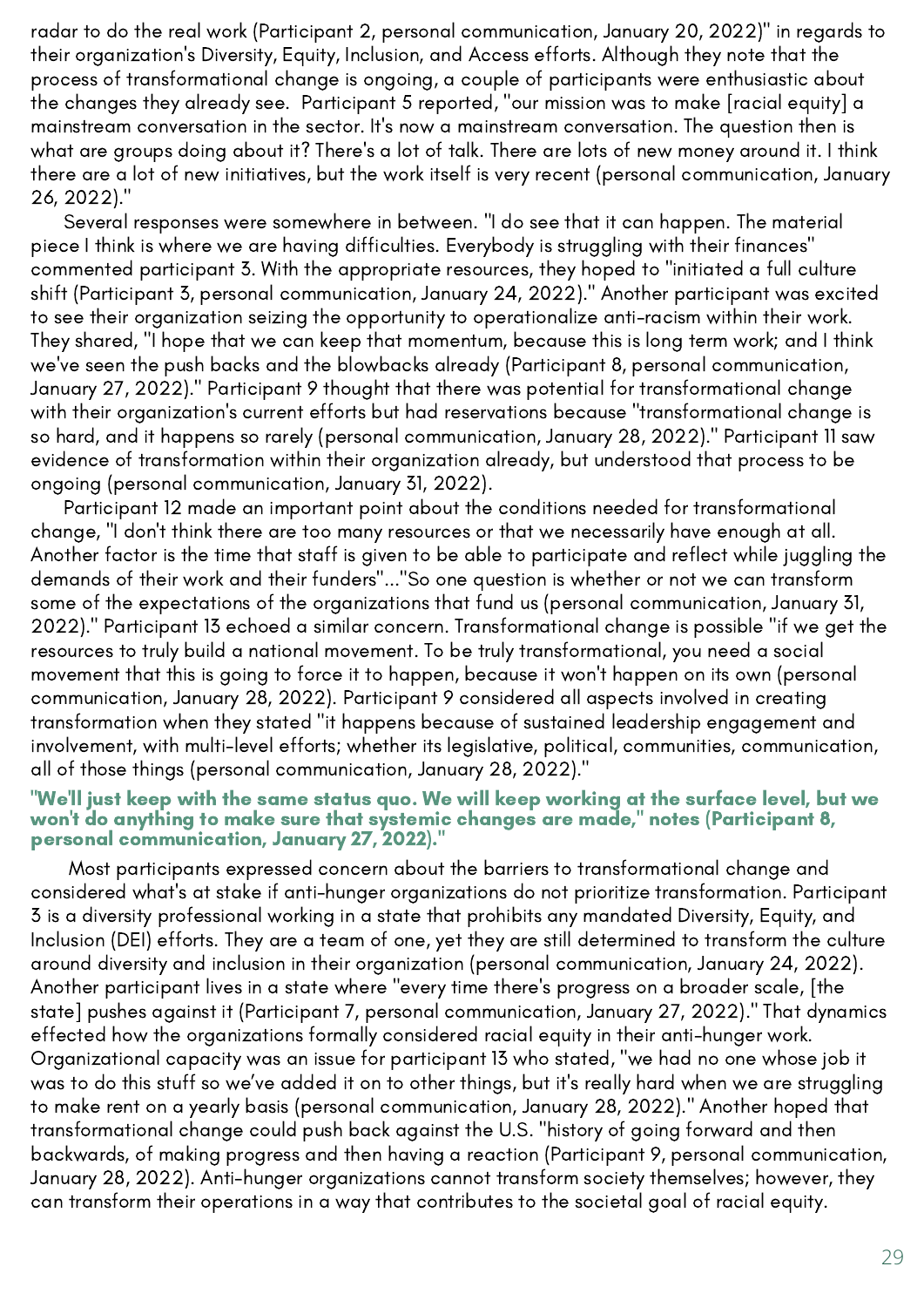# CO N CL U SIO N

As demonstrated, there is a whirlwind of activity and conversation concerning racial equity in the anti-hunger space. There should be careful attention to the impact these efforts have on organizations, individuals working in the space, people and communities they serves, and society at large. Language should specifically name the past and current realities or racial inequity. Efforts should be led and inspired by people with lived-experience of hunger, poverty, and racial oppression. Tools, data, and metrics should hold organizations accountable to creating racially equitable outcomes. Organizations must call out the racialized power dynamics in their operation, and commit the human and material resources to rectify them if they hope to get to the root of the racialized power dynamics that perpetuate systemic hunger.

This research has limitations. One of them is a small sample size. 13 participants from 13 unique organizations cannot fully represent the scope of activity in the anti-hunger movement. Additionally, it lacks the voices of anti-hunger staff in the southern region of the United States. This does not mean that the research is anecdotal. The participants I connected with have worked in a variety of anti-hunger, social or civil service, and non-profit organizations. A majority have spent over ten years working within the anti-hunger space; a few have over 20 years of experience. They answered question's about their current organization's approaches to addressing race; however, their perspectives are informed by their collective experiences in the movement to end hunger. Another restriction was a limited time period to complete the work. Racial equity is a very broad topic, and its importance is even greater than that. The five-and-a-half month period of my field placement could not do this topic justice; however, my hopes are that it triggers individuals and organizations to be very intentional about the ongoing activity to address in the workplace. I hope this research contributes to the chorus of voices demanding that organizations operationalize race equity work in anti-hunger work. More ambitiously, I hope that it contributes to resolving the societal debt of racial inequity.

Ultimately, organizational approaches that explicitly center anti-racism, or prioritize advancing society towards racial equity in all aspects, at all levels, with all members, and with the necessary budgets and resources are working towards transformational change. There is no blanket formula for transformational change. It looks different within each organization and is unique to each organization's culture. That is why I will not offer recommendations or best practices in a prescriptive way. Instead, I adapted a visual from GARE's "Advancing Racial Equity and Transforming Government: A Resource Guide to Put Ideas into Action," to highlight examples of transactional and transformational change within anti-hunger organizations.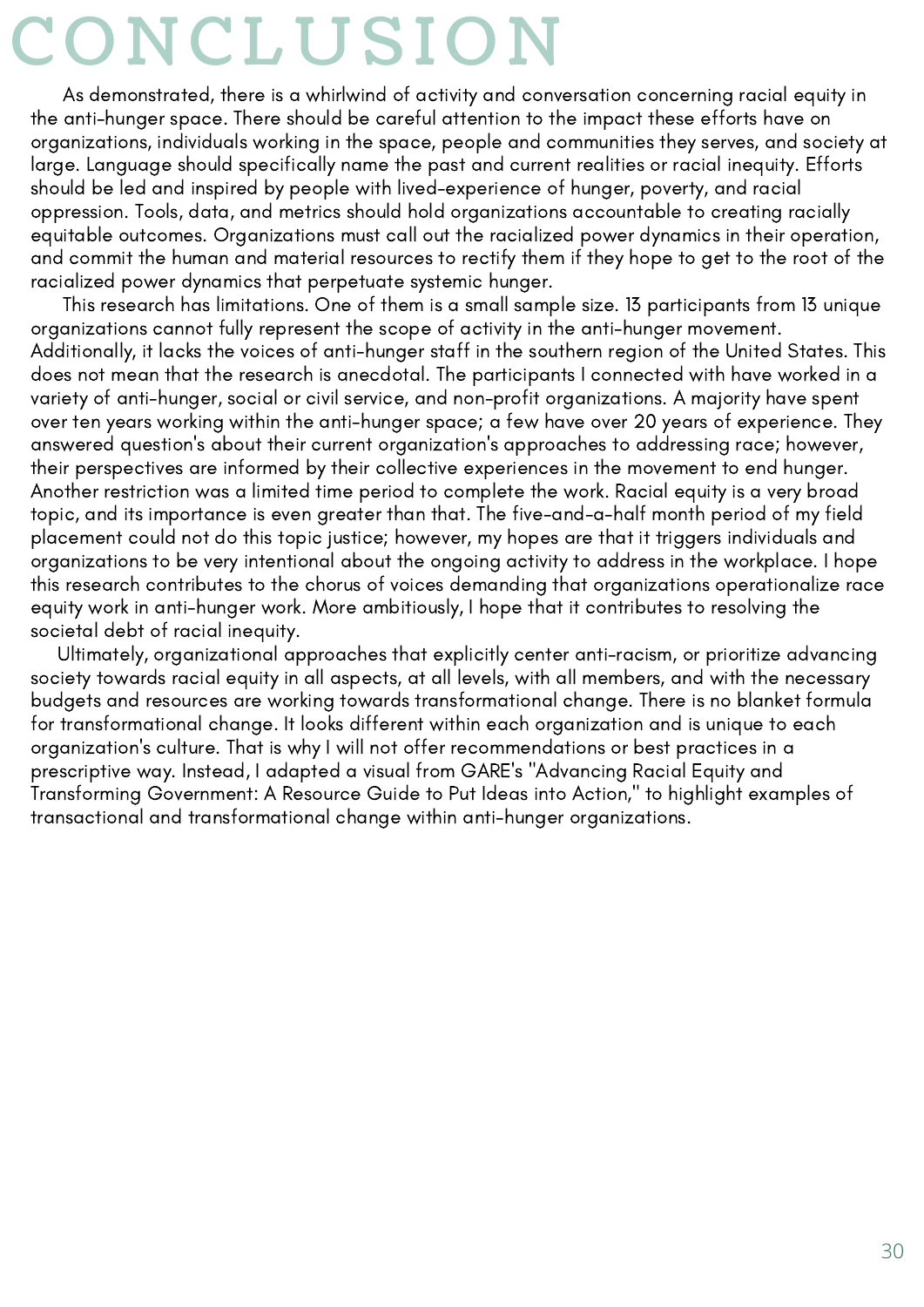| Transactional<br>Change                                                                             | <b>Transaction in Anti-hunger</b><br>Organizations                                                                                                                                                                                                                                                                                                                                                                  |  |  |  |  |
|-----------------------------------------------------------------------------------------------------|---------------------------------------------------------------------------------------------------------------------------------------------------------------------------------------------------------------------------------------------------------------------------------------------------------------------------------------------------------------------------------------------------------------------|--|--|--|--|
| Solves technical<br>problems                                                                        | A few participants describe their organizations efforts to make the<br>racial demographic diverse by hiring more staff racialized as non-white.<br>This solves the numbers problem but does not guarantee that the<br>diversity will be representative of the community. New hires and existing<br>staff may feel these efforts tokenized people racialized as non-white.                                           |  |  |  |  |
| Problem is easy to<br>identify                                                                      | Participant II's CEO made concerted efforts over several years to<br>change their board and leadership team from majority white and male<br>to majority Black, Indigenous, and other women of color. These efforts<br>were not easy, but the problem of a homogenous leadership team was<br>easy to identify.                                                                                                       |  |  |  |  |
| Routine solution using<br>skills and experience<br>readily available                                | A few organizations are undergoing routine strategic planning protocol<br>with specific timelines and deliverables. The parameters of change are<br>already established before the process. Racial equity or Diversity, Equity,<br>and Inclusion may or may not be a discreet part of the plan.                                                                                                                     |  |  |  |  |
| Often solved by an<br>authority or expert                                                           | A few organizations hired organizational development professionals to<br>locate specific problems and solutions, or facilitate general strategic<br>planning. The majority of efforts to address race are assigned to the<br>consultant, and the end of their contractual agreement signals the end<br>of those efforts. The consultation process does not create internal<br>structures that can sustain the work. |  |  |  |  |
| Requires change in just<br>one or a few places,<br>contained within<br>organizational<br>boundaries | One organization concentrates their Diversity, Equity, and Inclusion work<br>within their outreach department in efforts to interact with community<br>members, external stakeholders, and potential staff racialized as non-<br>white. This approach does not consider how the entire organization<br>could benefit from confronting the reason why those groups were not<br>include in the first place.           |  |  |  |  |
| People tend to be<br>receptive to the<br>technical solution                                         | An organizational development expert who uses an Anti-racism/anti-<br>oppression framework describes the vendor type relationship<br>expectation that organizations sometimes start the process of<br>consultation with. They expect the consultant to work within their<br>specified parameters of change to produce according to their<br>transactional expectations.                                             |  |  |  |  |
| Solution can often be<br>implemented quickly,<br>sometimes by edict                                 | A few organizations have training and consultation for their leadership<br>teams and board members. Intervention stops there for a couple of<br>them. The others have plans for the leadership team to then use those<br>skills to lead efforts to address race at work amongst staff.                                                                                                                              |  |  |  |  |
| Produces short-term<br>gains for communities,<br>but leaves the existing<br>structure in place      | Participant 12 describes how they used to write long policy memos on<br>behalf of the people and issues they advocating for. They would make<br>compelling arguments that resulted in changes; however, they were<br>essentially speaking for people with lived experience of hunger and<br>poverty.                                                                                                                |  |  |  |  |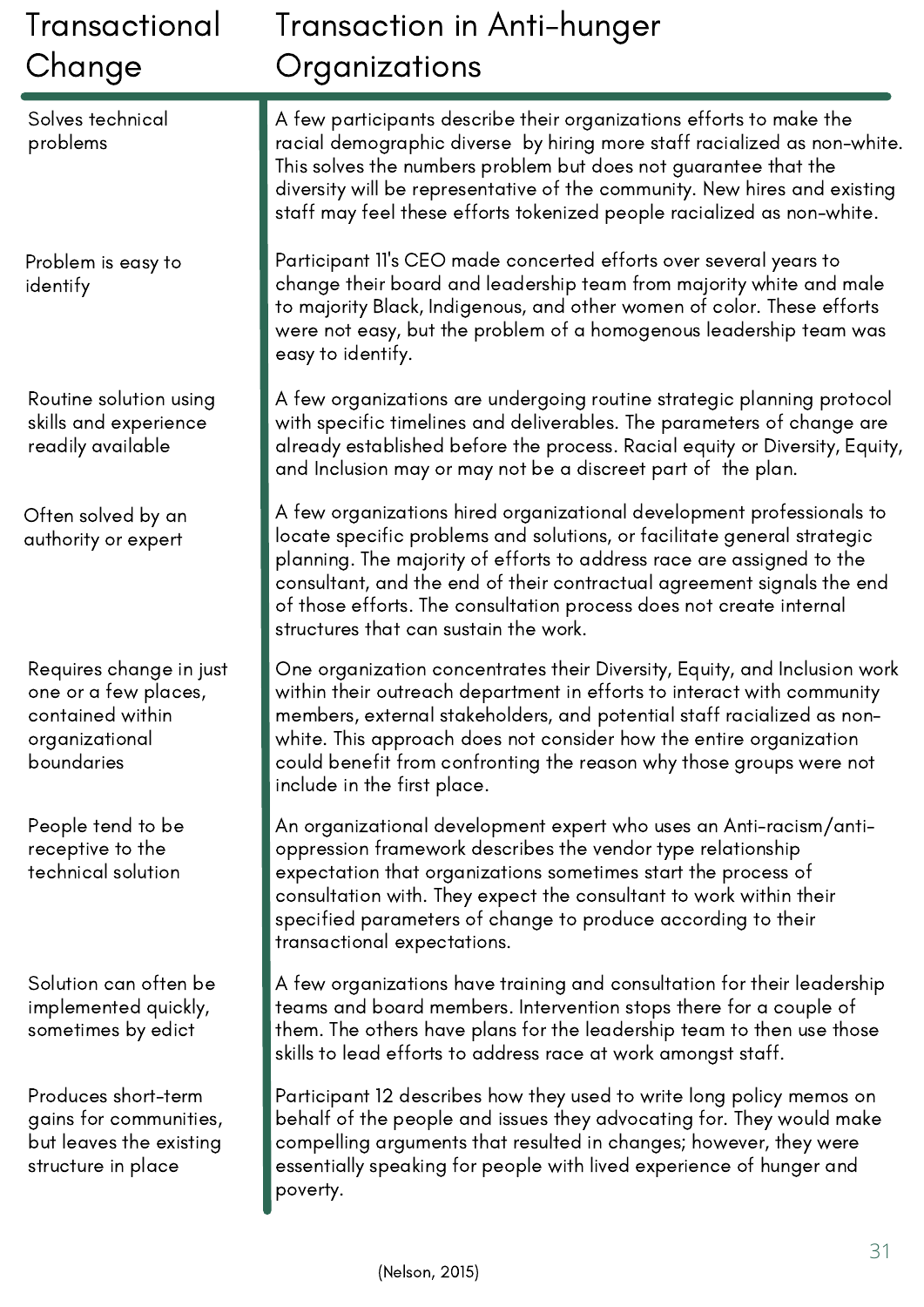| Transformational                                                                                     | Transformation in                                                                                                                                                                                                                                                                                                                                                                                                                                                                                 |  |  |  |  |
|------------------------------------------------------------------------------------------------------|---------------------------------------------------------------------------------------------------------------------------------------------------------------------------------------------------------------------------------------------------------------------------------------------------------------------------------------------------------------------------------------------------------------------------------------------------------------------------------------------------|--|--|--|--|
| Change                                                                                               | Anti-hunger work                                                                                                                                                                                                                                                                                                                                                                                                                                                                                  |  |  |  |  |
| Solves an adaptive<br>problem                                                                        | A few organizations report that their hiring practices are racially<br>inequitable. Several are reviewing their current practices. One<br>found that withholding salary details made their recruiting process<br>inequitable for people with lived experience of poverty. They also<br>found that language requirements, when unnecessary, benefitted<br>some groups racialized as non-white but restricted others.                                                                               |  |  |  |  |
| Problem is easy to deny<br>(under the surface)                                                       | Participant 11's organization transformed their leadership and board<br>to better represent the racial demographic of people with lives<br>experiences of hunger and poverty. They uncovered anti-blackness<br>under the surface of their diversity issue when white and non-black<br>people of color started to question and challenge Black leadership.                                                                                                                                         |  |  |  |  |
| Requires change in values,<br>beliefs, roles, relationships,<br>and structure of operations          | 3 of the 13 organizations are engaged in strategic planning using an<br>anti-racism or race-first equity framework. Their processes require<br>and is led by the critical analysis of existing structures, values, and<br>beliefs that govern their organization.                                                                                                                                                                                                                                 |  |  |  |  |
| People facing the<br>problem are involved in<br>the work of solving it                               | One organization recruited a consultant to work with their internal<br>equity team for a year building their capacity to then continue their<br>race-first equity efforts. The consultant helped them create a tool<br>that formalized the consideration of racial impact and racialized<br>power dynamics in their decisions, plans, policies, and programs.                                                                                                                                     |  |  |  |  |
| Requires change across<br>organizational boundaries                                                  | Several participants either have intentions to, or are already using<br>advocacy to compliment their official operations. They hope to<br>move past only providing charity, direct services, and/or emergency<br>response to target policy changes that can bring about systemic<br>change.                                                                                                                                                                                                       |  |  |  |  |
| People tend to avoid (or<br>push back on)<br>addressing the adaptive<br>challenge                    | With an anti-racism/anti-oppression approach to organizational<br>development, the consultant holds a mirror to the organization to<br>help them interrogate their own operations and create change<br>specific to their needs. Organizations sometimes push up against<br>that model because they expect the consultant to guide them<br>throughout a pre-determined processes to re-determined outcomes.                                                                                        |  |  |  |  |
| Requires experiments and<br>new discoveries, takes a<br>long time, cannot be<br>implemented by edict | The change process is cannot be fixed. Transformation allows the<br>process to dictate the required change. Also, efforts to address<br>race at work should involve all-levels of staff within an organization.<br>Buy-in should come from leadership, staff, and stakeholders.                                                                                                                                                                                                                   |  |  |  |  |
| Shifts cultural values<br>and political will to<br>create racial equity                              | Participant 12 transformed how they engaged in advocacy to make<br>space for people to advocate for themselves. In one instance they<br>created a meeting between a federal agency and people effected<br>by their policies. They mediated the discussion but the participants<br>did most of the talking; interjecting to only ensure that participants<br>were not dismissed, interrupted, or spoken over. That shift to first<br>person testimony was more of an effective tool in legislative |  |  |  |  |

advocacy.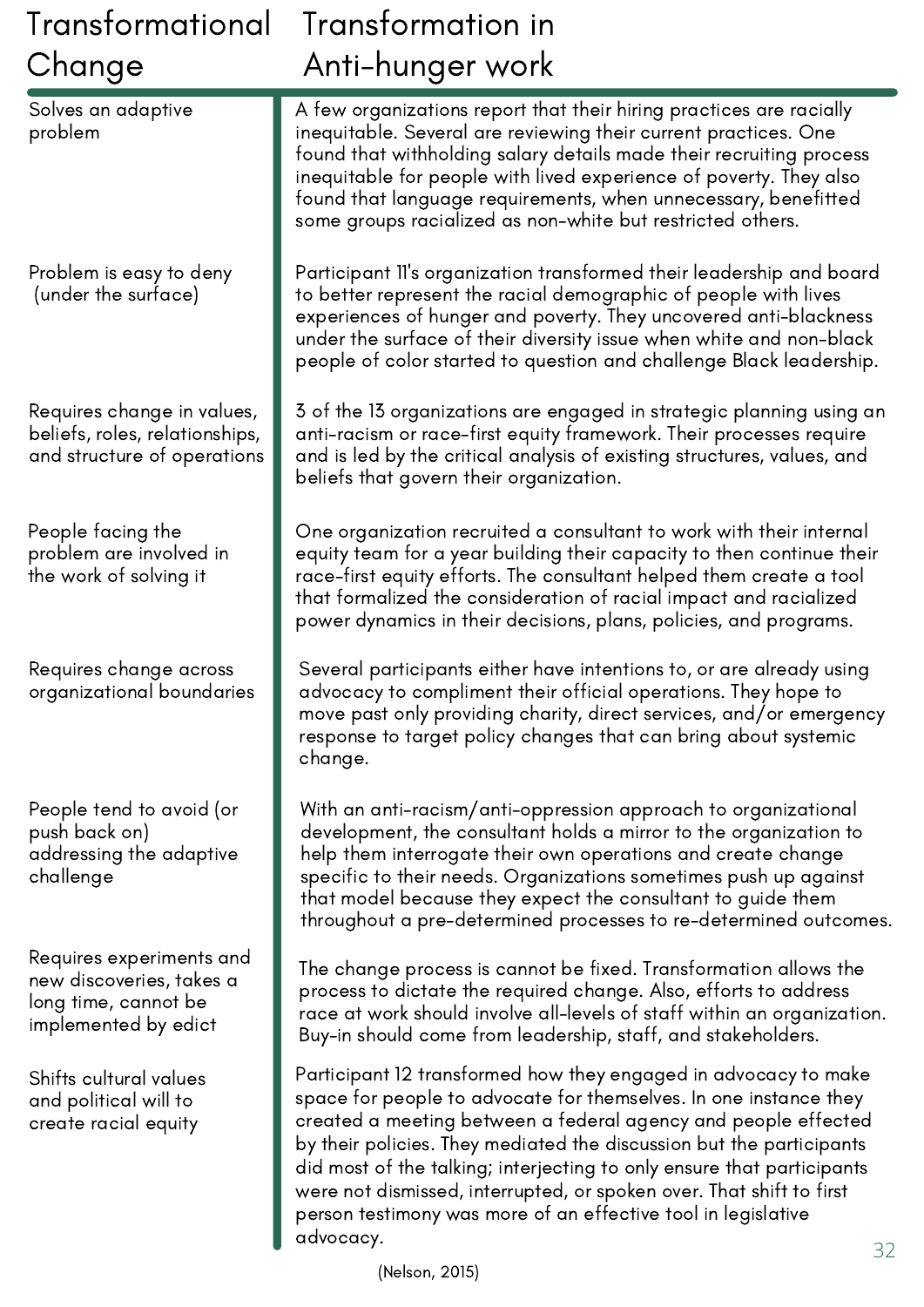# **REFERENCES**

- Anand, R., & Winters, M.-F. (2008). A Retrospective View of Corporate Diversity Training From 1964 to the Present. Winters Group. Retrieved November 13, 2021, from https://www.wintersgroup.com/corporatediversity-training-1964-to-present.pdf
- Baltimore Racial Justice Action. (2021, October). "Definition Creeps." Racial Equity Practices (R.E.P): A Monthly Newsletter for 21st Century Institutions
- Baltimore Racial Justice Action. (2021, September). Racial Equity in the Workplace: "Driving Racial Equity." Racial Equity Practices (R.E.P): A Monthly Newsletter for 21st Century Institutions.
- Bernabei, E., Racial Equity: Getting to Results (2017). Government Alliance on Race & Equity. Retrieved January 10, 2022, from https://www.racialequityalliance.org/wpcontent/uploads/2017/09/GARE\_GettingtoEquity\_July2017\_PUBLISH.pdf.
- Bonnett, A. (1999). Anti-racism (1st edition). Routledge. Retrieved December 15, 2021, from https://d1wqtxts1xzle7.cloudfront.net/32293291/Anti-Racism.Jan.2000\_1\_-with-cover-page-v2.pdf? Expires=1647837549&Signature=T0VLVVQfu0cTF75VfXE7xZaZiuE~mWNI5q1E5JSgdlFphnqiEohZV6i- ~782drH-7OAlqistQM~FAQ1yW3kVSQ-IBfozgAXYNOavt15UwVYaFBVSV0648pDb6Im82JIr9cfylPALBOPj4zG~niNBbYLilf76aG1nliQybEyuvvpK2yLunjiYQccnoAym-OFvG3LpVUXNmdblPLZ6TuQeqayaIQkFuy3KC7zDd9630mtMBo04lAz8yjlK1q79p27bcPaANo~XBo1tsu6QVpqlZ8HXGyfAM~UQOc6aKq1M2JaeXzshBJV psP0O7OL0VrdigNbjr2JY4ni93o71CztA\_\_&Key-Pair-Id=APKAJLOHF5GGSLRBV4ZA.
- Emmett Till Interpretive Center. (n.d.). The apology: Resolution Presented to Emmett Till's Family. Emmett Till. Retrieved March 5, 2022, from https://www.emmett-till.org/apology
- Gamblin, Marlysa. (2021, March 11). Why Diversity & Inclusion Training IS NOT THE ANSWER to End Racial Discrimination, Bias, & Racism [video]. YouTube. https://youtu.be/yUTfVDV0JAs
- Gamblin, Marlysa. (2022, February 10-17). Applying Racial Equity in Policies [Professional development information session]. Bill Emerson Hunger Fellowship Policy Cohort Learning Event, Washington, DC, United States
- Nelson, J. et al., Advancing Racial Equity and Transforming Government: A Resource Guide to Put Ideas into Action (2015). Government Alliance on Race & Equity. Retrieved January 10, 2022, from https://racialequityalliance.org/wp-content/uploads/2015/02/GARE-Resource\_Guide.pdf.
- Patel, N. (2021, October 12). Dismantling the Scaffolding of Institutional Racism and Institutionalizing Antiracism. Wiley Online Library. Retrieved January 4, 2022, from https://onlinelibrary.wiley.com/doi/epdf/10.1111/1467-6427.12367
- Pérez-peña, R. (2017, January 28). Woman linked to 1955 Emmett till murder tells historian her claims were false. The New York Times. Retrieved March 5, 2022, from https://www.nytimes.com/2017/01/27/us/emmett-till-lynching-carolyn-bryant-donham.html
- Themba, M. (2005). Disrupting the Discourse: Framing at the Intersection of Racism and Opportunity. healthequityguide.org. Retrieved December 27, 2021, from https://healthequityguide.org/wpcontent/uploads/2017/07/race\_framing\_memo.pdf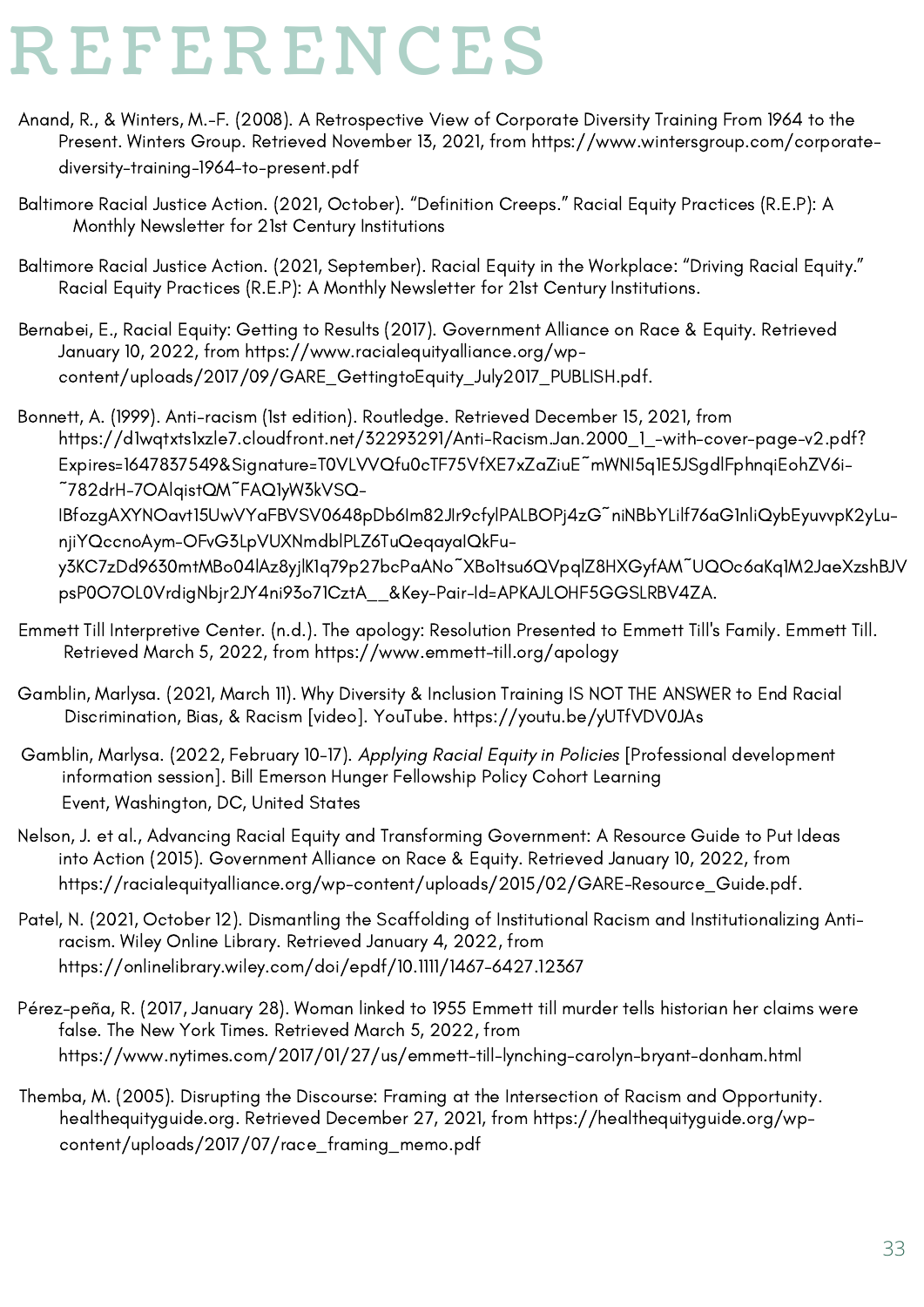# **A P P E N D I X**

## Appendix 1 - Racial and gender identities of participants

| Racial<br>Identity                         | Woman | Man | Transgender | Non-binary | Racial and ethnic identities are<br>reported as described by participants.<br>Multi-racial identities include:<br>Multi-racial Latina with mixed African<br>$\bullet$                                                                                                                                                                                                                                           |
|--------------------------------------------|-------|-----|-------------|------------|-----------------------------------------------------------------------------------------------------------------------------------------------------------------------------------------------------------------------------------------------------------------------------------------------------------------------------------------------------------------------------------------------------------------|
| Asian                                      |       |     |             |            | and European ancestry<br>Multi-racial Afro-indigenous<br>$\bullet$<br>• Multi-racial African-American and                                                                                                                                                                                                                                                                                                       |
| <b>Black or</b><br>African-<br>American    | 5     | 1   |             |            | Pacific Islander<br>Multi-ethnic identities include:<br>White presenting Latina<br>$\bullet$<br>White Jewish-American<br>$\bullet$<br><b>Organizational sample</b><br>• 1 federal agency<br>• 4 food banks or food bank networks<br>1 university<br>$\bullet$<br>1 think tank<br>2 public health institutions<br>$\bullet$<br>1 legal services organization<br>$\bullet$<br>3 food advocacy groups<br>$\bullet$ |
| White or<br>Caucasian                      | 3     | 1   |             |            |                                                                                                                                                                                                                                                                                                                                                                                                                 |
| Latina,<br>Latino, or<br>LatinX            |       |     |             |            |                                                                                                                                                                                                                                                                                                                                                                                                                 |
| <b>Native</b><br>American or<br>Indigenous |       |     |             |            |                                                                                                                                                                                                                                                                                                                                                                                                                 |
| Pacific<br>Islander                        |       |     |             |            | Geographic representation by region<br>• Northeast - $9$                                                                                                                                                                                                                                                                                                                                                        |
| Multi-ethnic<br>or Multi-<br>racial        | 3     |     |             |            | Midwest - 3<br>$\bullet$<br>• Southeast - $0$<br>Southwest - 0<br>• $West - 1$                                                                                                                                                                                                                                                                                                                                  |

# Appendix 2 - Informational interview guide

- Tell me about your self?
- Tell me about your anti-hunger work, including work you completed before your current position?
- What does racial equity in the anti-hunger movement look like to you?
- What does is look like within your organization specifically?
- What do you think about the use of acronyms in anti-hunger work, specifically those used to label racialized people?
- If you could conduct your own research, what would you like to know about racial equity in the movement to end hunger?
- If you could review or audit racial equity practices in the anti-hunger organizations you engage with, what would you tell them to stop doing?
- Can you suggest any themes or topics that I should look into or focus on?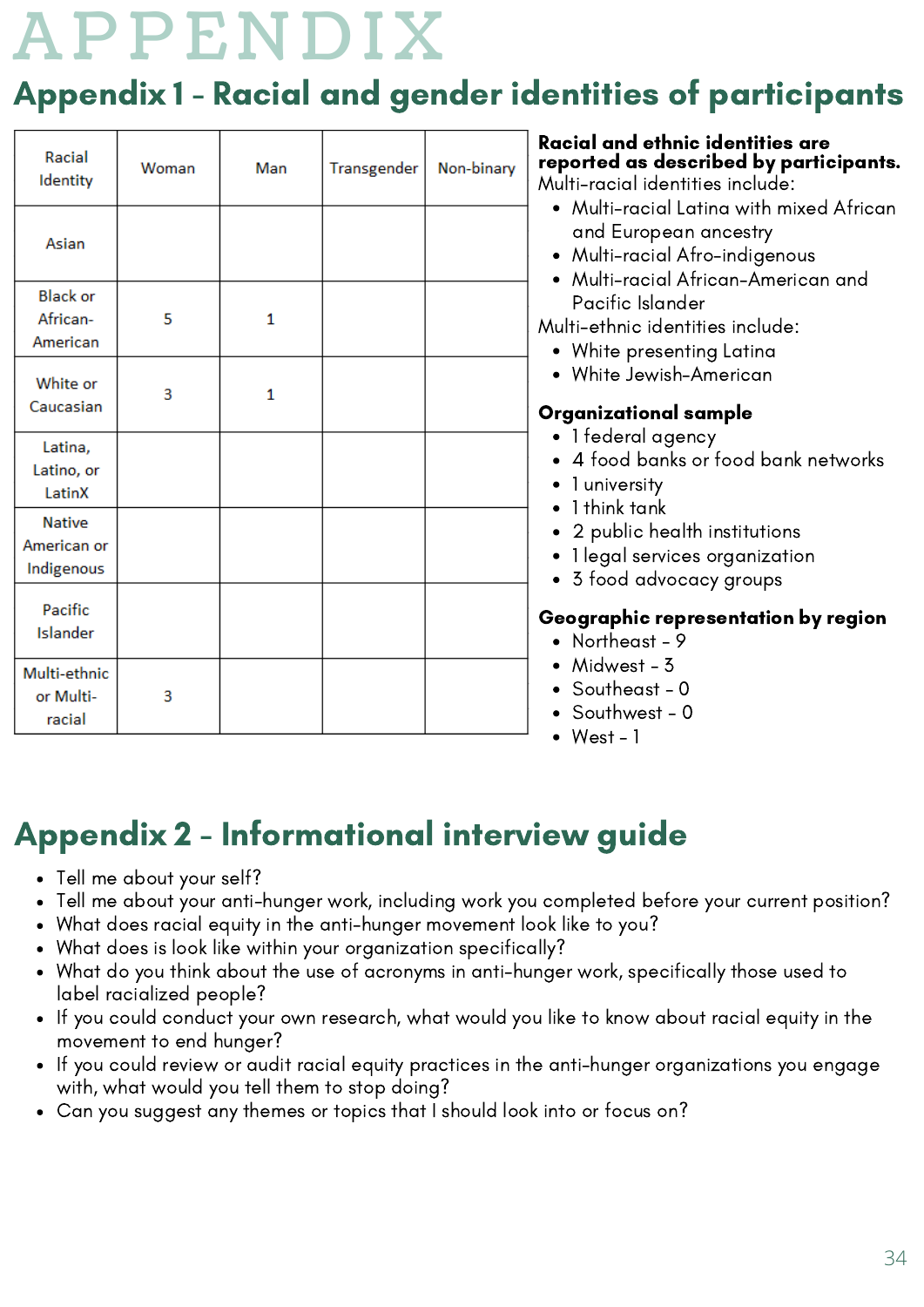# Appendix 3 - Virtual survey questions

- Full name
- Email address
- Phone number
- Racial identity
- Position title
- Organization name
- Length of employment
- How would you describe the framework your organization uses to address race? (Select all that apply)
	- Diversity, Equity, and Inclusion (DEI)
	- Anti-racism/Anti-oppression
	- Diversity and Inclusion training
	- Human resources
	- Bias training
	- Write-in response: Other (please specific)
- Does their organization have plans, programs, or policies to address race at work?
	- Yes
		- What is the name of these efforts? (Please spell out acronyms)
		- Are their specific goals, defined deliverables, and/or a timeline?
		- Do these plans, policies, or programs address race specifically? (As opposed to addressing race amongst other identities like gender, sexuality, age, and ability)
		- Has your organization worked with a third party for training, planning, or consulting purposes specifically concerning race?
	- No
		- Does your organization offer training or informational sessions about race or diversity?
		- $\blacksquare$  Is race addressed in employee onboarding trainings and/or routine Human Resource protocol and communications?
	- o I don't know
		- Does your organization offer training or informational sessions about race, bias, or diversity?
		- Has your organization worked with a third party for training, planning, or consulting purposes concerning race and/or diversity?
		- Is race addressed in employee onboarding training and/or routine Human Resource protocol and communications?
- Matrix questions Rate your level of agreement with each of the following statements concerning organizational approaches to racial equity. (Strongly disagree to Strongly Agree)
	- What impact do you think these efforts have on your organization?
	- What impact do these efforts have on you personally?
- Matrix questions Rate your level of agreement with each of the following statements.
	- My colleagues will speak up/ contribute to a conversation about race, even if it makes other white people uncomfortable.
	- o I have witnessed or experienced a white savior complex in food advocacy work.
	- o I have noticed a shift within my organization to prioritize race, diversity, and equity.
- Optional free response What would you like to know or what would you like to share about your experience in advocacy work or anti-hunger work?
- Would you like to participate in an interview to share more of your experience and insight on the topics of race, racial equity, and anti-racism in the anti-hunger movement? This interview will inform a qualitative analysis of approaches to racial equity in the anti-hunger movement. Any identifiable information regarding the interviewees and the organizations they work for will be kept confidential.
	- Yes

#### 60 completed survey responses were collected over a 1 month period.